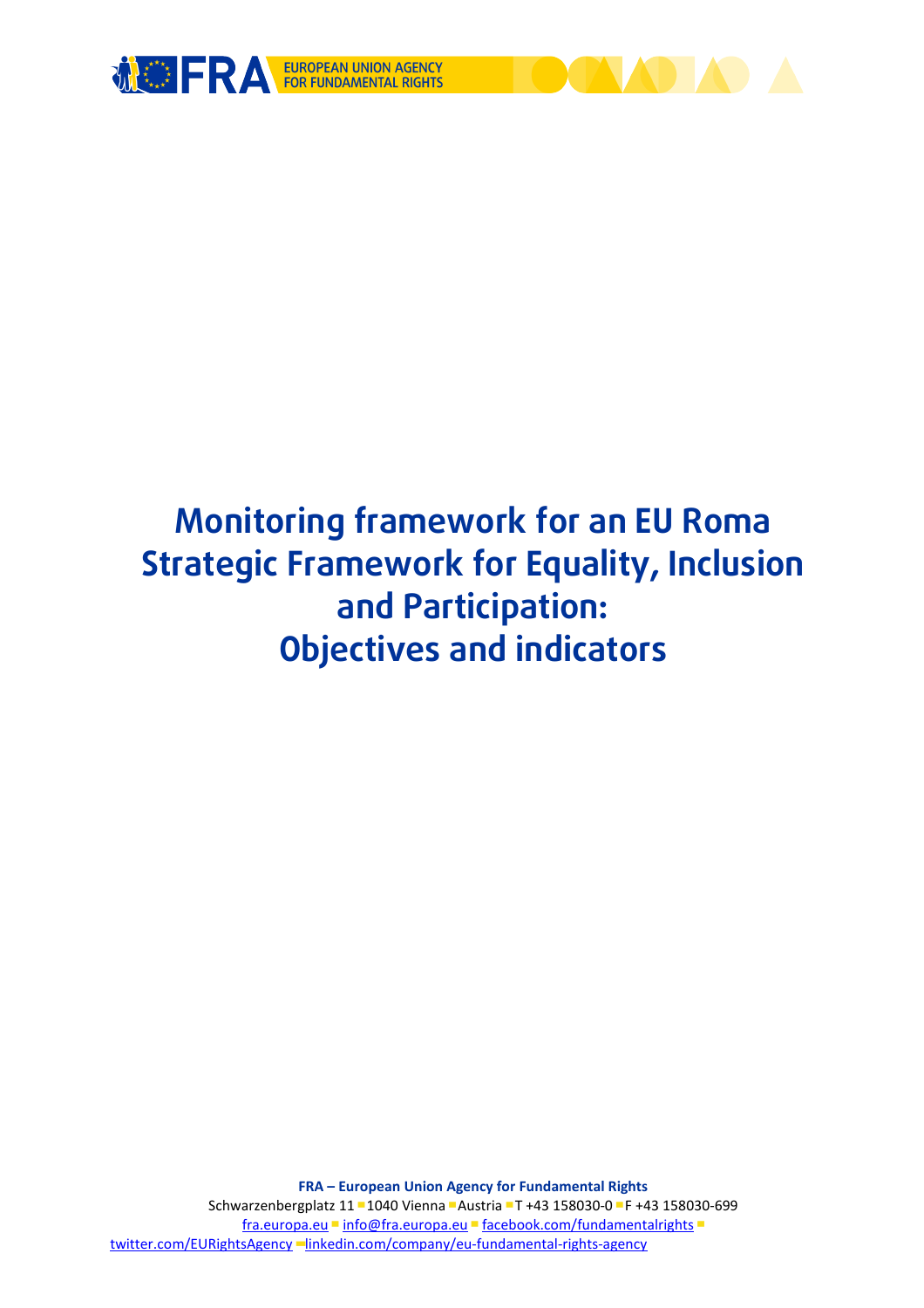The European Union Agency for Fundamental Rights prepared this document and the proposed portfolio of indicators. It is based on the work of the EU Roma Working Party in 2020.

# **Contents**

| A measurement framework to monitor the progress of Roma equality, inclusion and participation  6        |
|---------------------------------------------------------------------------------------------------------|
|                                                                                                         |
|                                                                                                         |
|                                                                                                         |
|                                                                                                         |
|                                                                                                         |
|                                                                                                         |
|                                                                                                         |
|                                                                                                         |
|                                                                                                         |
|                                                                                                         |
|                                                                                                         |
|                                                                                                         |
|                                                                                                         |
|                                                                                                         |
|                                                                                                         |
| Operational objective 1-a: Fighting discrimination, harassment, hate crime and hate speech against      |
| Operational objective 1-b: Promoting awareness of Roma history, culture, recognition and reconciliation |
|                                                                                                         |
| Specific objective 3 Promote participation through empowerment, cooperation and trust23                 |
| Specific objective 4: Increase effective equal access to quality inclusive mainstream education 25      |
| Specific objective 5: Increase effective equal access to quality and sustainable employment27           |
| Specific objective 6: Improve Roma health and effective equal access to quality healthcare and social   |
| Specific objective 7: Increase effective equal access to adequate desegregated housing and essential    |
| Operational objective 7-a: Fighting environmental deprivation and promoting environmental justice33     |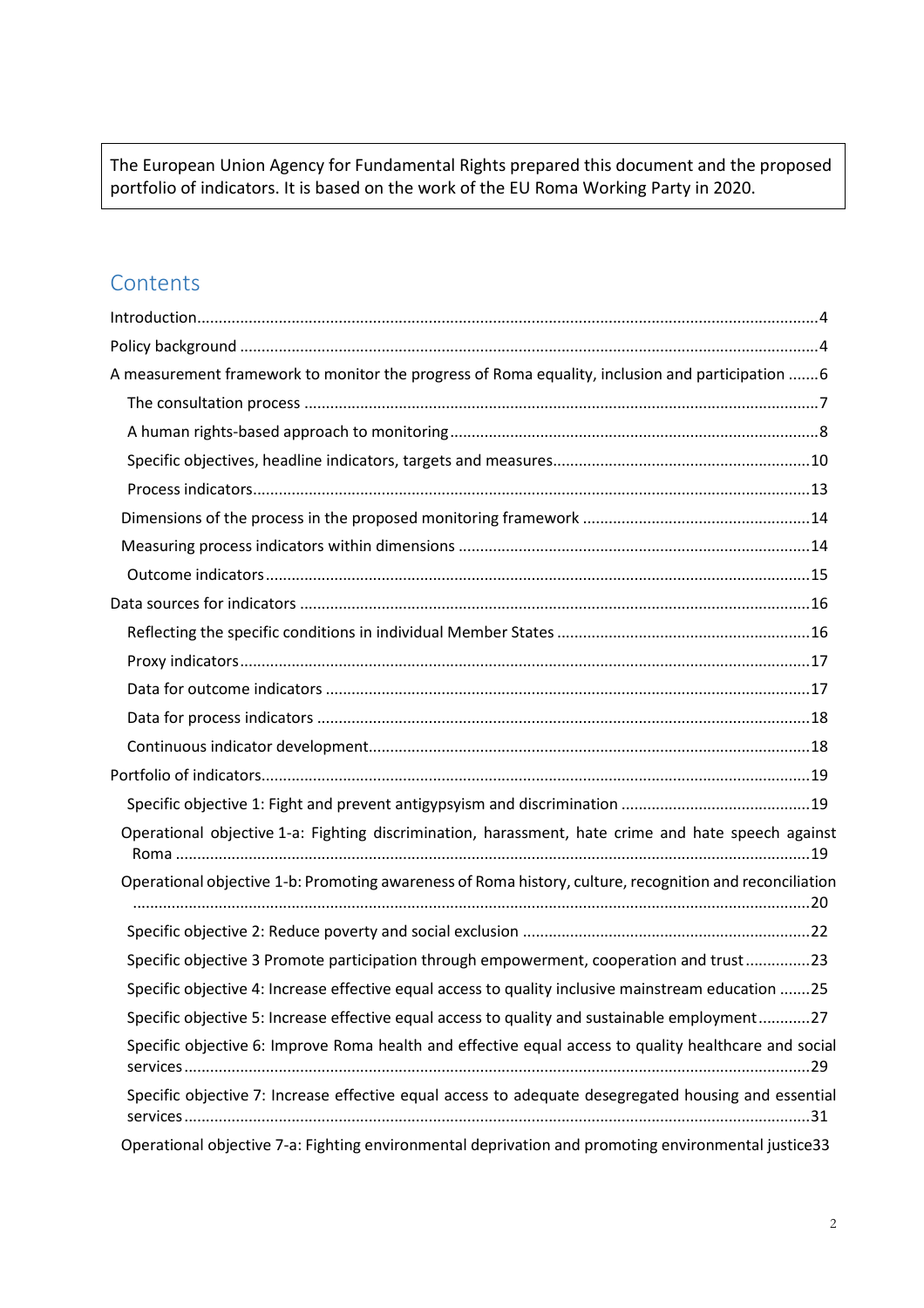| SO1a Fighting discrimination, harassment, hate crime and hate speech against Roma 34           |  |
|------------------------------------------------------------------------------------------------|--|
| SO1b Promoting awareness of Roma history, culture, recognition and reconciliation35            |  |
|                                                                                                |  |
|                                                                                                |  |
| SO4 Increase effective equal access to quality inclusive mainstream education36                |  |
| SO5 Increase effective equal access to quality and sustainable employment 37                   |  |
| SO6 Improve Roma health and effective equal access to quality healthcare and social services37 |  |
| SO7 Increase effective equal access to adequate desegregated housing and essential services 38 |  |
| SO7a Fighting environmental deprivation and promoting environmental justice 38                 |  |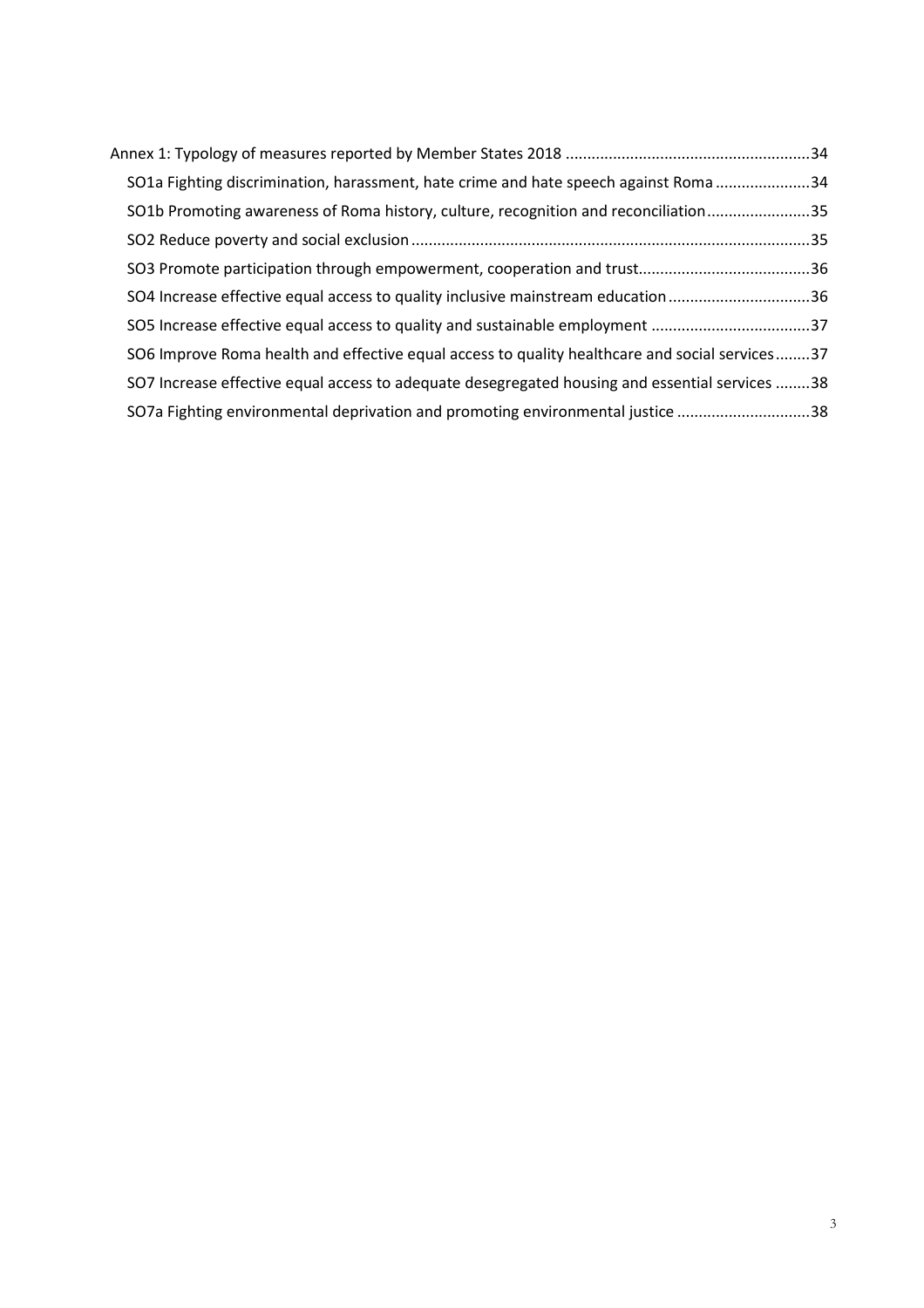# <span id="page-3-0"></span>Introduction

The European Commission is developing a Communication on an EU Roma<sup>[1](#page-3-2)</sup> Strategic Framework for Equality, Inclusion and Participation until [2](#page-3-3)030, as announced in the <u>Commission Work Programme 2020, 2</u> accompanied by a proposal for a revised Council recommendation. Its general objective will be to promote substantive equality, effective socio-economic inclusion and meaningful participation of Roma. More specifically, it has three horizontal and four sectoral policy objectives.

Horizontal objectives:

- 1. Fight and prevent antigypsyism and discrimination.
- 2. Reduce poverty and social exclusion.
- 3. Promote participation through empowerment, cooperation and trust.

Sectoral policy objectives:

- 4. Increase effective equal access to quality inclusive mainstream education.
- 5. Increase effective equal access to quality and sustainable employment.
- 6. Improve Roma health and effective equal access to quality healthcare and social services.
- 7. Increase effective equal access to adequate desegregated housing and essential services.<sup>[3](#page-3-4)</sup>

Progress in achieving these objectives is proposed to be monitored through a common European Union (EU) indicator framework that will take into account country specificities. The indicators will measure efforts of EU Member States (process indicators) to achieve these objectives and their impact (outcome indicators).

This paper outlines a portfolio of such indicators. It was prepared after several rounds of consultations with Member States, national Roma contact points (NRCPs), statistical offices, civil society organisations (CSOs) and the European Commission. Member States were consulted in the working party on 'Roma inclusion indicators and reporting', which was relaunched by the European Union Agency for Fundamental Rights (FRA) at the request of the Commission in March 2020. The working party facilitates the exchange of experience and good practice in monitoring Roma inclusion, in particular as regards data collection and reporting.

# <span id="page-3-1"></span>Policy background

The Framework on National Roma Integration Strategies established by the Commission in 2011 ends in 2020. It requested<sup>[4](#page-3-5)</sup> that Member States develop a national Roma integration strategy or integrated sets

<span id="page-3-2"></span><sup>&</sup>lt;sup>1</sup> The term 'Roma' is used as an umbrella term, according to the definition of the Council of Europe. It encompasses Roma, Sinti, Kale, Romanichals, Boyash/Rudari, Balkan Egyptians, Eastern groups (Dom, Lom and Abdal) and groups such as Travellers, Yenish and the populations designated under the administrative term *Gens du voyage*, as well as people who identify themselves as Gypsies (Council of Europe, 2012, [Descriptive glossary of terms](https://rm.coe.int/1680088eab)  [related to Roma issues,](https://rm.coe.int/1680088eab) Strasbourg, 18 May 2012). The Agency, like the Council of Europe, adds the term 'Travellers', when necessary, to highlight actions where they are specifically included.

<span id="page-3-3"></span><sup>2</sup> European Commission (2020), *Communication from the Commission to the European Parliament, the Council, the European Economic and Social Committee and the Committee of the Regions – [Adjusted Commission Work](https://eur-lex.europa.eu/resource.html?uri=cellar%3Af1ebd6bf-a0d3-11ea-9d2d-01aa75ed71a1.0006.02/DOC_1&format=PDF)  [Programme 2020](https://eur-lex.europa.eu/resource.html?uri=cellar%3Af1ebd6bf-a0d3-11ea-9d2d-01aa75ed71a1.0006.02/DOC_1&format=PDF)*, COM(2020) 440 final, Brussels, 27 May 2020.

<span id="page-3-4"></span> $3$  Such as tap water, adequate sanitation, waste collection and management services, electricity, gas, access to transport, financial services and digital communications (in line with principle 20 of the European Pillar of Social Rights).

<span id="page-3-5"></span><sup>4</sup> European Commission (2011), *Communication from the Commission to the European Parliament, the Council, the European Economic and Social Committee and the Committee of the Regions – An EU Framework for National Roma Integration Strategies up to 2020*, [COM\(2011\)](https://ec.europa.eu/social/BlobServlet?docId=6717&langId=en) 173/4.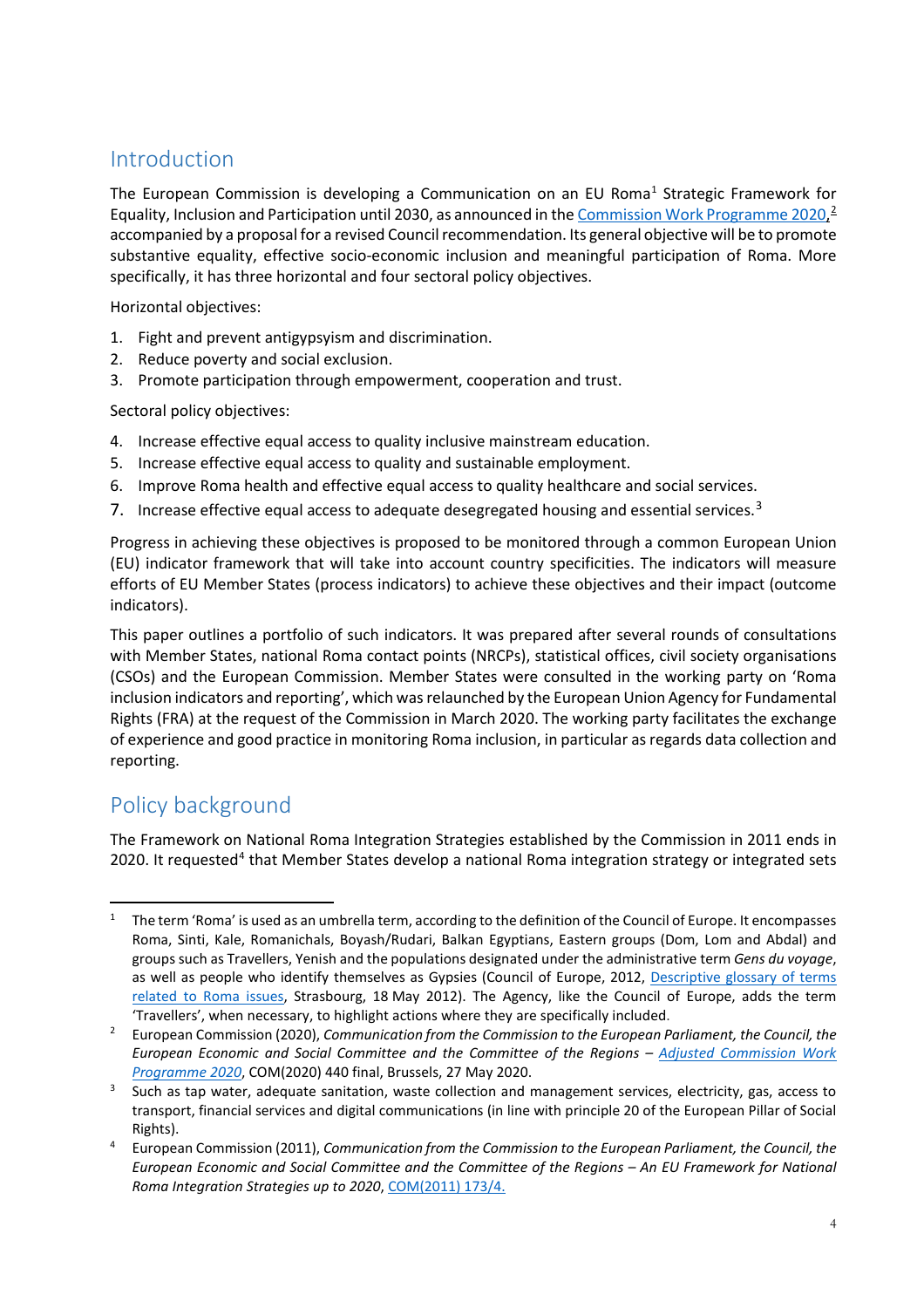of policy measures. FRA regularly provided data and background information for the Commission's annual reporting to the European Parliament and the Council on progress concerning the integration of the Roma populations in EU Member States.

The 2011 Commission communication notes that progress in Roma integration should be monitored and therefore measured through common, comparable and reliable indicators. Such indicators should help Member States to assess their **progress towards closing the gap between Roma and non-Roma** in access to education, employment, healthcare and other public and private services (including housing), to reach the overall (education, employment and poverty reduction) targets of the Europe 2020 strategy. In December 2013, the Council of Ministers issued a Council Recommendation on effective Roma integration measures in Member States.<sup>[5](#page-4-0)</sup> It outlines the steps forward that Member States should take to ensure that they meet the objectives of the national Roma integration strategies.

The European Commission's report on the implementation of the EU Framework for National Roma Integration Strategies, published in April 2014, uses data from FRA's Roma survey 2011 and refers to it as "the starting point from which progress is measured". Using 2011 as a baseline, the European Commission issued a staff working document, *Roma integration indicators scoreboard (2011–2016)*, that accompanied the 2017 midterm review of the EU Framework for National Roma Integration Strategies. [6](#page-4-1)

The Commission's 2019 report on the implementation of national Roma integration strategies<sup>[7](#page-4-2)</sup> outlines the implementation of national Roma inclusion measures. FRA contributed to the development of the relevant staff working document<sup>8</sup> by providing survey data on and an analysis of the situation of Roma in education, employment, healthcare and housing, and their experience of discrimination and poverty, which also facilitated the identification of remaining challenges and gaps.

In 2016, the [European Court of Auditors special report on EU](http://www.eca.europa.eu/en/Pages/DocItem.aspx?did=36850) policy initiatives and financial support for [Roma integration](http://www.eca.europa.eu/en/Pages/DocItem.aspx?did=36850) called for the development of adequate methodologies to collect relevant data on Roma inclusion in all Member States in its Recommendations 8(a) and 8(b). $9^{\circ}$  $9^{\circ}$ 

In 2017, the European Commission launched a consultation process for the midterm evaluation of the EU Framework for National Roma Integration Strategies. FRA's regular data collection activities, such as the second EU Minorities and Discrimination Survey (EU-MIDIS II) from 2016, supported the evaluation.

The Commission's 2018 communication<sup>[10](#page-4-5)</sup> went further by suggesting that successful Roma integration strategies at both European and national levels need to be comprehensive, and, besides the key fields of

<span id="page-4-0"></span> <sup>5</sup> European Commission (2013), *Council Recommendation of 9 December 2013 on effective Roma integration measures in the Member States*, [2013/C](https://eur-lex.europa.eu/legal-content/EN/TXT/PDF/?uri=CELEX:32013H1224(01)&from=en) 378/01, Brussels, 24 December 2013.

<span id="page-4-1"></span><sup>6</sup> European Commission (2019), *Commission Staff Working Document – Roma integration indicators scoreboard (2011–2016) accompanying the document Communication to the European Parliament and the Council – Midterm review of the EU Framework for National Roma Integration Strategies*, SWD(2017) 286 final, Brussels, 30 August 2017.

<span id="page-4-2"></span><sup>7</sup> European Commission (2019), *Communication from the Commission to the European Parliament and the Council – [Report on the implementation of national Roma integration strategies](https://ec.europa.eu/info/publications/report-implementation-national-roma-integration-strategies-2019_en)*, COM(2019) 406 final, Brussels, 5 September 2019.

<span id="page-4-3"></span><sup>8</sup> European Commission (2019), *Commission Staff Working Document – [Roma inclusion measures reported under](https://ec.europa.eu/info/sites/info/files/cswd_roma_inclusion_measures_reported_under_the_eu_framework_for_nris_pt1_en.pdf)  [the EU Framework for NRIS,](https://ec.europa.eu/info/sites/info/files/cswd_roma_inclusion_measures_reported_under_the_eu_framework_for_nris_pt1_en.pdf) accompanying the Communication from the Commission to the European Parliament and the Council – Report on the implementation of national Roma integration strategies (COM(2019) 406)*, SWD(2019) 320, Brussels, 5 September 2019.

<span id="page-4-4"></span><sup>9</sup> European Court of Auditors, (2016), *Special report no [14/2016: EU policy initiatives and financial support for](http://www.eca.europa.eu/en/Pages/DocItem.aspx?did=36850)  [Roma integration: Significant progress made over the last decade, but additional efforts needed on the ground,](http://www.eca.europa.eu/en/Pages/DocItem.aspx?did=36850)*  Luxembourg, European Court of Auditors.

<span id="page-4-5"></span><sup>10</sup> European Commission (2018), *[Communication from the Commission to the European Parliament and the Council](https://eur-lex.europa.eu/legal-content/EN/TXT/?qid=1544112037077&uri=CELEX:52018DC0785) – [Report on the evaluation of the EU Framework for National Roma Integration Strategies up to 2020](https://eur-lex.europa.eu/legal-content/EN/TXT/?qid=1544112037077&uri=CELEX:52018DC0785)*, COM(2018) 785 final, Brussels, 4 December 2018. European Commission (2018).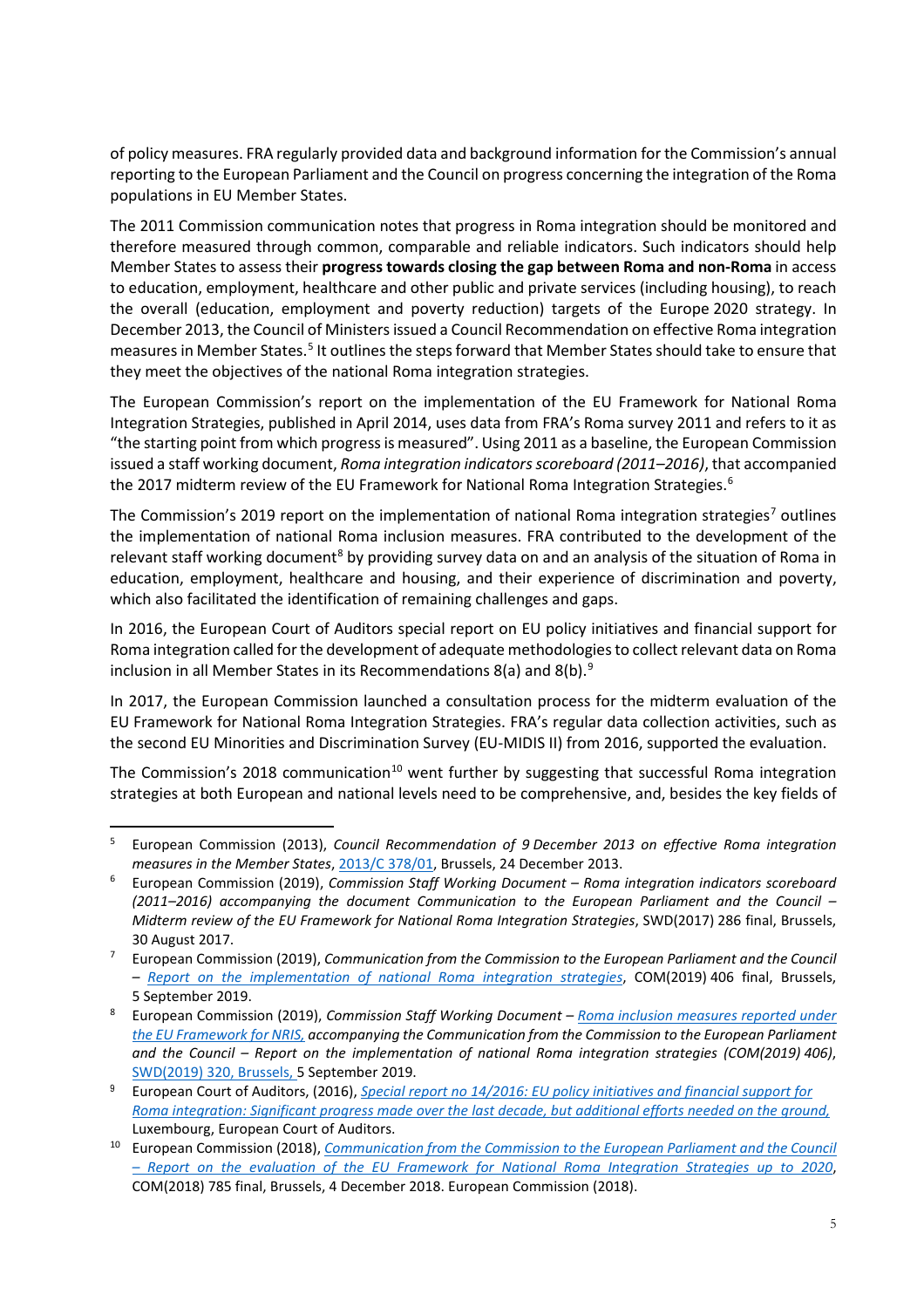education, employment, healthcare, housing and poverty, they should address antigypsyism. In its resolution of 12 February 2019,<sup>[11](#page-5-1)</sup> the European Parliament also stresses the importance of strengthening the post-2020 Strategic EU Framework for National Roma Inclusion Strategies and focusing on the fight against antigypsyism.<sup>[12](#page-5-2)</sup> Monitoring progress in Roma inclusion will be an essential element in ensuring full compliance with the enabling conditions of the EU funds during the 2021–2027 programming period.

# <span id="page-5-0"></span>A measurement framework to monitor the progress of Roma equality, inclusion and participation

The evaluation of the previous EU Framework for National Roma Integration Strategies in 2018<sup>[13](#page-5-3)</sup> shows that data collection, monitoring and reporting systems should be strengthened. A lack of reliable data in Member States disaggregated by ethnicity and a lack of transparency and accountability mechanisms are key challenges that make the process of monitoring difficult and unreliable.

Specific objectives, monitoring, indicators and related targets and reporting are embedded in EU policy cycles, such as the European Semester. The existing national monitoring and reporting systems provide a range of quantitative data and qualitative information on measures and actions explicitly targeting Roma. However, there is a lack of disaggregated data and information to identify any investment in Roma inclusion in mainstream social inclusion and other measures. Therefore, the measurement framework introduced here aims to assist in monitoring the progress of Roma inclusion within mainstream measures (see Figure 1). The proposed collection of qualitative information would contextualise quantitative indicators, to identify the specific factors that contribute to the success or failure of Roma inclusion measures and actions.

<span id="page-5-1"></span> $\overline{\phantom{a}}$ <sup>11</sup> European Parliament (2019), Resolution of 12 February 2019 on the need for a strengthened post-2020 Strategic EU Framework for National Roma Inclusion Strategies and stepping up the fight against anti-Gypsyism (2019/2509(RSP)), P8\_TA(2019)0075, Strasbourg, 12 February 2019.

<span id="page-5-2"></span> $12$  The increasing use of the term 'inclusion' rather than 'integration', although a small change, is a substantial shift in conceptual approach: integration postulates a process of moving into the existing mainstream society, whereas inclusion involves a process of systematic reform of structural change to overcome barriers and provide all persons with equal access and the option of participation, in line with the EU social inclusion policies.

<span id="page-5-3"></span><sup>13</sup> European Commission (2018), *[Communication from the Commission to the European Parliament and the Council](https://eur-lex.europa.eu/legal-content/EN/TXT/?qid=1544112037077&uri=CELEX:52018DC0785)  – [Report on the evaluation of the EU Framework for National Roma Integration Strategies up to 2020](https://eur-lex.europa.eu/legal-content/EN/TXT/?qid=1544112037077&uri=CELEX:52018DC0785)*, COM(2018) 785 final, Brussels, 4 December 2018. European Commission (2018), *Commission Staff Working Document – Evaluation of the EU Framework for National Roma Integration Strategies up to 2020, accompanying the document Communication from the Commission to the European Parliament and the Council – Report on the evaluation of the EU Framework for National Roma Integration Strategies up to 2020*, [SWD\(2018\)](https://eur-lex.europa.eu/legal-content/EN/TXT/?uri=SWD:2018:480:FIN) 480 final.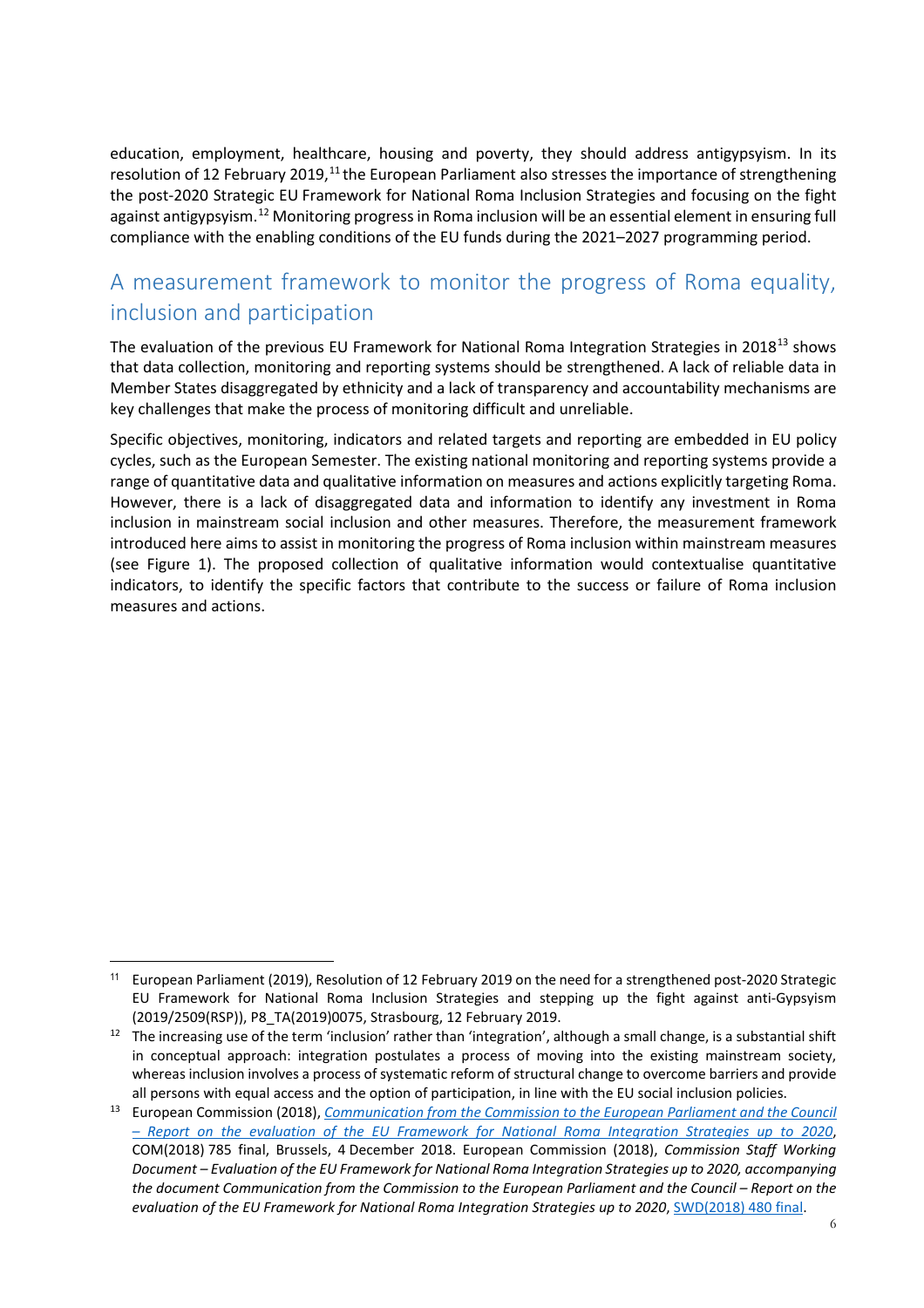### *Figure 1: Policy cycle of a measurement framework for monitoring a future EU Roma Strategic Framework for Equality, Inclusion and Participation*



### <span id="page-6-0"></span>The consultation process

In 2018, EU Member States reported on the measures they implement to fulfil the objectives envisaged in their national Roma integration strategies or sets of strategic policy documents. FRA summarised the information in a set of country sheets and thematic reports, which the Commission published as a staff working document in 2019.<sup>[14](#page-6-1)</sup> The first round of reporting revealed the need for a more structured approach to monitoring progress in Roma integration. The *Report on the implementation of national Roma integration strategies*[15](#page-6-2) also highlighted the need to establish more sound monitoring frameworks that would make it possible to account for not only results and their sustainability but also how these results were achieved and at what cost, and how the European Structural and Investment Funds dedicated to Roma inclusion were utilised.

On 1 October 2019, the European Commission organised a workshop on 'Future policies for Roma inclusion' to address findings of the evaluation of the framework and discuss the possible priorities of a potential post-2020 initiative. A broad range of participants attended the consultation, including NRCPs,

<span id="page-6-1"></span> <sup>14</sup> European Commission (2019), *Commission Staff Working Document – [Roma inclusion measures reported under](https://ec.europa.eu/info/sites/info/files/cswd_roma_inclusion_measures_reported_under_the_eu_framework_for_nris_pt1_en.pdf)  [the EU Framework for NRIS,](https://ec.europa.eu/info/sites/info/files/cswd_roma_inclusion_measures_reported_under_the_eu_framework_for_nris_pt1_en.pdf) accompanying the Communication from the Commission to the European Parliament and the Council – Report on the implementation of national Roma integration strategies (COM(2019) 406)*, SWD(2019) 320, Brussels, 5 September 2019.

<span id="page-6-2"></span><sup>15</sup> European Commission (2019), *Communication from the Commission to the European Parliament and the Council: [Report on the implementation of national Roma integration strategies](https://ec.europa.eu/info/publications/report-implementation-national-roma-integration-strategies-2019_en)*, COM(2019) 406 final, Brussels, 6 September 2019.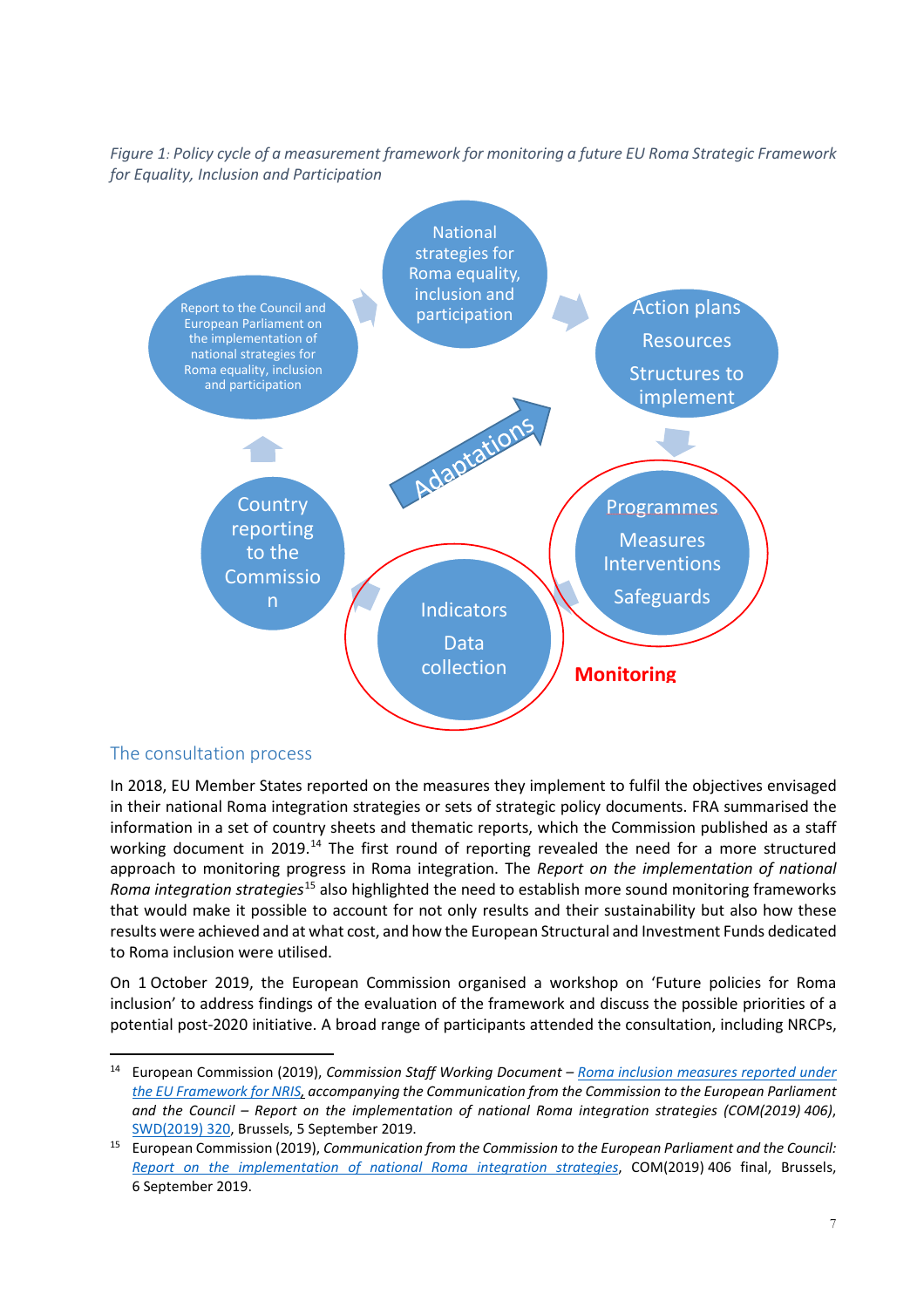Members of the European Parliament, civil society, international organisations and staff from European Commission services. The key topics discussed were the options for EU action on Roma equality and inclusion post 2020 and measuring progress in Roma equality and inclusion. FRA presented a discussion paper with an outline of a future monitoring framework<sup>[16](#page-7-1)</sup> that was later shared for comments and inputs from the participants.

The discussion that followed took place in the relaunched Working Party on Roma Inclusion Indicators. In total, 21 Member States participated in the Roma working party and provided input to the portfolio of indicators, namely Austria, Belgium, Bulgaria, Czechia, Croatia, Cyprus, Denmark, Estonia, Finland, France, Germany, Greece, Hungary, Latvia, Lithuania, Luxembourg, Portugal, Romania, Slovakia, Slovenia and Spain. Between November 2019 and April 2020, FRA collected input from the EU NRCPs and Roma civil society on the post-2020 framework of indicators on Roma equality, inclusion and participation. Member States' feedback was sought on nine proposed thematic areas and 54 individual outcome indicators discussed in the background paper to the NRCP meeting held on 18–19 February 2020, titled 'Draft portfolio of post-2020 Roma equality, inclusion and participation – Thematic areas, indicators, and possible types (categories) of measures'. The NRCPs were asked to submit their comments, if any, by email using a feedback template provided by the FRA in Excel format.

In addition, and in response to input from Member Statesthat wasreceived in the framework of the Roma working party, civil society and the different European Commission policy departments, (Directorates-General) provided their inputs and comments.

### <span id="page-7-0"></span>A human rights-based approach to monitoring

The preamble of the 2013 Council recommendation recalls that many Roma in the Union still face barriers to exercising their fundamental rights and recommends effective policy measures to ensure their equal treatment and the respect of their fundamental rights.

The indicator framework suggested below is based on the human rights indicator model recommended by the Office of the United Nations High Commissioner for Human Rights (OHCHR) when assessing compliance with human rights standards.[17](#page-7-2) By means of different sets of indicators and in reference to specific human rights standards, the model allows an assessment of three essential and interrelated aspects for the fulfilment of human rights:

- 1. the legal and policy frameworks in place (structural indicators);
- 2. the concrete interventions to implement them (process indicators);
- 3. the achievements, as experienced by the rights holders (outcome indicators).

**Structure:** EU and national legal frameworks and strategies that are put in place to comply with the treaties and the EU Charter of Fundamental Rights, for example, in this case, the EU Roma Strategic Framework for Equality, Inclusion and Participation.

**Process:** the specific interventions and actions (e.g. programmes, projects, measures) put in place to achieve the objectives and targets of the national Roma strategic frameworks by implementing the legal and policy provisions mentioned.

**Outcomes or results:** the situation on the ground and any changes in the realisation of fundamental rights of individuals with specific characteristics, such as ethnic origin in the case of Roma. These are mostly standard indicators, populated by data that are disaggregated according to ethnic origin as well as other characteristics, such as sex and age. In Member States in which ethnically disaggregated data are not collected, other socio-economic data could be used as proxy. The indicators should be in line with the Europe 2020 or any post-2020 EU indicators of poverty or social exclusion, as well as sectoral policy areas

<span id="page-7-1"></span><sup>&</sup>lt;sup>16</sup> FRA (2019), 'Post-2020 indicators framework – Roma equality and inclusion', concept paper for the workshop on [future policies for Roma,](https://ec.europa.eu/info/sites/info/files/input_paper_session_2_fra_post-2020_indicators_framework.pdf) Vienna, FRA.

<span id="page-7-2"></span><sup>17</sup> OHCHR (2012), *Human rights indicators – [A guide to measurement and implementation](https://www.ohchr.org/documents/publications/human_rights_indicators_en.pdf)*, Geneva, OHCHR.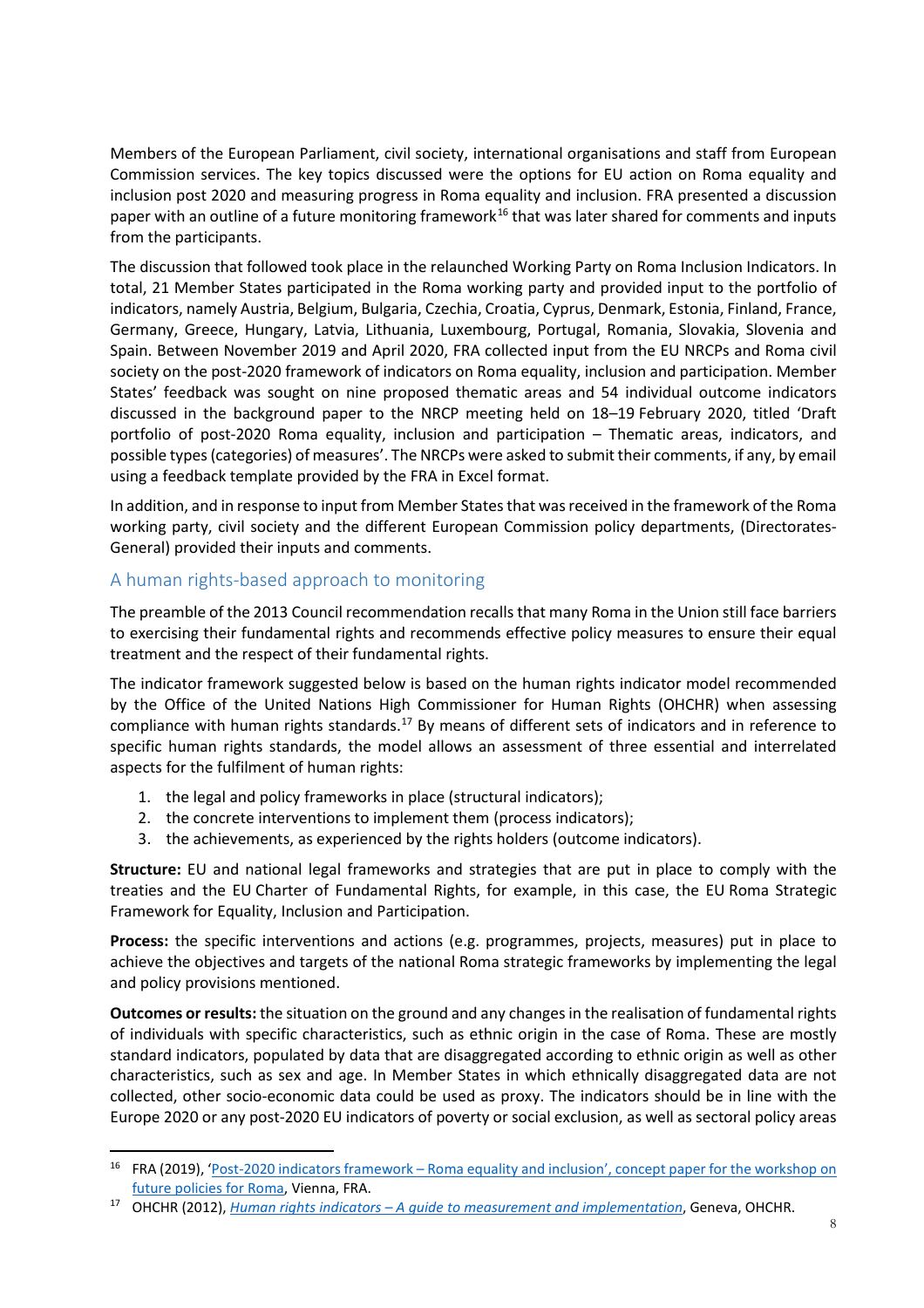such as education, health and employment. Moreover, they should provide input for the EU's reporting on the 2030 Agenda for Sustainable Development.

The OHCHR has formulated a set of principles, recommendations and good practices to ensure respect of human rights-based principles in data collection: participation, self-identification, data disaggregation, transparency, privacy and accountability in the design, collection and use of data. They particularly apply to minority groups that are considered hard-to-reach or elusive populations. $^{18}$  $^{18}$  $^{18}$ 

- 1. All data collection exercises should include a means of free, active and meaningful **participation** for relevant stakeholders, in particular the most marginalised population groups. Decision making about participation should be transparent and equitable.
- 2. Data collection activities should not have a negative impact. For the purposes of data collection, populations of interest should be **self-defining**. Individuals should have the option to disclose or withhold information about their personal characteristics.
- 3. **Disaggregation** of data allows data users to compare population groups and understand the situations of specific groups. Disaggregation requires that data on relevant characteristics are collected.
- 4. The concepts of **privacy**, **transparency** and **data protection** should be inherent in the principles of data collection and are important for overcoming mistrust and reluctance.
- 5. As state institutions, national statistical offices are themselves human rights duty-bearers. They have obligations to respect, protect and fulfil human rights in their daily exercise of statistical activities. Independent statistics, free from political interference, are fundamental tools for informing those in power and holding them **accountable** for their policy actions (or inactions).

Guidelines on improving data collection for hard-to-reach groups provide the recently published UNECE [guide to data disaggregation in poverty measurement](http://www.unece.org/fileadmin/DAM/stats/documents/ece/ces/2020/09Rev1_Poverty_Measurement_Guide_after_consultation.pdf) (Chapter 3).

The indicators presented in this paper address the second and third levels of the structure–process– outcome framework. The assessment of the structural level of monitoring concerns the formal compliance of national legislation with EU primary and secondary law, which is the exclusive prerogative of the European Commission.[19](#page-8-1) FRA proposes elements of 'structure-level' indicators, under the specific objectives in the portfolio of indicators, such as applicability of the EU Charter of Fundamental Rights, strengthened equality bodies, national human rights institutions (NHRIs) and ombuds institutions, standards set by the Council of Europe and/or specific policy instruments that can help in ensuring Roma inclusion and combating antigypsyism/anti-Roma racism.

<span id="page-8-0"></span> <sup>18</sup> OHCHR (2012), *A human rights-based approach to data – [Leaving no one behind in the 2030 Agenda for](https://www.ohchr.org/Documents/Issues/HRIndicators/GuidanceNoteonApproachtoData.pdf)  [Sustainable Development](https://www.ohchr.org/Documents/Issues/HRIndicators/GuidanceNoteonApproachtoData.pdf)*, Geneva, OHCHR.

<span id="page-8-1"></span><sup>19</sup> FRA (2019), ['Post-2020 indicators framework-Roma equality and inclusion',](https://ec.europa.eu/info/sites/info/files/input_paper_session_2_fra_post-2020_indicators_framework.pdf) concept paper for the workshop on [future policies for Roma,](https://ec.europa.eu/info/sites/info/files/input_paper_session_2_fra_post-2020_indicators_framework.pdf) Vienna, FRA.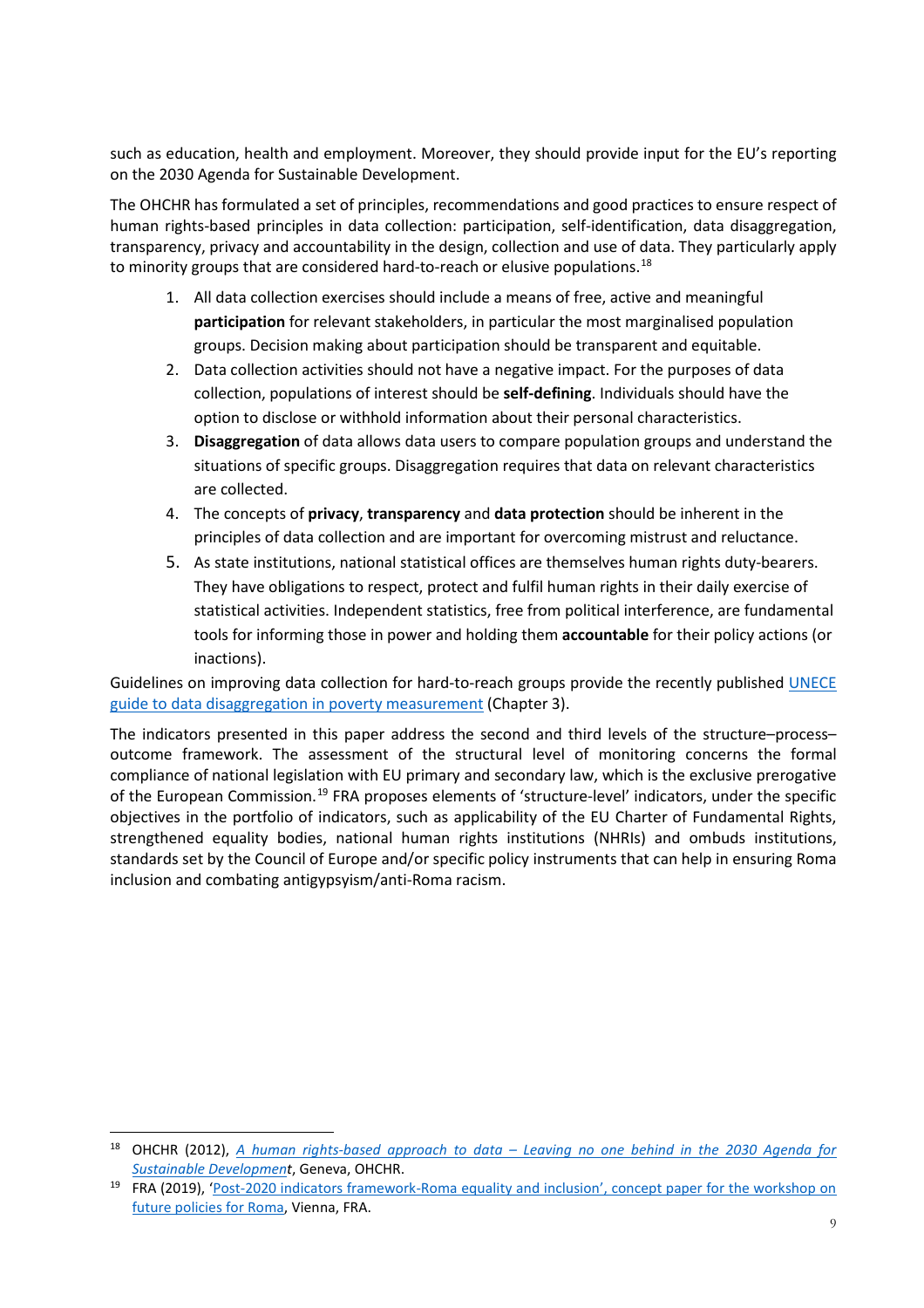

#### *Figure 2: Structure–process–outcome indicators framework*

### <span id="page-9-0"></span>Specific objectives, headline indicators, targets and measures

The monitoring framework is explicitly designed to track progress against policy goals that are reflected in the outcome indicators (headline and secondary). It follows the European Commission's Better Regulation Guidelines,<sup>[20](#page-9-1)</sup> the EU Roma Strategic Framework for Equality, Inclusion and Participation and the proposal for a Council Recommendation on Roma Equality, Inclusion and Participation. The terminology applied is similar to that applied in in the 2013 Council recommendation which calls for measures to address<sup>[21](#page-9-2)</sup>:

- **substantive** policy issues (in access to education, employment, healthcare and housing);
- **horizontal** policy measures (in the areas of anti-discrimination, protection of Roma children and women, poverty reduction through social investment, and empowerment);
- **structural** measures (local action, monitoring and evaluating policies, bodies for the promotion of equal treatment, national contact points for Roma integration, European Structural and Investment Funds managing authorities and transnational cooperation).

The proposed monitoring framework covers most of the areas that the Council recommendation covered in 2013: specific objectives 4, 5, 6 and 7 reflect the thematic focus of areas covered by substantive policy areas in the 2013 Council recommendation; and specific objectives 1-a, 2 and 3 reflect the thematic focus of areas covered by horizontal policy measures. In addition, operational objectives 1-b and 7-a have been added following the consultations conducted by the Commission on 'Roma policy – Tackling discrimination and socio-economic exclusion beyond 2020' in early 2020.

<span id="page-9-1"></span> <sup>20</sup> European Commission (2017), *[Commission Staff Working Document –](https://ec.europa.eu/transparency/regdoc/rep/10102/2017/EN/SWD-2017-350-F1-EN-MAIN-PART-1.PDF) Better Regulation Guidelines*, SWD(2017) 350 final, Brussels, 7 July 2017.

<span id="page-9-2"></span><sup>&</sup>lt;sup>21</sup> European Parliament (2013). Council Recommendation of 9 December 2013 on effective Roma integration [measures in the Member States](https://eur-lex.europa.eu/legal-content/EN/TXT/PDF/?uri=CELEX:32013H1224(01)&from=en) (2013/C 378/01), Brussels, 24 December 2013.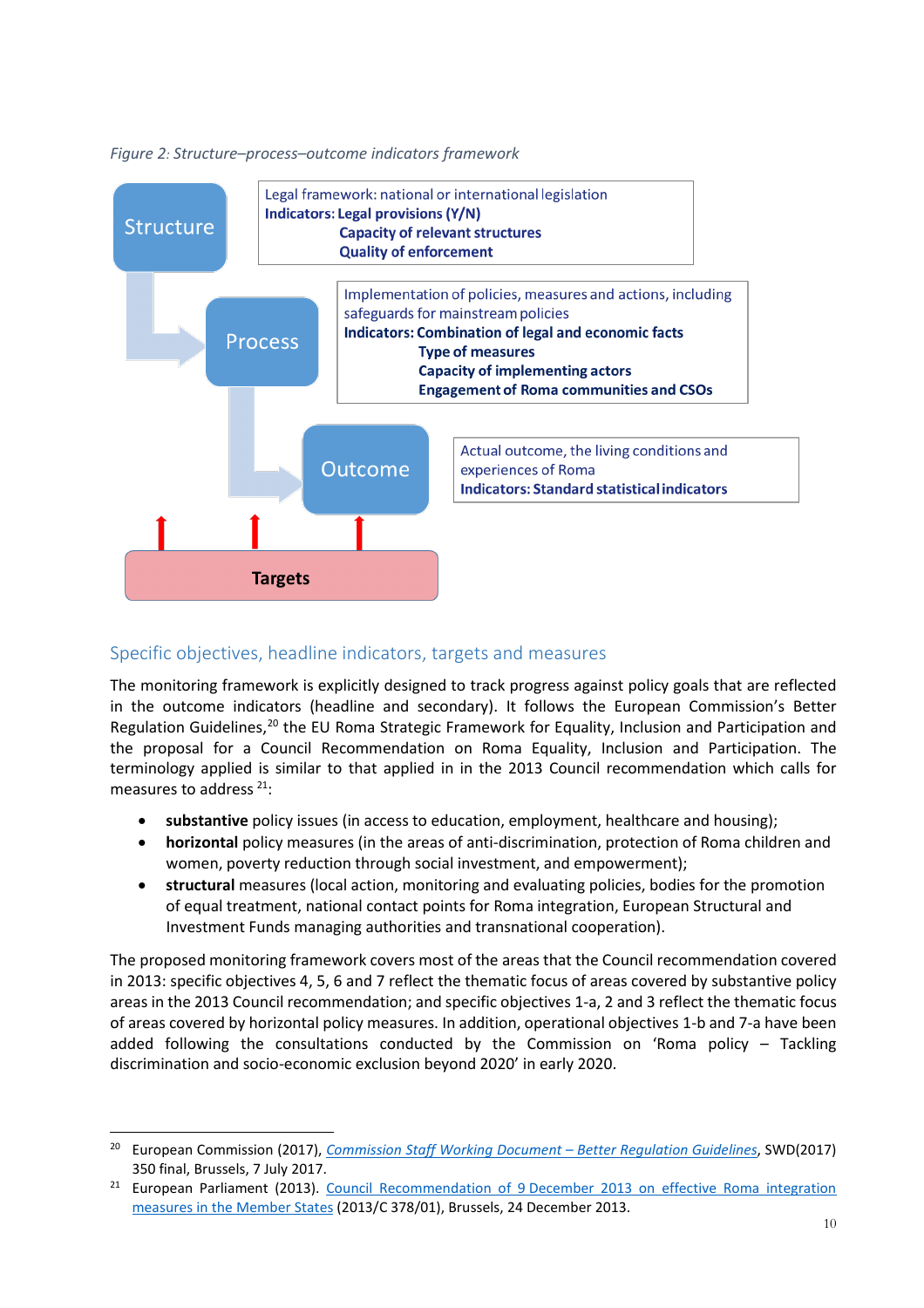The proposal aims for one or two headline (primary) indicators for each specific objective, and some additional (secondary) indicators per specific objective. Headline indicators should capture the essence of the thematic area and ideally be linked to a benchmark or policy target. They should be complemented by secondary indicators, which can provide additional information for the primary indicator or replace it, in case data for the primary indicator are not available. Headline indicators should be the minimum set adopted by all Member States, which should then collect the relevant data to populate them. Member States may also develop national-level tertiary indicators, to address country-specific challenges and targets of Roma inclusion.

Each specific and operational objective includes "examples of possible policy measures" (summarised in Annex 1). These examples are based on Member States' 2018 reporting on measures in the area of Roma integration. In the present document, they are presented as inspiration for further development of these measures, within the scope of the future national strategiesfor Roma equality, inclusion and participation, at Member State level, by September 2021. To this end, FRA recalls that all relevant stakeholders, including national human rights statutory bodies, as well as civil society, should have an opportunity to contribute to the development of national strategies and corresponding measures by the envisaged deadline.

The portfolio of indicators provides a list that countries can not only select from but also add to and complement with other information to reflect details of the specific objectives, the different types of measures and the specific interventions. A selection of types of measures taken from the 2018 country reporting is in the annex to this report (Annex 1).



*Figure 3: Logic of a portfolio of indicators*

There are seven specific objectives and three operational objectives in the EU Roadmap on 'Roma policy – Tackling discrimination and socio-economic exclusion beyond 2020'; the first three are horizontal objectives, whereas objectives 4–7 are sectoral policy objectives.

#### Horizontal objectives

**Specific objective 1:** Fight and prevent anti-Gypsyism and discrimination with its specific and operational objectives:

operational objective 1-a: fighting discrimination, harassment, hate crime and hate speech against Roma;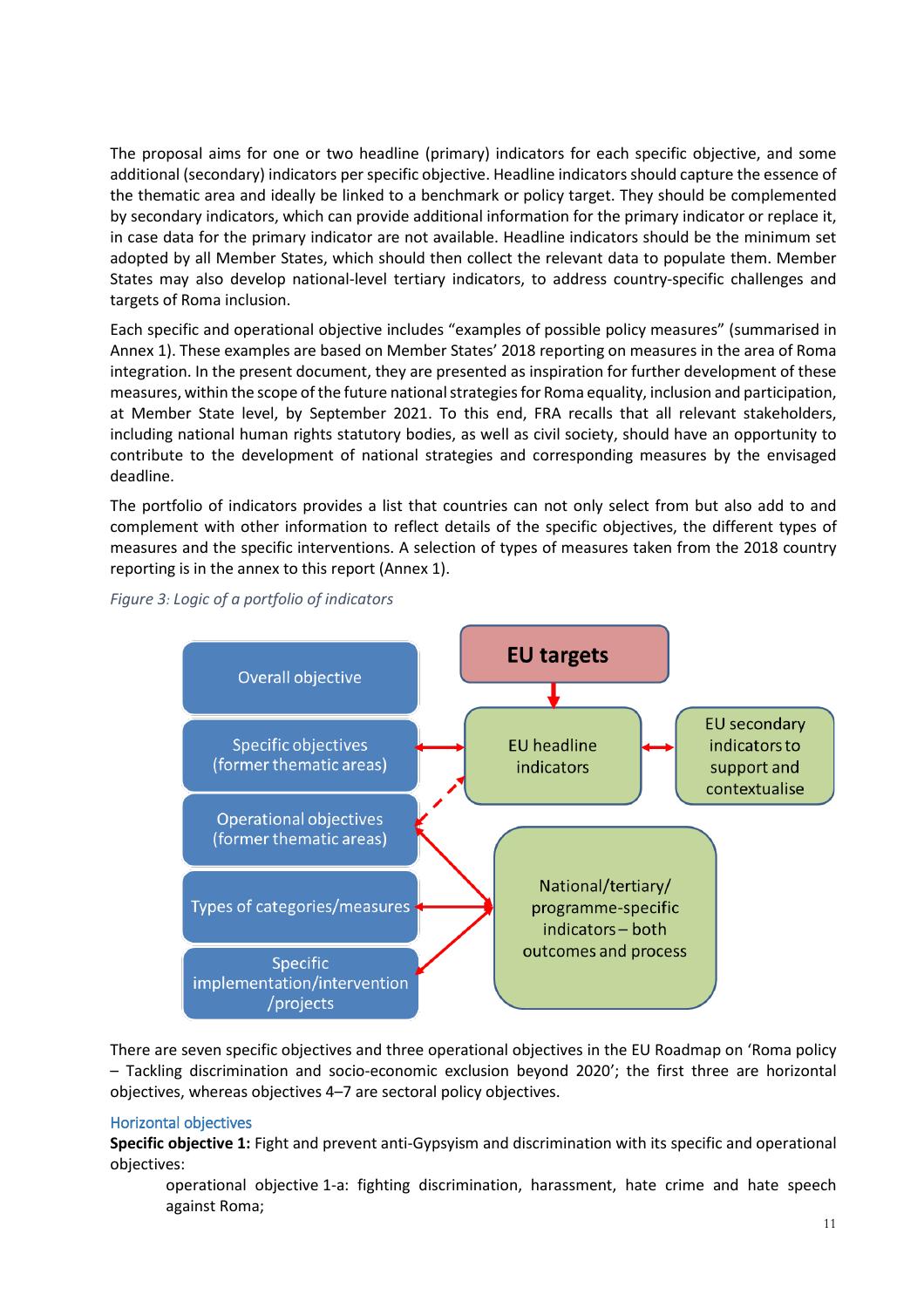operational objective 1-b: promoting awareness of Roma history, culture, recognition and reconciliation.

**Specific objective 2:** Reduce poverty and social exclusion.

**Specific objective 3:** Promote participation through empowerment and by building cooperation and trust. Sectoral policy objectives

**Specific objective 4:** Increase effective access to high-quality inclusive mainstream education.

**Specific objective 5:** Increase effective access to paid high-quality and sustainable employment.

**Specific objective 6:** Improve Roma health and increase effective access to high-quality healthcare and social services.

**Specific objective 7:** Increase effective access to adequate desegregated housing and essential services: operational objective 7-a: fighting environmental deprivation and promoting environmental justice.

Most outcome indicators are survey based but should be complemented with administrative data, for example on infrastructure and residential segregation.

**Headline outcome indicators:** These are populated with survey data and are mandatory for all Member States for which such data are available. Member States that will not collect quantitative data (ethnically disaggregated or by proxy) can formulate the targets against their process indicators and should look into alternative ways to report on these indicators and how to set up appropriate data collection in the future.

**Secondary outcome indicators:** These complement headline indicators for a specific objective and are optional. Some may be more relevant to certain Member States, for example segregation in education, access to tap water and availability of birth certificates. Secondary indicators could become headline indicators if they are particularly relevant to a specific country or specific issues, for example medical insurance coverage.

**Process indicators:** These are a combination of legal and economic facts, types of measures, capacity of implementing actors, and level of engagement with Roma communities and CSOs. Member States can choose the indicators that are relevant to the areas of policy interventions within their strategies.

Table 1 provides an overview of the specific objectives and proposed EU headline indicators. The actual numbers for each Member State and the gap in comparison with the general population can be found on FRA's webpage.

| <b>Specific objective</b>                                        |               | <b>EU</b> headline indicator                                                                                                                                         | <b>SDG</b><br>relevance  |
|------------------------------------------------------------------|---------------|----------------------------------------------------------------------------------------------------------------------------------------------------------------------|--------------------------|
| <b>HORIZONTAL OBJECTIVES</b>                                     |               |                                                                                                                                                                      |                          |
| Fight<br>and<br>prevent<br>antigypsyism<br>and<br>discrimination | 1             | Share of people who felt discriminated against because of<br>being Roma in any of the areas covered in the survey in the<br>past 12 months                           | SDG 10.3.1<br>SDG 16.b.1 |
|                                                                  | $\mathcal{P}$ | Share of general population who do not feel comfortable<br>with having Roma as their neighbours                                                                      |                          |
| and<br>Reduce<br>poverty<br>social exclusion                     | 3             | At-risk-of-poverty rate (below 60 % of median equivalised<br>income after social transfers)                                                                          | SDG 1.2.1                |
|                                                                  | 3.1           | Children aged < 18 years who are at risk of poverty                                                                                                                  | SDG 1.2.2                |
|                                                                  | 4             | Share of people living in a household of severe material<br>deprivation (cannot afford four out of nine items, e.g.<br>adequate heating, food and inviting friends)* | SDG <sub>1</sub>         |

*Table 1: Overview of specific objectives and EU headline indicators post-2020 Roma equality, inclusion and participation*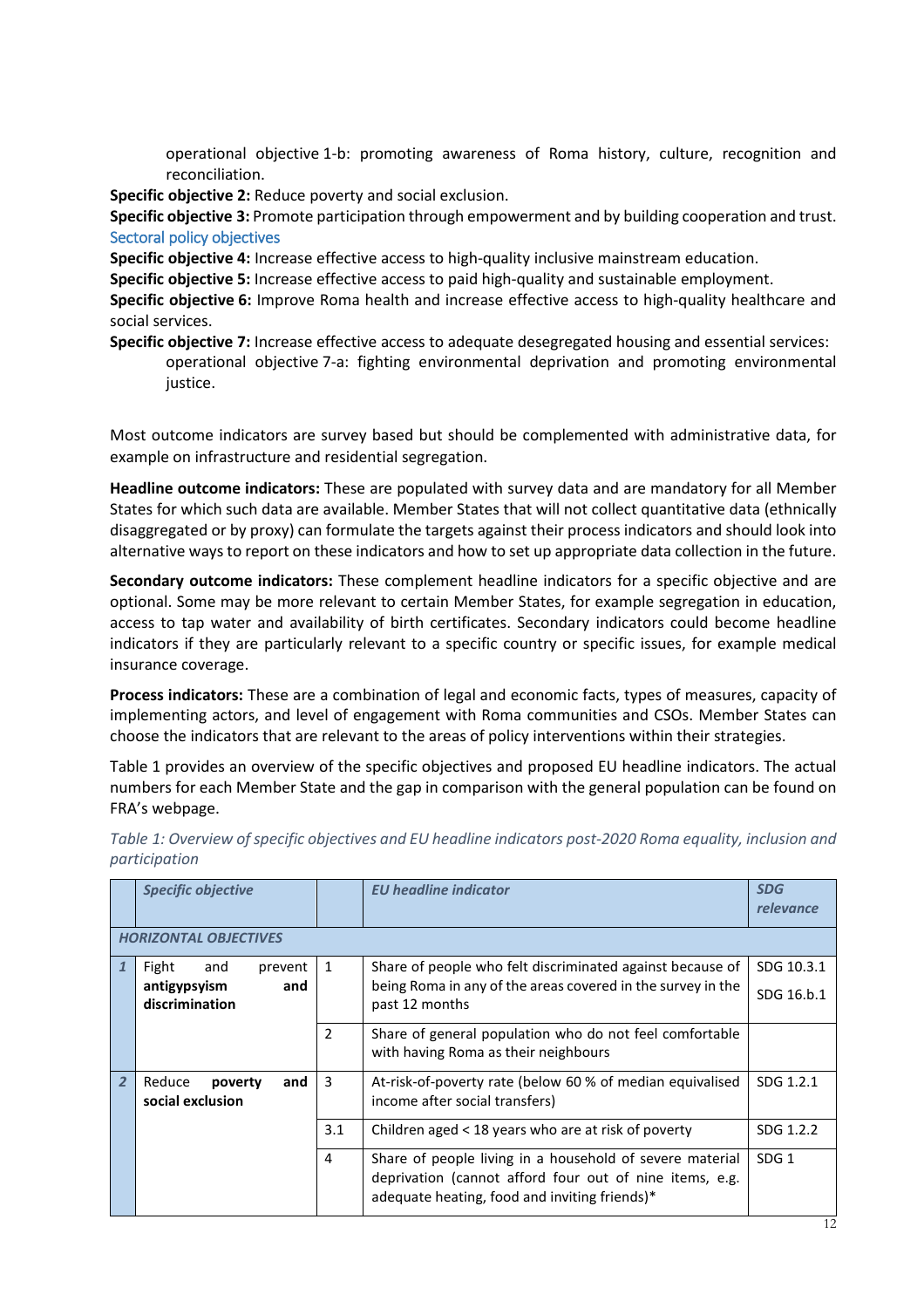|                         |                                                                                 | 4.1            | Children aged < 18 years living in severe material<br>deprivation                                                                                                                                                     | SDG <sub>1</sub>                  |
|-------------------------|---------------------------------------------------------------------------------|----------------|-----------------------------------------------------------------------------------------------------------------------------------------------------------------------------------------------------------------------|-----------------------------------|
| $\overline{\mathbf{3}}$ | participation<br>Promote<br>through<br>empowerment,<br>cooperation and trust    | 5              | Share of people who felt discriminated against (in any area)<br>in the past 12 months and who reported the last incident<br>of discrimination because of being Roma                                                   |                                   |
|                         |                                                                                 | 6              | Active citizenship and participation indicators - TO BE<br><b>DEVELOPED</b>                                                                                                                                           |                                   |
|                         | <b>SECTORAL POLICY OBJECTIVES</b>                                               |                |                                                                                                                                                                                                                       |                                   |
| 4                       | Increase effective equal<br>access to quality inclusive<br>mainstream education | $\overline{7}$ | Share of children aged from 3 years to the age for starting<br>compulsory primary education who attend early childhood<br>education and care                                                                          | SDG 4.2.2                         |
|                         |                                                                                 | 8              | Share of people aged 20-24 years who have completed at<br>least upper secondary education                                                                                                                             | SDG 4.3                           |
|                         |                                                                                 | 9              | Share of children aged 6-15 years who are attending<br>schools in which 'all or most of schoolmates are Roma' as<br>reported by the respondents (selected countries only)                                             |                                   |
| 5                       | Increase effective equal<br>access to quality and<br>sustainable employment     | 10             | Share of people aged 20-64 years who self-declared their<br>main activity status as 'paid work' (including full-time, part-<br>time, ad hoc jobs, self-employment and occasional work or<br>work in the past 4 weeks) | SDG 8.5                           |
|                         |                                                                                 | 11             | Share of young persons aged 15-29** years whose current<br>main activity is 'neither in employment, education or<br>training' (NEET)                                                                                  | SDG 8.6.1                         |
|                         |                                                                                 | 12             | Gender employment gap: difference in the paid work rate<br>between women and men aged 20-64 years                                                                                                                     | SDG 8.5                           |
| 6                       | Improve Roma health and<br>effective equal access to                            | 13             | Difference in life expectancy at birth (general population<br>versus Roma)                                                                                                                                            |                                   |
|                         | quality healthcare and<br>social services                                       | 14             | Share of people who have restricted access to healthcare<br>and social services - STILL TO BE DEVELOPED                                                                                                               |                                   |
| $\overline{z}$          | Increase effective equal<br>adequate<br>to<br>access<br>desegregated<br>housing | 15             | Share of people living in housing deprivation (living in an<br>apartment that is too dark, or that has a leaking roof/damp<br>walls and/or floors, no bath/shower, no indoor toilet)                                  | SDG 11.1                          |
|                         | and essential services                                                          | 16             | Share of people living in a household that does not have<br>the minimum number of rooms, according to the Eurostat<br>definition of overcrowding                                                                      | SDG <sub>1</sub><br><b>SDG 11</b> |
|                         |                                                                                 | 17             | Share of people living in households without tap water<br>inside the dwelling (selected countries only)                                                                                                               | SDG 6.1.1                         |

*SDG, Sustainable Development Goal.*

*\*Will be replaced with social and material deprivation (Eurostat [ilc\_mdsd07]) and the corresponding indicator for children if used in SDG reporting for the general population in the future. \*\*Current data based on FRA surveys cover only 16–29 years.*

#### <span id="page-12-0"></span>Process indicators

Process indicators are a valuable contribution to the analysis of the effectiveness of concrete interventions on the ground. The collection of information via an online tool in 2018 on Member States' measures in response to the 2013 Council recommendation highlighted a broad diversity between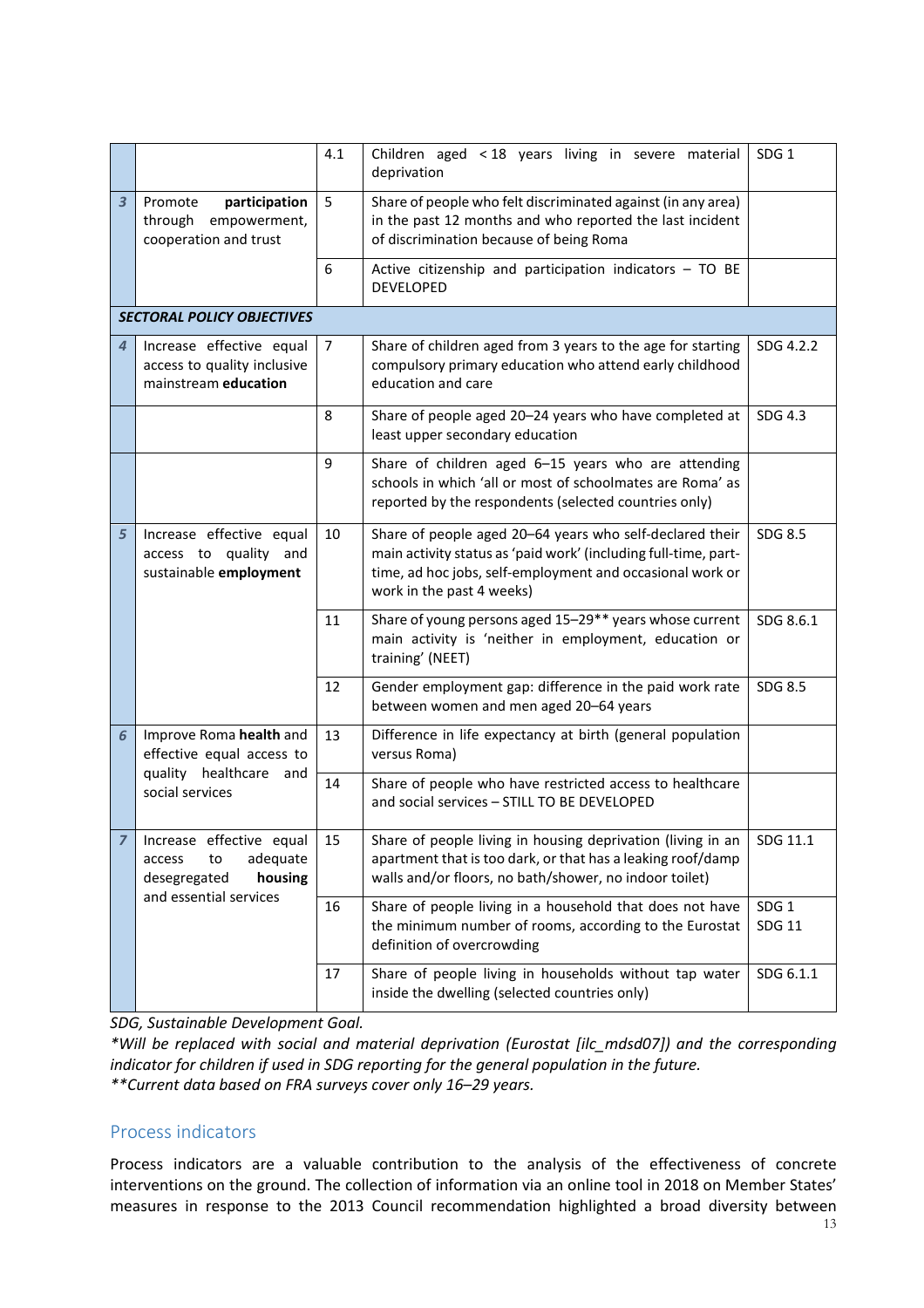countries in regard to the feasibility of collecting such data, and the validity and quality of information reported. Lessons learned were presented in *Commission Staff Working Document – Roma inclusion measures reported under the EU Framework for NRIS*, which summarises the 2018 reporting process and provides an analytical framework for monitoring Roma inclusion at process level. [22](#page-13-2)

It appears that it is not possible to have a standardised and comparable set of input indicators (e.g. funding allocated by thematic areas) or output indicators (e.g. number of Roma beneficiaries). Such indicators, however, might be developed further in the future as secondary indicators for reporting on Roma inclusion measures funded by the European Structural and Investment Funds.

#### <span id="page-13-0"></span>*Dimensions of the process in the proposed monitoring framework*

The process indicators proposed in this document capture three dimensions, each requiring specific data and information. These dimensions are as follows.

A. **Institutional set-up:** To implement a legal framework, an 'operationalisation layer' or implementation frame is necessary. The first dimension of process indicators assesses the existence and effectiveness of such implementation frames. These could be specific regulations, by-laws, or the existence of specific units in the institutional set-up addressing sector-specific issues related to the objectives of the EU Roma Strategic Framework for Equality, Inclusion and Participation. In this way, process indicators under this (A) dimension are complementary to 'structural' indicators showing how structural measures (legislation and policy) are translated into implementation mechanisms, institutional frameworks or human and financial resource capacity. The indicators in this (A) dimension are mostly qualitative and binary (Is a mechanism in place? Is the capacity adequate? etc.). EU-level targets are possible for this dimension.

B. **Particular measures and actions:** This dimension captures the details of specific interventions. The indicators assess what is being done, by whom and at what administrative level. EU-level targets are not possible for this dimension in view of the diversity of the challenges and Roma inclusion measures across the EU.

C. **Quality of decision-making processes:** This concerns the active and meaningful participation of potential beneficiaries, for example Roma.<sup>[23](#page-13-3)</sup> The (C) dimension of process indicators concerns the quality of decision-making processes in terms of inclusiveness, participation and transparency. This dimension is applicable across all specific objectives. EU-level targets are possible for this dimension.

#### <span id="page-13-1"></span>*Measuring process indicators within dimensions*

Ideally, Member States would report on all three dimensions of process indicators. Dimensions (A) and (C) are mainly binary indicators that give information about the presence of certain elements in institutional settings. Dimension (B), focusing more on specific measures and actions within the dimension, may include standard input–output–outcome data from regular project reporting. A standardised set of data with details of measures should include information on:

- a) the **scale of interventions** (policy, project, individual activity), and their **scope** (nationwide, regional, local) and sustainability (regularly implemented or one-off intervention);
- b) the **type of approach** used (targeted or mainstream interventions);
- c) the **safeguards** provided to ensure that Roma benefit equally from mainstream interventions;

<span id="page-13-2"></span> <sup>22</sup> European Commission (2019), *Commission Staff Working Document – [Roma inclusion measures reported under](https://ec.europa.eu/info/sites/info/files/cswd_roma_inclusion_measures_reported_under_the_eu_framework_for_nris_pt1_en.pdf)  [the EU Framework for NRIS](https://ec.europa.eu/info/sites/info/files/cswd_roma_inclusion_measures_reported_under_the_eu_framework_for_nris_pt1_en.pdf)*, *accompanying the Communication from the Commission to the European Parliament and the Council – Report on the implementation of national Roma integration strategies (COM(2019) 406)*, SWD(2019) 320, Brussels, 5 September 2019.

<span id="page-13-3"></span><sup>&</sup>lt;sup>23</sup> FRA analysed the potential for meaningful participation and the implicit barriers preventing it from materialising through its large-scale 'Local Engagement in Roma Inclusion' project. For more details see FRA (2018), *[Working](https://fra.europa.eu/sites/default/files/fra_uploads/fra-2018-working-with-roma_en.pdf)  [with Roma: Participation and empowerment of local communities](https://fra.europa.eu/sites/default/files/fra_uploads/fra-2018-working-with-roma_en.pdf)*, Luxembourg, Publications Office of the European Union.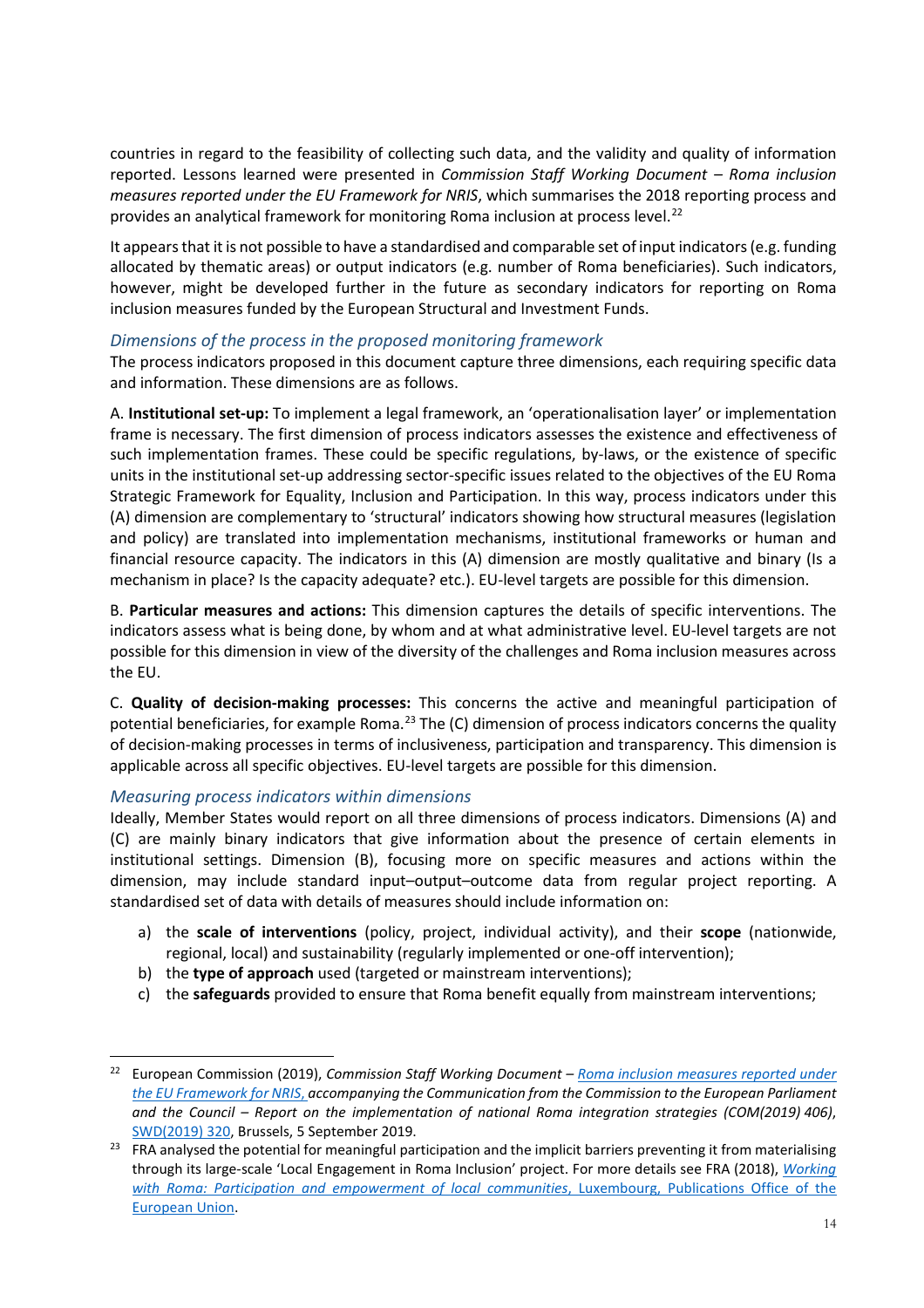- d) the details of **targeted interventions** in which Roma beneficiaries can be identified (e.g. funds allocated, the number of Roma beneficiaries);
- e) the **substantive content** of interventions, clustering them according to the typology suggested in the Council recommendation of 2013 and any subsequent potential revision,
- f) the **mainstreaming of an intervention** with regard to gender, different age groups, regional disparities and persons with disabilities if applicable.

These elements underpinned the 2018 round of reporting and will be maintained for the next reporting cycle, to track the characteristics of individual measures along the following criteria:

- type of measure (mainstream or targeted);
- funding allocated;
- specific content of activities implemented;
- implementing entity;
- level of implementation;
- number of Roma benefiting from such measures.

For mainstream measures, it is particularly important to monitor the existence of specific safeguards to eliminate any barriers preventing Roma from benefiting from them.

Apart from the project-level monitoring indicators for tracking the characteristics of individual measures summarised previously (relevant for measures in all specific and operational objectives), we recommend a number of additional indicators for dimension (B) for each objective, which are included in the tables. The number and choice of these additional indicators should reflect the specific national Roma strategic frameworks and action plans.

It is worth noting that some of the process indicators are inspirational: they have been suggested to encourage further discussions and work at national level. Specific national,regional and/or local situations and challenges can be reflected in national Roma strategic frameworks and national action plans. Member States are encouraged to further develop and customise process indicators to fit their needs.

The same applies to the data populating the indicators. For instance, the process indicator 'Existence of a system encouraging and supporting career development perspectives for health mediators' may be measured in different ways, for example by the 'number of health mediators enrolled in medical studies' or 'share of health mediators with medical professional qualification'.

### <span id="page-14-0"></span>Outcome indicators

The proposed outcome indicators will be populated with statistical data from FRA surveys.

The proposal for indicators follows the specific objectives, as laid out in the [roadmap of the EU post-2020](https://ec.europa.eu/info/law/better-regulation/have-your-say/initiatives/12191-EU-post-2020-Roma-policy)  initiative on [Roma equality and inclusion,](https://ec.europa.eu/info/law/better-regulation/have-your-say/initiatives/12191-EU-post-2020-Roma-policy) and takes into consideration the guidelines for the development of EU inclusion indicators.<sup>[24](#page-14-1)</sup> Outcome indicators and their portfolio should meet the following criteria.

- 1. The portfolio of indicators should be balanced across different dimensions.
- 2. Indicators should be mutually consistent, and the weight of a single indicator in the portfolio should be proportionate.
- 3. The portfolio of indicators should be as transparent and accessible as possible to EU citizens.

Individual indicators should:

<span id="page-14-1"></span> <sup>24</sup> Atkinson T., Cantillion, B., Marlier, E. and Nolan, B. (2002), *[Social indicators: The EU and social inclusion](http://www.oxfordscholarship.com/view/10.1093/0199253498.001.0001/acprof-9780199253494)*, Oxford, Oxford University Press.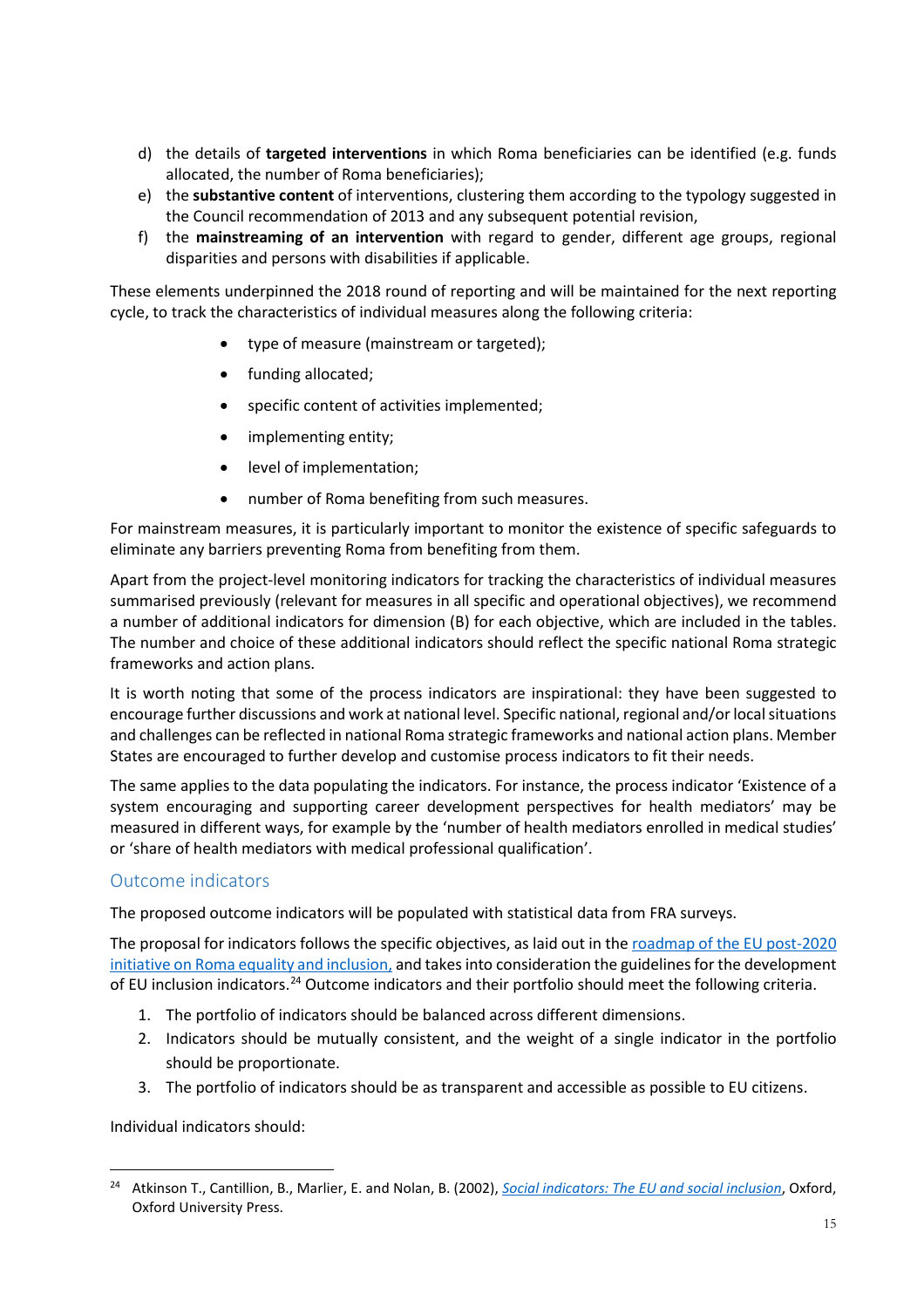- 4. capture the essence of the problem and have a clear and accepted normative interpretation (i.e. they should be agreed on by stakeholders, experts, countries and politicians);
- 5. be robust and statistically validated;
- 6. be responsive to policy interventions but not subject to manipulation;
- 7. be measurable in a sufficiently comparable way across Member States and be comparable as far as practicable with the standards applied internationally;
- 8. be timely and susceptible to revision;
- 9. not impose too large a burden on Member States, enterprises or the Union's citizens.

The list of indicators proposed builds on the Roma integration indicators scoreboard (2011–2016), a first comprehensive set of indicators published in a Commission staff working document in 2017. [25](#page-15-2) As a next step, all available survey data were screened for usability in such an indicator framework. Overall, 71 indicators were selected and tested for data availability, sample size, relevance, validity and reliability, comparability with the general population and comparability between Member States. EU indicators, such as those on material deprivation, unemployment rate, life expectancy and eviction, had to be developed and tested by FRA to assess the potential of including them in the portfolio of indicators. After consultations with NRCPs and CSOs, 13 headline indicators and 27 secondary indicators were retained.

The first interservice consultation by the Commission recommended adding two headline indicators, on gender and the availability of tap water, and disaggregating the headline indicators by age, to capture the risk of poverty for children in order to monitor progress in the implementation of the upcoming Child Guarantee initiative.

The proposed list of indicators should reflect the general objective of the EU Roma Strategic Framework for Equality, Inclusion and Participation to promote equality, inclusion and participation of Roma. Furthermore, the portfolio was aligned with indicators and targets developed in other EU initiatives.

To assess progress in tackling antigypsyism,<sup>[26](#page-15-3)</sup> the proposed indicator framework suggests, for the first time, including indicators on the anti-Roma and antigypsyism attitudes of the general population.

All indicators, if not indicated further and if feasible, should disaggregate data by gender, age, rural–urban and disability.

# <span id="page-15-0"></span>Data sources for indicators

The indicators will be populated with data collected by Member States. This means that headline indicators may be mandatory, but they can be populated with data only if Member States collect relevant data disaggregated by Roma ethnic origin or an appropriate proxy.

### <span id="page-15-1"></span>Reflecting the specific conditions in individual Member States

Not all indicators may be relevant to all Member States. It is recommended that the relevance of the indicators to each country be assessed, based on the size of their Roma populations and other considerations. For example, collecting data on access to tap water is more relevant in some countries than in others.

<span id="page-15-2"></span> <sup>25</sup> European Commission (2017), *Commission Staff Working Document – [Roma integration indicators scoreboard](https://eur-lex.europa.eu/legal-content/EN/TXT/HTML/?uri=CELEX:52017SC0286R(01)&from=GA)  [\(2011-2016\),](https://eur-lex.europa.eu/legal-content/EN/TXT/HTML/?uri=CELEX:52017SC0286R(01)&from=GA) accompanying the document Communication to the European Parliament and the Council – Midterm review of the EU framework for national Roman integration strategies (COM(2017) 458 final)*, SWD(2017) 286 final/2 Brussels, 15 November 2017.

<span id="page-15-3"></span><sup>26</sup> [https://www.antigypsyism.eu/?page\\_id=17](https://www.antigypsyism.eu/?page_id=17)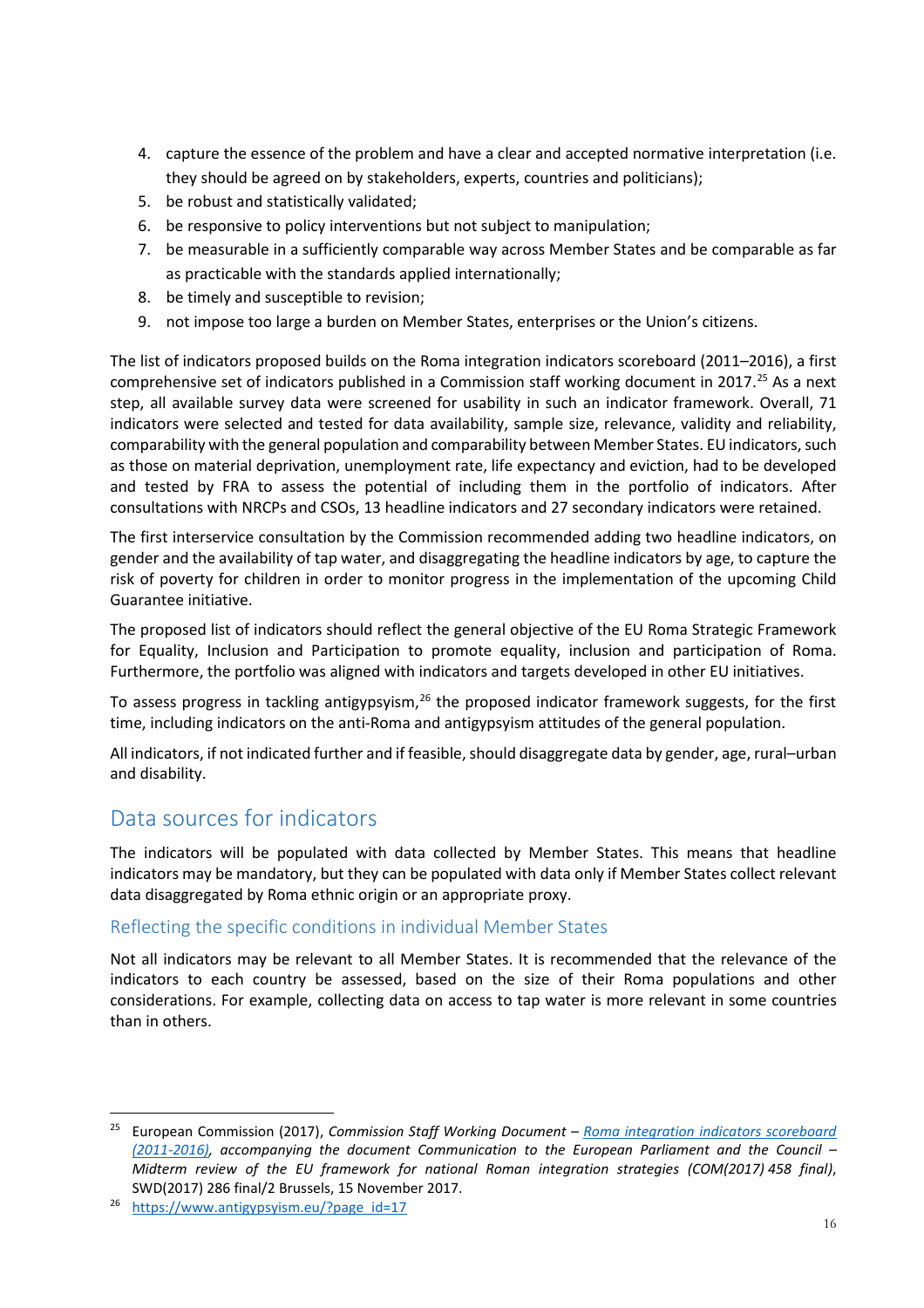### <span id="page-16-0"></span>Proxy indicators

In countries in which ethnic data collection is not possible, proxy data, for example based on socioeconomic data, can be used. For example, data can be collected in settlements and areas identified as segregated or with a high share of socially excluded and/or vulnerable persons. The underlying assumption would be that the population in these localities may include a high proportion of Roma who are vulnerable to social exclusion and discrimination. Data collected in this way would reflect the situation of marginalised Roma, excluding those who are not marginalised but still face the consequences of antigypsyism in their daily life or when they disclose their identity. Given this, it is important to complement such data with qualitative data from research and consultations with CSOs, NHRIs or local authorities.

### <span id="page-16-1"></span>Data for outcome indicators

Member States are encouraged to start collecting data involving their national statistical offices in order to populate relevant outcome indicators on monitoring the progress of the future national Roma strategic frameworks. Examples of such data collections are being explored in Bulgaria and Slovakia.

Indicators are set up and designed to allow for output harmonisation[.27](#page-16-2) This is in line with the EU indicator system, although there are a few exceptions in the area of health that would require input harmonised questionnaires. FRA offers a core module on discrimination, harassment and victimisation based on selfidentification for national data collections.

Currently, the main data sources are FRA'[s EU-MIDIS](https://fra.europa.eu/en/project/2015/second-european-union-minorities-and-discrimination-survey) II (2016) an[d Roma and Travellers Survey](https://fra.europa.eu/en/project/2018/roma-and-travellers-survey-2018-2019) (2019). The indicators for the general population are based on FRA's [Fundamental Rights Survey](https://fra.europa.eu/en/project/2015/fundamental-rights-survey) 2019.

Surveys of Roma populations require a specific methodology to reach the most marginalised groups and those living in non-segregated settings. FRA can provide technical assistance and methodological guidance for the development of national data collections upon request.

In the absence of national data collections, the Commission requested that FRA provide data that will serve as a baseline for the post-2020 EU Roma indicator framework. The Roma and Travellers Survey carried out in 2019 in six EU Member States complements the 2016 survey, and a new survey to be carried out in a further eight Member States is planned for 2020/2021. The population of the indicators for the post-2020 framework for monitoring progress on Roma equality, inclusion and participation is the responsibility of Member States. The continuing absence of such data will be, to an extent, filled by data from FRA surveys (see table 2).

<span id="page-16-2"></span> $27$  Indicators that are output harmonised can be populated from different data sources and obtained through country-specific questions, but they have to follow the same definition. An example are education classifications. National specific educational systems are harmonised *ex post*, following the same definition of the International Standard Classification of Education classification. Some questions are sensitive to the type of data collection or how a question is asked, for example in the area of health. To reach comparability, the methodology and questionnaires are harmonised *ex ante* (input harmonisation).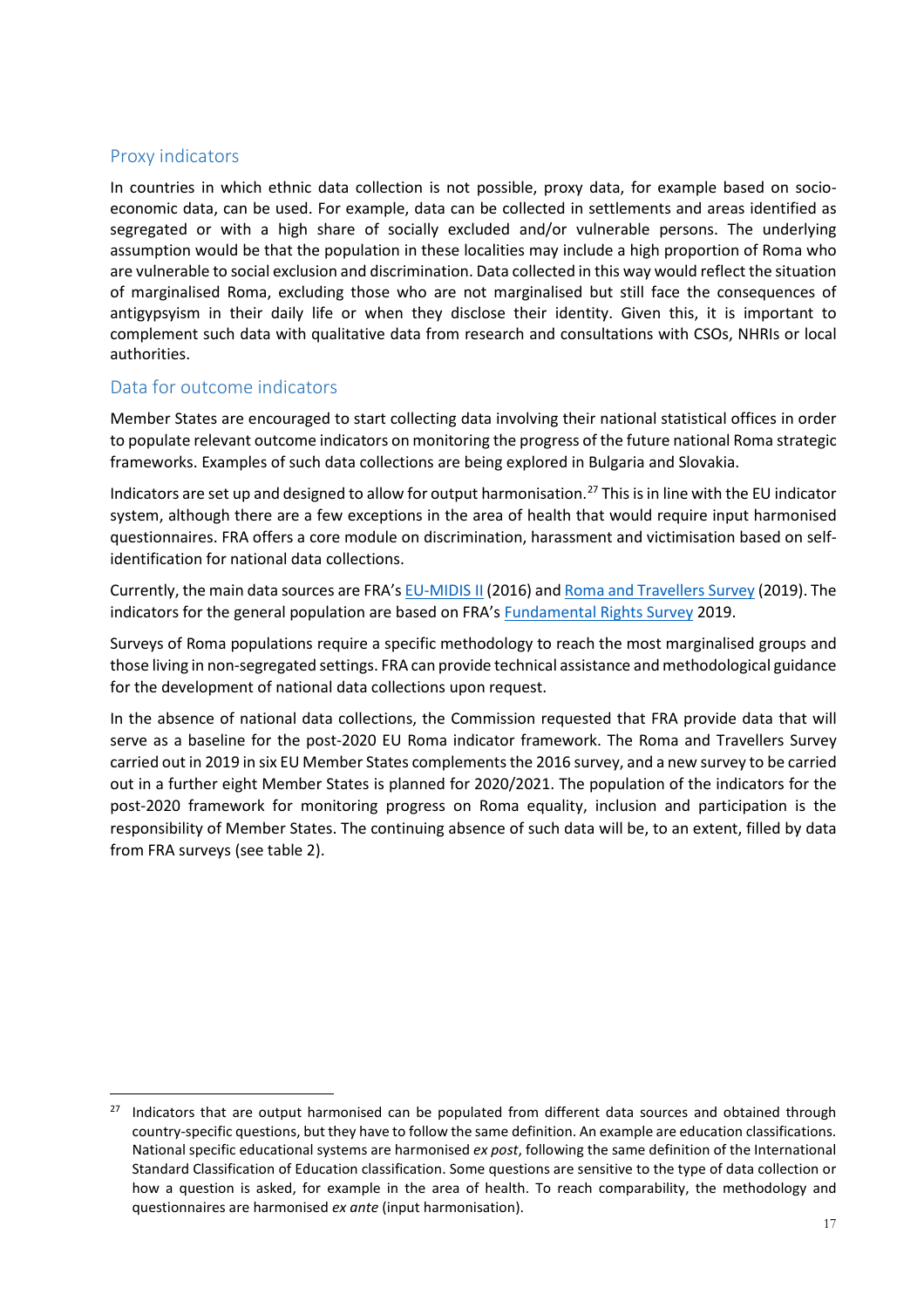#### *Table 2: FRA surveys and countries for Roma*

|                        | <b>EU-MIDIS I</b> | <b>Roma Survey</b>      | <b>EU-MIDIS II</b> | <b>Roma and Travellers</b><br><b>Survey</b> | <b>Roma Survey 2020</b> |
|------------------------|-------------------|-------------------------|--------------------|---------------------------------------------|-------------------------|
| Year                   | 2008              | 2011                    | 2016               | 2019                                        | 2020-2021               |
| <b>Belgium</b>         |                   |                         |                    | Χ                                           |                         |
| <b>Bulgaria</b>        | $\mathsf{X}$      | $\mathsf{X}$            | X                  |                                             | $\star$                 |
| <b>Croatia</b>         |                   |                         | Χ                  |                                             | X                       |
| Czechia                | $\mathsf{X}$      | $\mathsf{X}$            | $\overline{X}$     |                                             | $\mathsf X$             |
| France                 |                   | X                       |                    | X                                           |                         |
| Greece                 | $\overline{X}$    | $\overline{X}$          | $\mathsf{X}$       |                                             | $\sf X$                 |
| <b>Hungary</b>         | X                 | Χ                       | X                  |                                             | Χ                       |
| Ireland                |                   |                         |                    | $\sf X$                                     |                         |
| Italy                  |                   | $\sf X$                 |                    |                                             | $\mathsf X$             |
| <b>Netherlands</b>     |                   |                         |                    | $\sf X$                                     |                         |
| Poland                 | X                 | X                       |                    |                                             |                         |
| Portugal               |                   | $\sf X$                 | $\mathsf{X}$       |                                             | $\mathsf{X}$            |
| Romania                | $\sf X$           | Χ                       | Χ                  |                                             | $\mathsf X$             |
| <b>Slovakia</b>        | $\sf X$           | $\overline{\mathsf{X}}$ | Χ                  |                                             | $\star$                 |
| <b>Spain</b>           |                   | $\pmb{\mathsf{X}}$      | X                  |                                             | $\mathsf X$             |
| <b>Sweden</b>          |                   |                         |                    | X                                           |                         |
| <b>United Kingdom</b>  |                   |                         |                    | $\sf X$                                     |                         |
| <b>Serbia</b>          |                   |                         |                    |                                             | X                       |
| <b>North Macedonia</b> |                   |                         |                    |                                             | Χ                       |

\*Bulgaria and Slovakia take on their own data collection and will not be part of the FRA survey.

### <span id="page-17-0"></span>Data for process indicators

Process indicators are populated with national data from different sources including:

- administrative data;
- desk research;
- qualitative research, including expert interviews and interviews with Roma and Travellers;
- consultations with CSOs, national Roma platforms, equality bodies, NHRIs, ombudspersons, etc.;
- media monitoring;
- online data collections (regular and irregular).

Since 2016, Member States have been reporting to the European Commission on process indicators related to the substantive policy areas of the 2013 Council recommendation using a harmonised reporting online template. This work is to be continued in the context of the working party on indicators and reporting coordinated by FRA. The data are comparable across countries but reflect only a small part of the necessary information for effective monitoring. It is therefore important that civil society, in particular Roma representative organisations, and statutory human rights institutions be engaged in the monitoring process. Guidelines on improving the collection and use of equality data are provided by the Subgroup on Equality Data of the EU High Level Group on Non-discrimination, Equality and Diversity.<sup>[28](#page-17-2)</sup>

#### <span id="page-17-1"></span>Continuous indicator development

The portfolio of indicators proposed in this report should be continuously developed and improved during the implementation of the future EU Roma Strategic Framework for Equality, Inclusion and Participation. A portfolio of indicators should be flexible towards emerging and changing needs and try to implement continuous improvement in regard to extent, quality and data availability. In addition, data collection methods can continuously be developed and improved.

<span id="page-17-2"></span> <sup>28</sup> Subgroup on Equality Data (2018), *[Guidelines on improving the collection and use of equality data](https://ec.europa.eu/info/sites/info/files/final_guidelines_4-10-18_without_date_july.pdf.)*, Brussels, European Commission.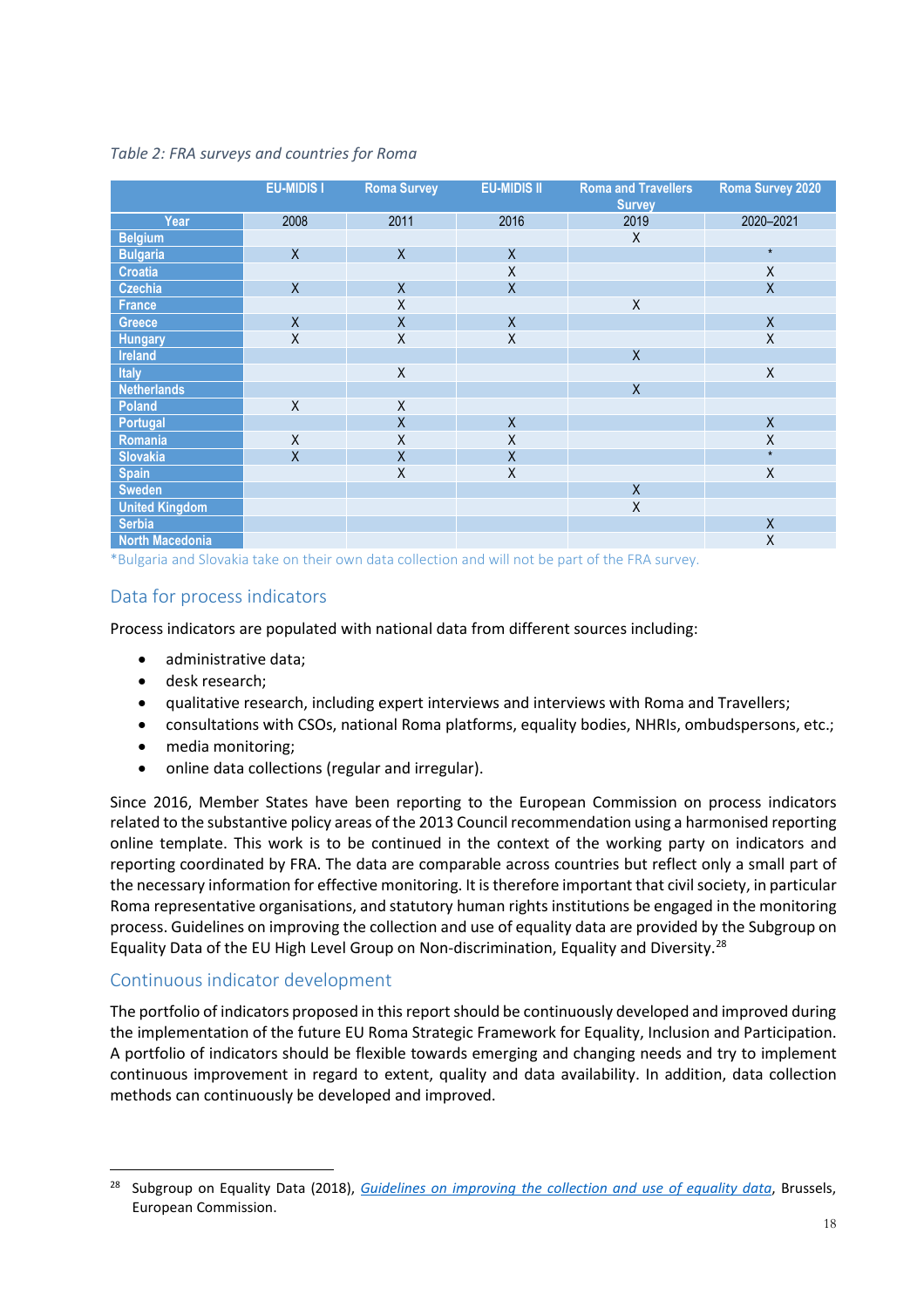# <span id="page-18-0"></span>Portfolio of indicators

The following section provides a list of indicators for each specific objective and operational objective.

### Horizontal objectives

### <span id="page-18-1"></span>Specific objective 1: Fight and prevent antigypsyism and discrimination

The indicators aim to capture changes in discrimination against Roma, the attitudes of the general population towards Roma and trends in harassment and hate crime, as well as changes in institutional antigypsyism and forms of multiple discrimination affecting Roma women and children. The general goals of specific objective 1 are expected to be met through measures and actions under two more detailed operational objectives: 1-a, 'Fighting discrimination, harassment, hate crime and hate speech against Roma', and 1-b, 'Promoting awareness of Roma history, culture, recognition and reconciliation'.

| <b>Headline indicators</b>                                                                                                                    | <b>General population</b>                      |
|-----------------------------------------------------------------------------------------------------------------------------------------------|------------------------------------------------|
| Share of people who felt discriminated against because of being Roma<br>1)<br>in any of the areas covered in the survey in the past 12 months | N.A./potentially FRS<br>SDGs 10.3.1 and 16.b.1 |
| Share of general population who do not feel comfortable with having<br>2)<br>Roma as their neighbours                                         | <b>FRS</b>                                     |

N.A., not applicable. FRS, FRA's Fundamental Rights Survey. SDGs, Sustainable Development Goals

#### <span id="page-18-2"></span>*Operational objective 1-a: Fighting discrimination, harassment, hate crime and hate speech against Roma*

Indicators for operational objective 1-a relate to implementing the principle of equal treatment between persons irrespective of racial or ethnic origin and preventing possible violation of the Racial Equality Directive<sup>[29](#page-18-3)</sup> in line with the Council Framework Decision on combating certain forms of racism and xenophobia[30](#page-18-4), and establishing effective implementation mechanisms to that end.

For possible measures under this specific objective, see Annex  $1 -$  SO1a Fighting discrimination, harassment, hate crime and hate speech against Roma.

| Secondary (optional) outcome indicators                                                                                                             |                                                  |  |  |  |
|-----------------------------------------------------------------------------------------------------------------------------------------------------|--------------------------------------------------|--|--|--|
| Indicator                                                                                                                                           | <b>General population</b>                        |  |  |  |
| Share of people experiencing hate-motivated harassment (overall five acts)<br>because of being Roma in the 12 months before the survey, 16 and over | N.A./potentially FRS<br>SDG 10.3.1<br>SDG 16.b.1 |  |  |  |
| Share of people who were physically attacked because of being Roma (out of all<br>respondents) in the past 12 months, 16+                           | N.A./potentially FRS<br>SDG 16.1.3               |  |  |  |

N.A., not applicable. FRS, FRA's Fundamental Rights Survey. SDGs, Sustainable Development Goals

#### **Process indicators for operational objective 1-a: Fighting discrimination, harassment, hate crime and hate speech against Roma**

#### **Indicator – Dimension A – Institutional set-up**

• National Roma equality, inclusion and participation strategies or related sets of policy documents explicitly include measures to combat antigypsyism.

<span id="page-18-3"></span><sup>&</sup>lt;sup>29</sup> EU (2000), Council Directive 2000/43/EC of 29 June 2000 implementing the principle of equal treatment between persons irrespective of racial or ethnic origin, OJ L 180, 19 July 2000, p. 22–26.

<span id="page-18-4"></span><sup>&</sup>lt;sup>30</sup> EU (2008), Council Framework Decision 2008/913/JHA of 28 November on combating certain forms and expressions of racism and xenophobia by means of criminal law, OJ L 328, 6 November 2008, p. 55–58.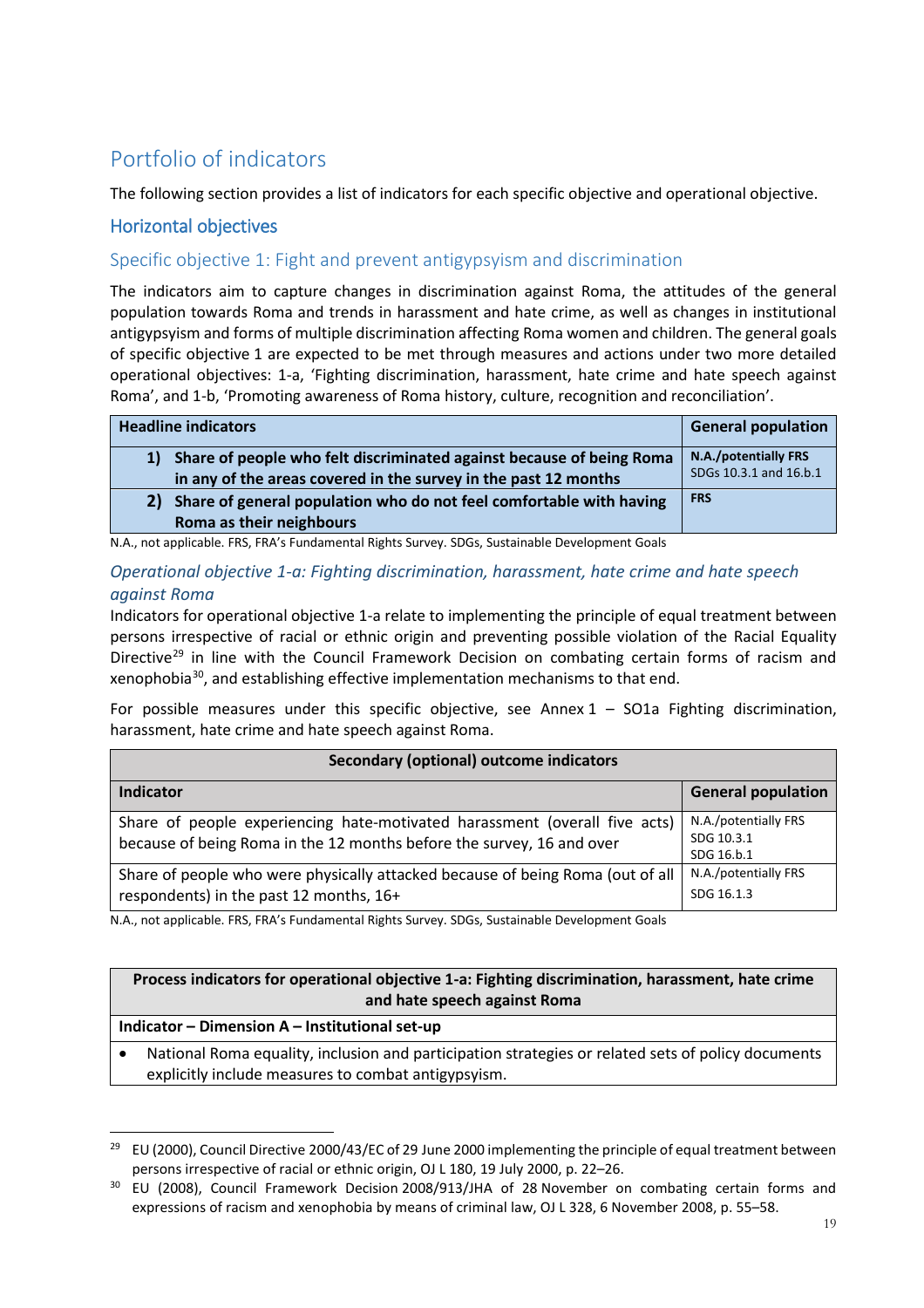- The national action plan for the implementation of national Roma strategies of the EU Member State in question envisages specific measures to address antigypsyism and discrimination.
- Equality bodies monitor, on a regular basis, the implementation of national Roma strategies for compliance with the Racial Equality Directive and the Council Framework Decision on combating certain forms of racism and xenophobia, and record cases of discrimination against Roma.
- Anti-discrimination reports and surveys are regularly produced and released.
- Antigypsyism is recognised in Member States' legal frameworks, policies, policy documents and policy implementation measures.
- Antigypsyism is provided as a category in hate crime data recording.
- The specific measures to address antigypsyism and discrimination have funding allocated.
- Municipalities with a significant Roma population have (a) dedicated Roma counsellor position(s) among their staff.

#### **Indicator – Dimension B – Particular measures and actions**

- A publicly accessible system for monitoring court cases/complaints to national equality bodies on cases of antigypsyism is in place.
- A publicly accessible system for monitoring cases/incidents of discrimination, hate speech or hate crime against Roma and reporting to national equality bodies or ombudsperson offices, prosecutors or the police is in place and functioning.
- A system of training police officers on non-discrimination and recognition of bias-motivated crime with specific modules on discrimination against Roma is in place.
- Member States allocate airtime to Roma in public media outlets.
- Member States implement awareness-raising campaigns.
- Easy-access tools for reporting hate speech and hate crime are in place.
- Initiatives/training sessions with information technology companies (Google, Facebook, Twitter) have been implemented to better identify antigypsyism content on social media platforms.
- Initiatives/training sessions for media operators to capture and address cases of antigypsyim and hate speech are in place.

#### **Indicator – Dimension C – Quality of decision-making processes**

- Roma CSOs are actively involved in the development of specific measures to address antigypsyism and discrimination.
- Roma CSOs participate in the monitoring committees of each EU fund's operational programmes under which the specific measures to address antigypsyism and discrimination are being implemented.
- Roma CSOs participate in the monitoring of the results of the measures implemented.

### <span id="page-19-0"></span>*Operational objective 1-b: Promoting awareness of Roma history, culture, recognition and reconciliation*

Indicators for operational objective 1-b aim to track progress in increasing awareness and respect of Romani culture, language, arts and history. They build on the relevant standard-setting work by the Council of Europe. The objective further builds on the International Holocaust Remembrance Alliance's recognition and formal marking and promoting awareness of the Roma Holocaust within EU Member States. Measuring and selecting indicators under this objective still require development.

For possible measures under this specific objective, see Annex 1 – SO1b Promoting awareness of Roma history, culture, recognition and reconciliation.

**Outcome indicators: SECONDARY (optional): Indicators have yet to be developed in this area; possible thematic areas in which to develop such indicators could be:**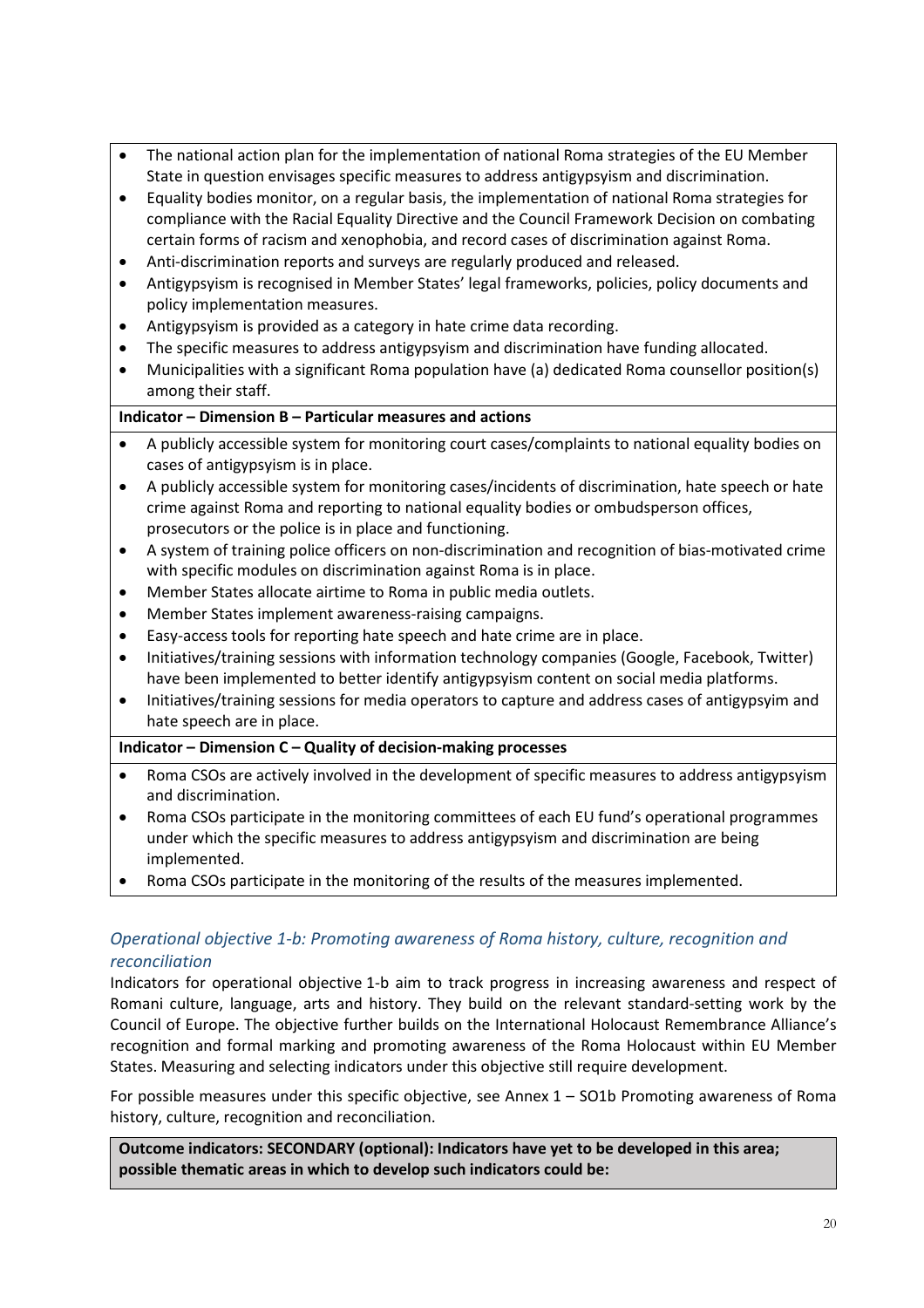- awareness among the general population that Roma are a recognised national minority;
- awareness among the general population of Roma history, literature, arts, culture, music and politics;
- awareness among the general population that the Romani language is a recognised nonterritorial language under the Council of Europe Charter for Regional or Minority Languages;
- awareness of the Roma Holocaust among the general population.

**Process indicators for operational objective 1-b: Promoting awareness of Roma history, culture, recognition and reconciliation**

### **Indicator – Dimension A – Institutional set-up**

- National Roma strategies or related sets of policy documents explicitly include measures with indicators and targets to promote awareness of Roma history and culture.
- The Roma Holocaust is recognised, and memorial days for its remembrance are part of the official calendar of state holidays.
- Monuments/memorials to the Roma Holocaust exist.
- The contribution of Romani personalities in the history of the Member State in question is recognised and part of the official calendar of state holidays.
- Roma history, culture and arts are part of formal curricula in schools, universities and academic courses.
- Roma cultural initiatives are present in relevant/national mainstream cultural event calendars.
- Expert commissions on antigypsyism (commissions for truth, recognition and reconciliation) exist and operate to create a deeper understanding of barriers and mechanisms of exclusion within the Member State.
- The structures necessary for the implementation of the Council of Europe's European Charter for Regional or Minority Languages are in place.
- A regular exchange on the topic of Roma arts, culture and history in the designated advisory bodies to the government takes place with the aim of having an impact on policy.
- Annual state budget support of Roma cultural organisations to foster the promotion of Romani culture is available and has been allocated.
- Annual state budget allocation is available to Romani media (print, online, TV, radio) and has been allocated.
- A city and local budget allocation is available to local Romani media, and the promotion of Roma arts and culture, and has been allocated.
- Ministries or state agencies holding youth portfolios have units explicitly tasked with the inclusion of Roma youth and building the capacity of Roma youth organisations.

#### **Indicator – Dimension B – Particular measures and actions**

- Schools teach Roma history and culture.
- Teaching of the Romani language is offered free of charge in schools.
- Teachers and school staff are trained on inclusive education and diversity.
- Teachers and school staff are trained on Roma culture and history, including the history of the Roma Holocaust.
- Training opportunities about Roma arts, culture and history are provided to public servants, teachers, police, etc.
- Reserved broadcasting time on public media for Roma arts and culture is available and has been allocated.
- Reserved broadcasting time on public media for news in Romanes is available and has been allocated.
- Stage time opportunities are reserved for featuring Romani culture, in festivals, supported by public funds.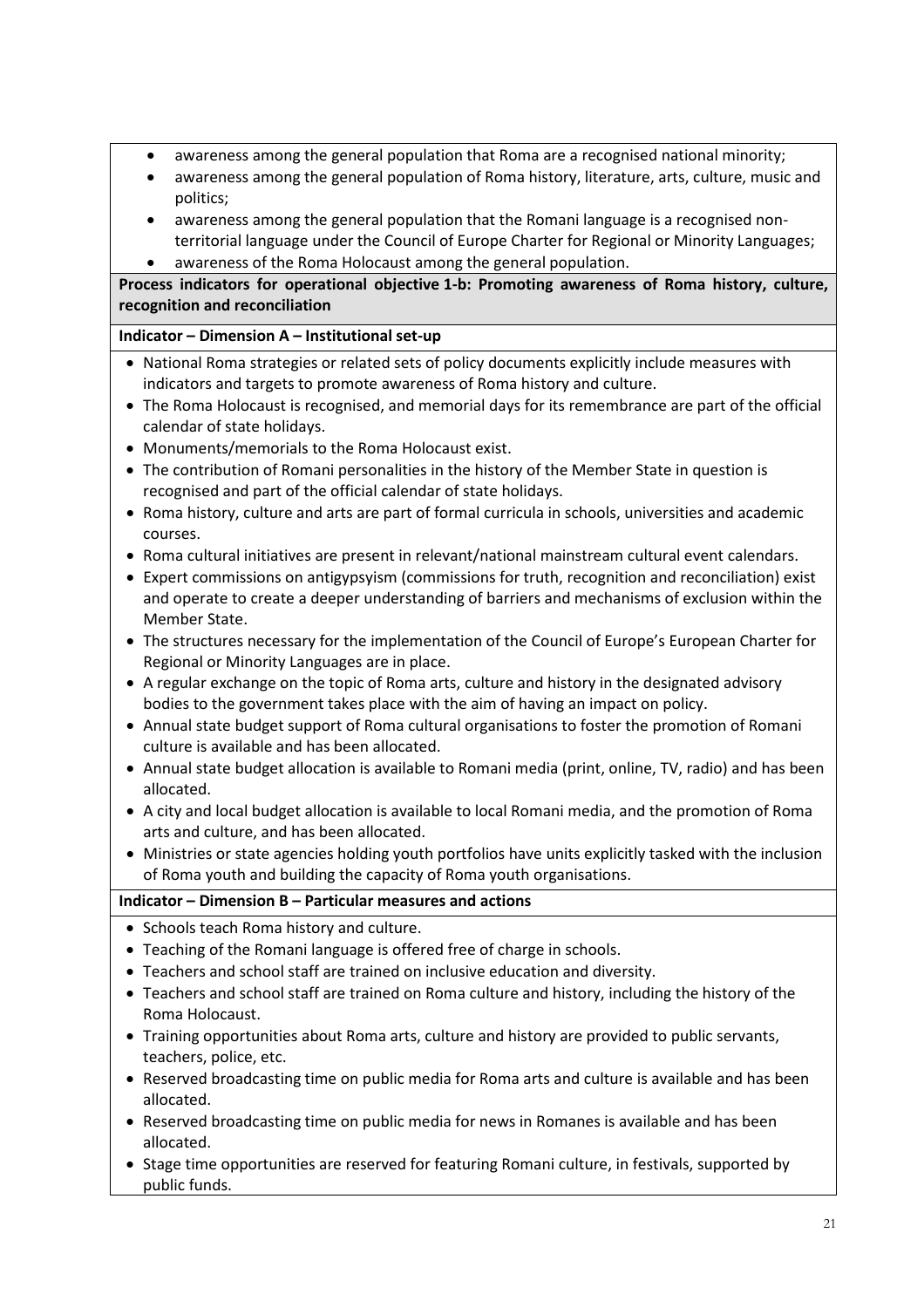• Fair balance between positive and negative narratives about Roma in mainstream media and press.

**Indicator – Dimension C – Quality of decision-making processes**

- CSOs are consulted on the need for Member State budget allocation to support Romani arts and culture.
- Government advisory bodies providing feedback on state budget allocation to support national Roma strategies are able to bring forward their proposals on projects on Romani arts and culture.
- The specific measures to promote Romani arts, culture and commemorative events are developed in partnership with Roma CSOs and survivors and/or their descendants.
- Roma CSOs participate in the decision-making process of the development and allocation of funding for the specific measures to promote Romani arts and culture.
- Roma CSOs participate in the monitoring of the results of the measures implemented under this operational objective.

### <span id="page-21-0"></span>Specific objective 2: Reduce poverty and social exclusion

Indicators for specific objective 2 track progress in reducing poverty and social exclusion based on the Europe 2020 strategy and the European Pillar of Social Rights, and the provision of equal opportunities and access to the labour market, fair working conditions, social protection and inclusion.

For possible measures under this specific objective, see Annex  $1 -$  SO2 Reduce poverty and social exclusion.

| <b>Headline indicators</b>                                                                                                                                                | <b>General population</b>                 |
|---------------------------------------------------------------------------------------------------------------------------------------------------------------------------|-------------------------------------------|
| At-risk-of-poverty rate (below 60 % of median equivalised income<br>3)<br>after social transfers)                                                                         | Eurostat [ilc li02]<br>SDG 1.2.1          |
| 3.1) Children aged < 18 years who are at risk of poverty                                                                                                                  | Eurostat [ilc li02]<br>SDG 1.2.2          |
| Share of people living in a household of severe material<br>4)<br>deprivation (cannot afford four out of nine items, e.g. food<br>adequate heating and inviting friends)* | Eurostat [ilc mddd11]<br>SDG <sub>1</sub> |
| 4.1) Children aged < 18 years living in severe material deprivation*                                                                                                      | Eurostat [ilc mddd11]<br>SDG <sub>1</sub> |

*\*Will be replaced with social and material deprivation (Eurostat [ilc\_mdsd07]) and the corresponding indicator for children if used in SDG reporting for the general population in the future.*

| <b>Outcome indicators</b><br><b>SECONDARY (optional)</b>                                                                                                                              |                           |  |  |  |
|---------------------------------------------------------------------------------------------------------------------------------------------------------------------------------------|---------------------------|--|--|--|
| Indicator                                                                                                                                                                             | <b>General population</b> |  |  |  |
| Share of people living in a household who cannot afford a meal with meat,<br>chicken, fish (or vegetarian equivalent) every second day                                                | Eurostat [ilc mdes03]     |  |  |  |
| Share of people living in a household in which at least one person in the<br>household has gone to bed hungry in the past month because there was not<br>enough money for food        | N.A./FRS                  |  |  |  |
| Share of children aged 0-17 years living in household in which one person in<br>the household has gone to bed hungry in the past month because there was<br>not enough money for food | N.A./FRS                  |  |  |  |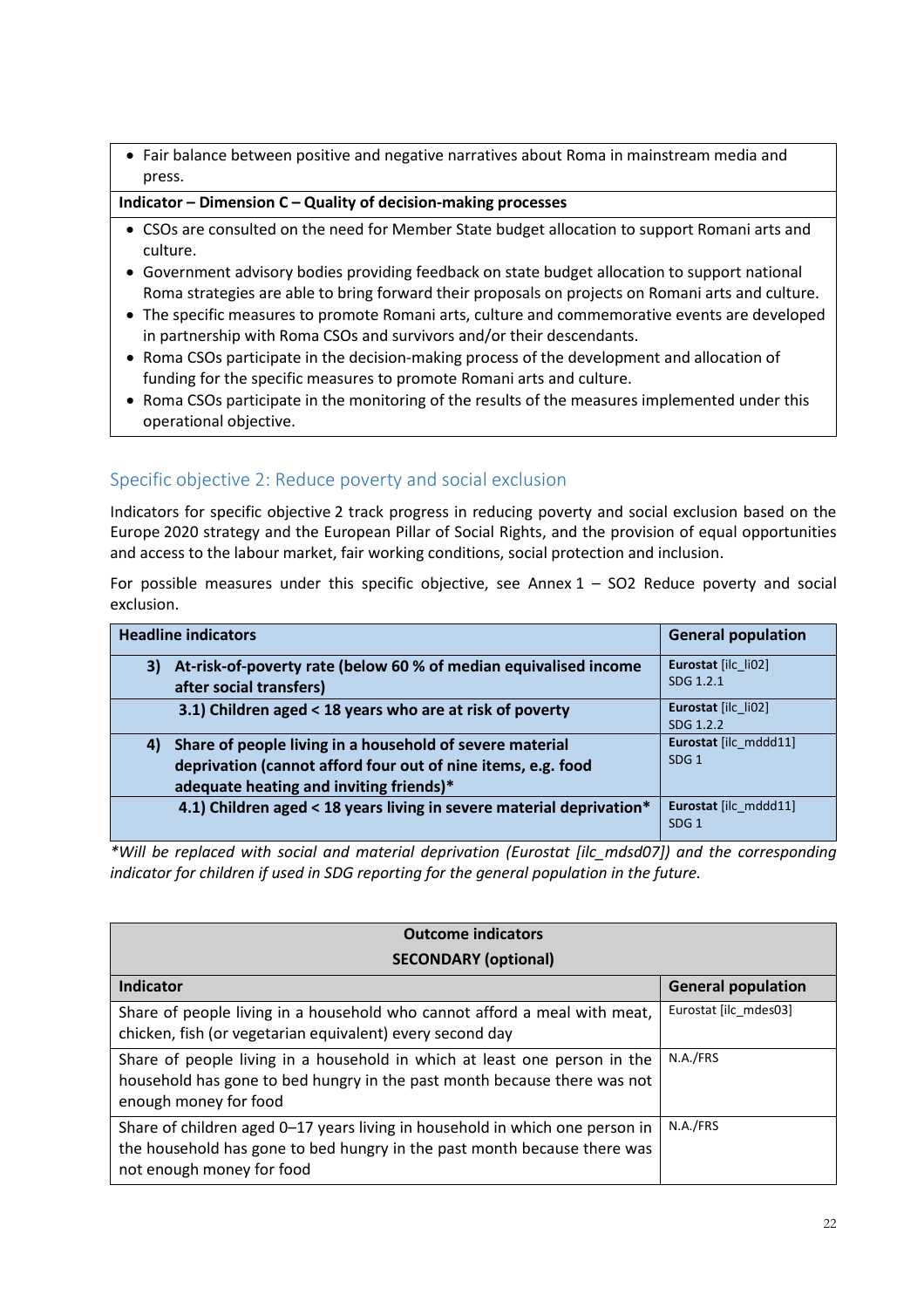| Share of people living in household who are able to make ends meet with | Eurostat [ilc mdes09] |
|-------------------------------------------------------------------------|-----------------------|
| (great) difficulties                                                    |                       |
| Share of people who do not have a bank account                          | N.A./FRS              |

N.A., not applicable. FRS, FRA's Fundamental Rights Survey. SDGs, Sustainable Development Goals

### **Process indicators for specific objective 2: Reduce poverty and social exclusion Indicator – Dimension A – Institutional set-up** • National Roma strategies or related sets of policy documents explicitly include measures with indicators and targets to reduce poverty and social exclusion among Roma with an explicit focus on child poverty. • Social protection and assistance implementation guidelines contain anti-discrimination provisions to secure equal access of Roma. • A mechanism has been set up to guarantee access to a bank account. • Bank guarantees are provided for microcredits for low-income households. **Indicator – Dimension B – Particular measures and actions** • A food and nutrition programme for school children is in place. • Targeted training is given to staff of social services to tackle discrimination and antigypsyism. • Specific national measures are implemented to take account of mechanisms of intergenerational poverty, as well as the need to support Roma children and their families in the four interrelated sectoral objectives (education, housing, healthcare and poverty reduction). • Training on financial literacy and support for financial inclusion is provided. **Indicator – Dimension C – Quality of decision-making processes** • Measures are in place to ensure participation of Roma in developing policy responses in the area of social inclusion and poverty reduction. The specific measures in the area of poverty reduction and social inclusion (in particular those targeting Roma who are at high risk of marginalisation) are developed in partnership with Roma CSOs. • Interventions in the area of poverty reduction and social inclusion (in particular those targeting Roma who are at high risk of marginalisation) are implemented with the participation of Roma community organisations. • Roma CSOs participate in the monitoring committees of the respective EU funds operational programmes under which the specific measures to reduce poverty and social exclusion (in particular those targeting Roma who are at high risk of marginalisation) are being implemented. • Roma CSOs participate in the monitoring of the results of the measures implemented to reduce poverty and social exclusion (in particular those targeting Roma who are at high risk of marginalisation). • Government institutions and administration (central and local) use, in their decision-making process in the area of social inclusion and poverty reduction, inputs from Roma civil society, business and industry, academia and research.

### <span id="page-22-0"></span>Specific objective 3 Promote participation through empowerment, cooperation and trust

Indicators for specific objective 3 aim to track progress in promoting participation of Roma by means of empowerment, cooperation and trust-building measures. Indicators under this objective still require development.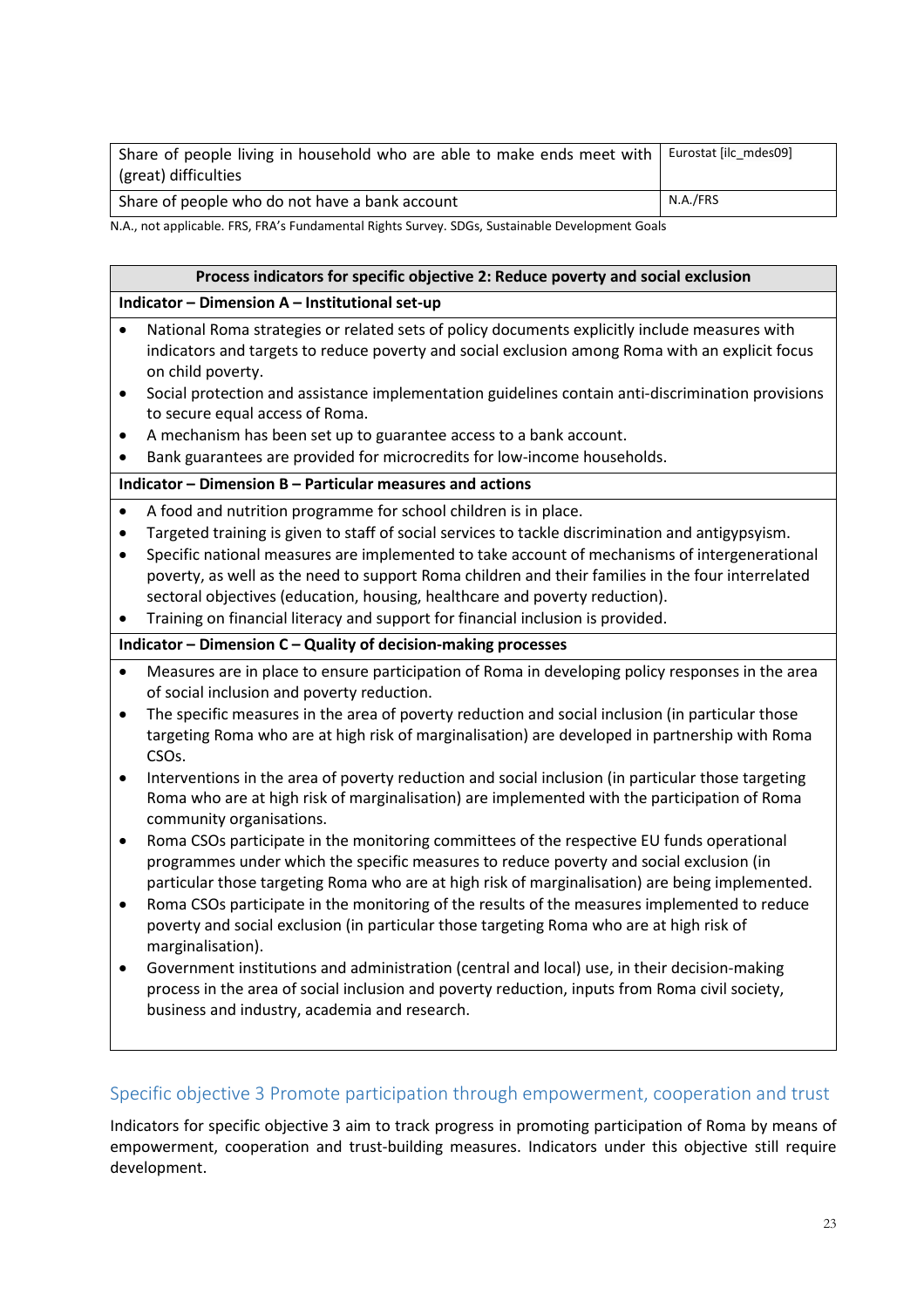For possible measures under this specific objective, see Annex  $1 -$  SO3 Promote participation through empowerment, cooperation and trust.

| <b>Headline indicator</b>                                                                                                                                          | <b>General population</b> |
|--------------------------------------------------------------------------------------------------------------------------------------------------------------------|---------------------------|
| 5) Share of people who felt discriminated against (in any area) in the<br>past 12 months and reported the last incident of discrimination<br>because of being Roma | N.A./potentially FRS      |
| Active citizenship and participation indicator - TO BE DEVELOPED<br>6)                                                                                             | <b>Potentially FRS</b>    |

| <b>Outcome indicators</b>                                                                                                                   |                           |  |  |  |  |
|---------------------------------------------------------------------------------------------------------------------------------------------|---------------------------|--|--|--|--|
| <b>SECONDARY (optional)</b>                                                                                                                 |                           |  |  |  |  |
| <b>Indicator</b>                                                                                                                            | <b>General population</b> |  |  |  |  |
| Share of persons who did NOT report the most recent incident of harassment<br>because of being Roma (of those experiencing harassment), 16+ | N.A./potentially FRS      |  |  |  |  |
| Share of persons who did NOT report the most recent incident of a physical                                                                  | N.A./potentially FRS      |  |  |  |  |
| attack because of being Roma, 16+                                                                                                           | SDG 16.3.1                |  |  |  |  |
| Share of persons who have heard of at least one equality body, NHRI or ombuds<br>institution, 16+                                           | <b>Potentially FRS</b>    |  |  |  |  |
| Share of persons who tend to trust the police, 16+                                                                                          | Eurostat [Ilc_pw03]       |  |  |  |  |
| Share of persons who tend to trust the judicial system, 16+                                                                                 | Eurostat [Ilc_pw03]       |  |  |  |  |
| Further indicators to be developed in regard to participation:                                                                              | Eurostat [Ifsa_eisn2]     |  |  |  |  |
| share of persons who are employed in public services (NACE<br>category O);                                                                  |                           |  |  |  |  |
| share of persons who are employed as professionals or managers<br>$\bullet$<br>$(ISCO 8+9)$                                                 |                           |  |  |  |  |
| share of persons who participate/voted in (last) national elections.                                                                        |                           |  |  |  |  |

N.A., not applicable. FRS, FRA's Fundamental Rights Survey.

### **Process indicators for specific objective 3: Promote participation through empowerment, cooperation and trust**

#### **Indicator – Dimension A – Institutional set-up**

- National Roma strategies or related sets of policy documents explicitly include measures with indicators and targets to promote participation through empowerment and by building cooperation and trust.
- Local and community-level non-governmental organisations are involved in coordinated EU-wide civil monitoring of the implementation of strategies.
- Roma CSO representatives are regularly invited to participate as full members in EU funds' national monitoring committees.
- The function of Roma mediators is institutionalised in the local administrations in municipalities with a high share of Roma population.
- Municipalities with a high share of Roma population have (a) dedicated Roma councillor position(s) among their staff.
- Mainstream political parties pledge to place Roma candidates in electable places on electoral lists for parliaments and regional/municipal representative bodies.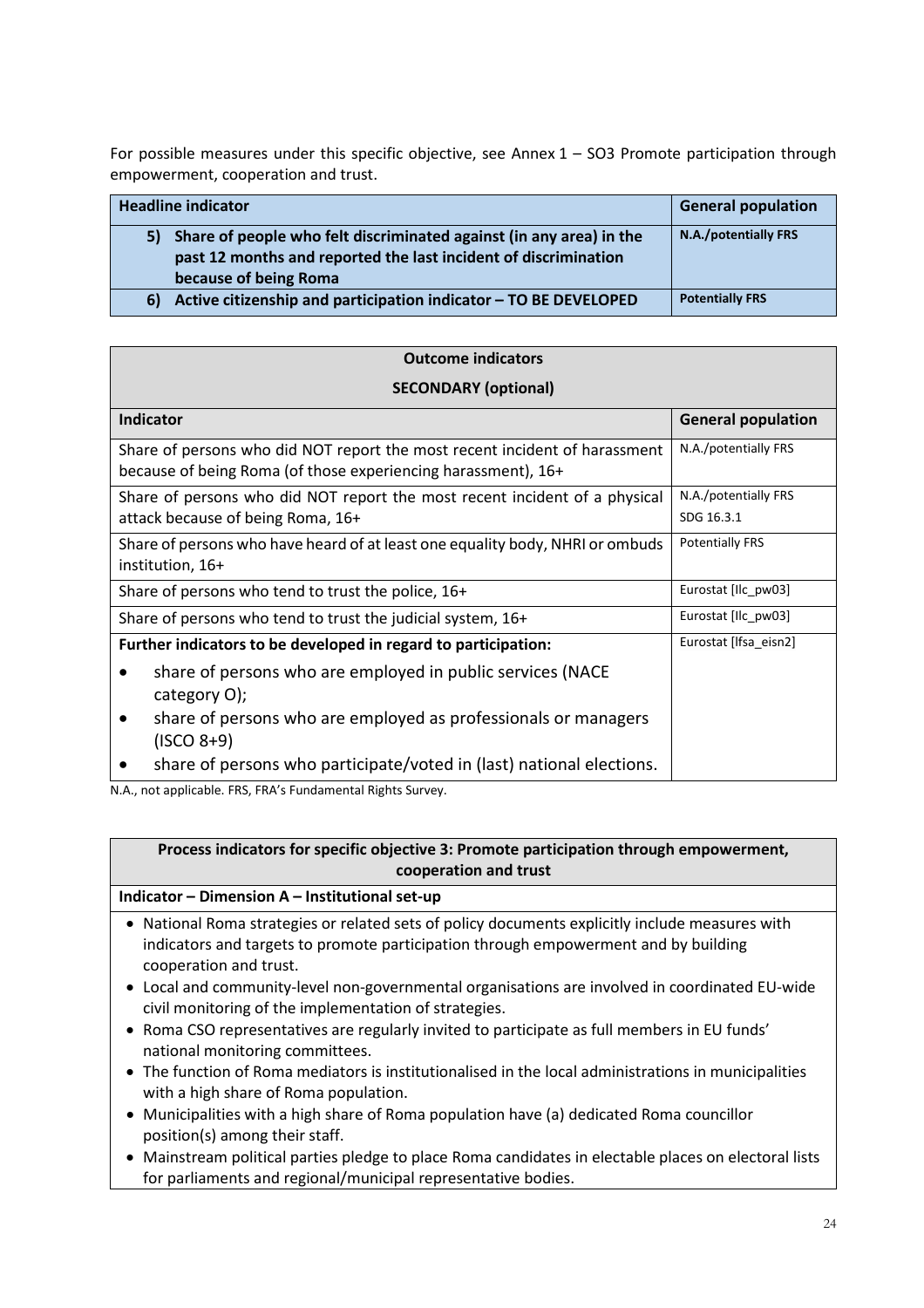- Cities and municipalities with a high share of Roma population include Roma advisory bodies or a Roma policy coordinator in their institutional set up to implement Roma inclusion policy.
- A strategy and a specialised agency with a mandate to improve trust and empowerment of Roma exist and effectively operate.
- The NHRI/ombuds institution/equality body consults regularly with civil society on the situation of Roma and/or involves Roma civil society in a regular consultation.
- A legal support mechanism to address cases of antigypsyism/anti-Roma racism have the necessary financial resources to operate effectively.
- Mechanisms are in place to secure and encourage the involvement of Roma/pro-Roma CSOs in the coordinated monitoring of the implementation of national Roma strategies/monitoring and reporting hate speech online.
- A budget is allocated to support civil society in projects aiming to empower Roma and build cooperation and trust in public institutions.

• A budget is allocated to awareness-raising campaigns aiming to break stereotypes against Roma.

**Indicator – Dimension B – Particular measures and actions**

- The percentage of cases reported that result in legal cases
- Training of duty-bearers on antigypsyism/anti-Roma racism and anti-discrimination

#### **Indicator – Dimension C – Quality of decision-making processes**

- Mechanisms to encourage Roma participation in policy design, implementation and monitoring at national level are explicitly defined in national Roma strategies.
- Mechanisms exist to encourage Roma participation in policy design, implementation and monitoring of any policy that has an impact on their situation at **local level**.
- Roma participate in media councils.
- Roma CSOs participate in the monitoring of the results of the measures implemented under this specific objective.
- Roma participate in management or decision-making positions within the organisations implementing interventions in the area of Roma inclusion.
- Roma are employed in NRCPs and other institutions related to Roma inclusion.
- Local plans (in line with the national Roma strategy) are established and implemented by local authorities in collaboration with Roma CSOs – in particular those working at local level.

### Sectoral policy objectives

### <span id="page-24-0"></span>Specific objective 4: Increase effective equal access to quality inclusive mainstream education

Indicators for specific objective 4 aim to track the increase in Roma access to quality inclusive mainstream education.

For possible measures under this specific objective, see Annex 1 – SO4 Increase effective access to highquality inclusive mainstream education.

| <b>Headline indicator</b>                                          | <b>General population</b> |
|--------------------------------------------------------------------|---------------------------|
| Share of children aged from 3 years to the age for starting<br>7)  | Eurostat [sdg $04$ 30]    |
| compulsory primary education who attend early childhood            | SDG 4.2.2                 |
| education and care                                                 |                           |
| Share of people aged 20-24 years who have completed at least<br>8) | Eurostat [edat lfs 9903]  |
| upper secondary education                                          | SDG 4.3                   |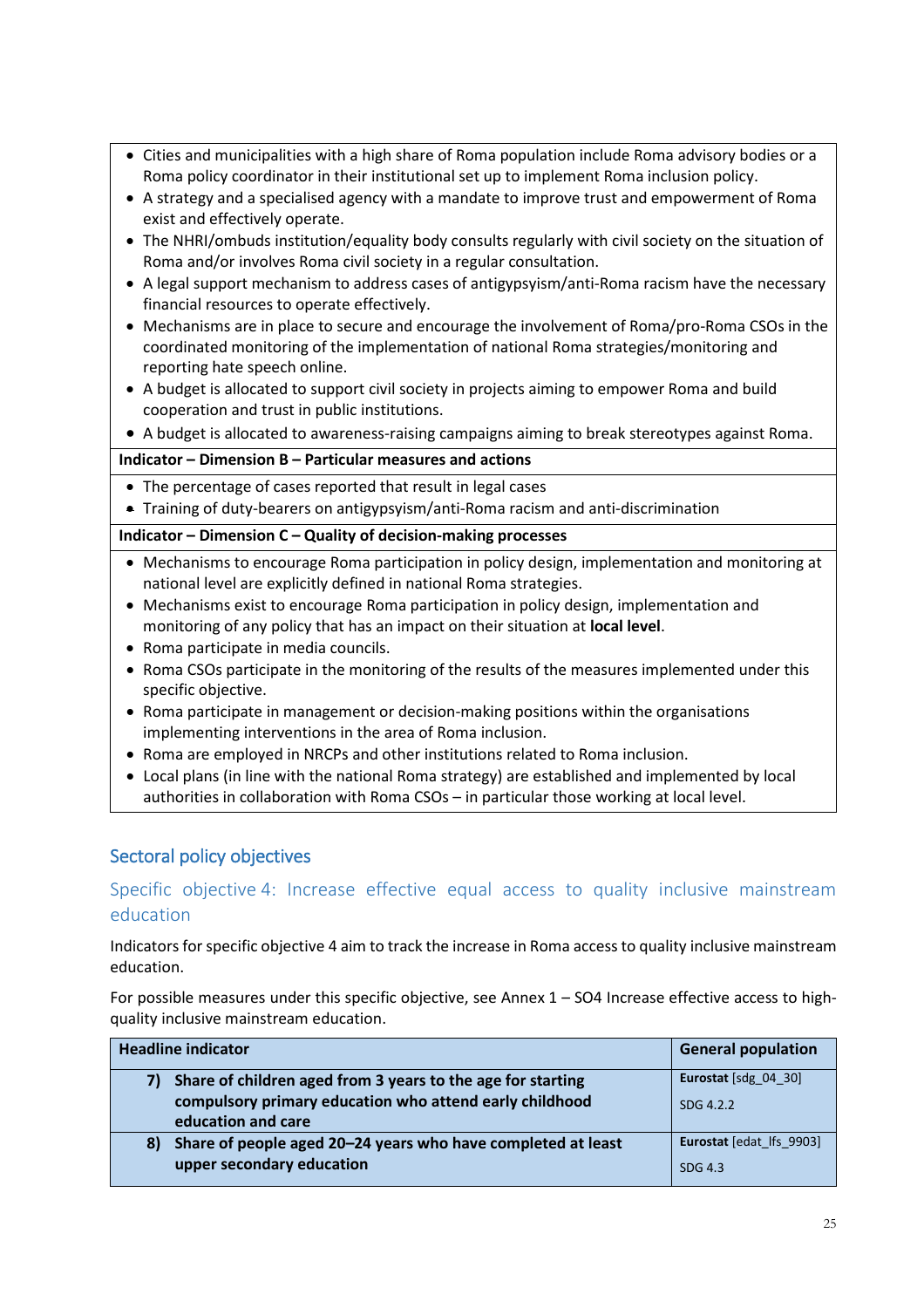| 9) Share of children aged 6–15 years attending schools in which 'all or | Not applicable |
|-------------------------------------------------------------------------|----------------|
| most of schoolmates are Roma' as reported by the respondents            |                |
| (selected countries only)                                               |                |

| <b>Outcome indicators</b>                                                                                                                                                                                      |                           |  |
|----------------------------------------------------------------------------------------------------------------------------------------------------------------------------------------------------------------|---------------------------|--|
| <b>SECONDARY (optional)</b>                                                                                                                                                                                    |                           |  |
| <b>Indicator</b>                                                                                                                                                                                               | <b>General population</b> |  |
| Share of children of compulsory school age who attend education, household<br>members, 5-18 years (depending on the country)                                                                                   | N.A.                      |  |
| Share of persons who felt discriminated against because of being Roma in the<br>past 12 months, when in contact with school authorities (as a parent/guardian<br>or a student), 16+                            | N.A./potentially FRS      |  |
| Early leavers from education and training, 18-24 years                                                                                                                                                         | Eurostat [edat Ifse 14]   |  |
| Share of persons aged 30-34 years who have completed tertiary education                                                                                                                                        | Eurostat [t2020_41]       |  |
| Prevalence of hate-motivated bullying/harassment of children (because of being<br>Roma) while in school in the past 12 months, out of all respondents who are<br>parents/guardians of school-age children, 16+ | N.A./FRS                  |  |
| Further indicators to be developed:                                                                                                                                                                            |                           |  |
| share of school-age children living in a household without a computer;<br>share of school-age children living in a household without access to the<br>internet;                                                |                           |  |
| share of young Roma aged 16-24 years who are living in a household<br>without a computer;                                                                                                                      |                           |  |
| share of young Roma aged 16-24 years who are living in a household<br>without access to the internet.                                                                                                          |                           |  |

N.A., not applicable. FRS, FRA's Fundamental Rights Survey.

#### **Process indicators for specific objective 4: Increase effective equal access to quality inclusive mainstream education**

#### **Indicator – Dimension A – Institutional set-up**

- Monitoring the inclusiveness of mainstream education policies is envisaged in national Roma strategies.
- A national/regional desegregation programme is in place.
- A national plan to prevent and eliminate misdiagnosis leading to the inappropriate placement of Roma pupils in special needs education is implemented.
- Affirmative actions are in place to employ Roma teachers in mainstream education.
- Roma school mediator or teaching assistant functions are integrated into the education systems.
- Explicit safeguards and criteria for the inclusiveness of mainstream education policies are reflected in national Roma strategies.
- A system to guarantee young Roma a place and support their attendance of either upper secondary or vocational education is in place, with a focus on girls.
- A system to support Roma who seek higher education, through scholarships, mentoring and counselling, is in place, with a focus on girls.

#### **Indicator – Dimension B – Particular measures and actions**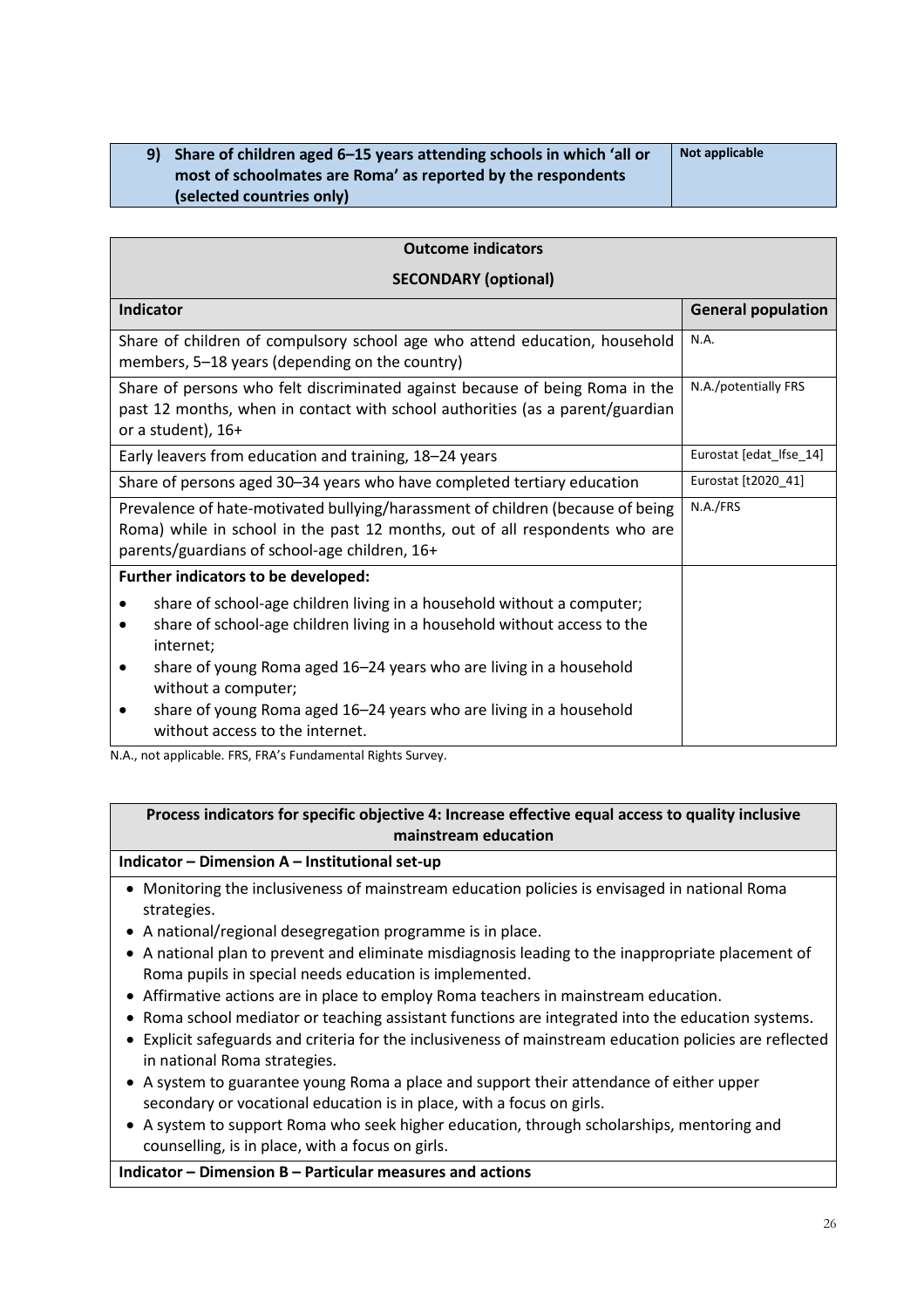- Measures are in place to secure effective access of Roma to high-quality inclusive mainstream education, with the long-term aim of reaching the same effective access as that of the general population.
- Safeguards to ensure effective equal access of Roma children to early childhood education and care exist and have been operationalised.
- Targeted training is given to teachers and other education staff to prevent discrimination and antigypsyism in education.
- Teachers are trained to ensure/use an inclusive educational approach.
- Individual pedagogical support given by qualified staff in mainstream education is provided to Roma pupils.
- Curricula and teaching materials addressing Romani culture, history and language are in place.
- Measures are implemented to promote access to extra-curricular, cultural and leisure activities for Roma children in a multicultural set-up.
- Roma benefit from support programmes (such as individual support, scholarships and mentoring, and digital literacy).
- A budget is allocated to combat anti-Roma racism in schools.
- Scholarships are provided to support Roma enrolled in universities.
- 'Romology' or Romani studies are implemented in university-level programmes.
- Teaching of the Romani language is offered free of charge in schools.
- Targeted measures are in place to support informal training and certify practically gained skills.

#### **Indicator – Dimension C – Quality of decision-making processes**

- Measures are in place to ensure participation of Roma in developing policy responses in the area of education.
- School inspectorates participate in the monitoring of the results of the measures implemented under this objective.
- Roma CSOs participate in the monitoring committees of the respective EU funds operational programmes under which the specific measures to promote equal access to education (in particular fighting segregation and promoting inclusive education at all stages) are being implemented.

### <span id="page-26-0"></span>Specific objective 5: Increase effective equal access to quality and sustainable employment

Indicators for specific objective 5 aim to track progress in access to paid employment, and its quality and sustainability. They build on the provisions of the Council Directive establishing a general framework for equal treatment in employment and occupation $31$  and the Council Directive implementing the principle of equal treatment between persons irrespective of racial or ethnic origin.<sup>[32](#page-26-2)</sup>

For possible measures under this specific objective, see Annex 1 – SO5 Increase effective access to paid high-quality and sustainable employment.

<span id="page-26-1"></span><sup>&</sup>lt;sup>31</sup> EU (2000), Council Directive 2000/78/EC of 27 November 2000 establishing a general framework for equal [treatment in employment and occupation,](https://eur-lex.europa.eu/legal-content/EN/TXT/?uri=celex%3A32000L0078) OJ L 303, 2 December 2000, p. 16-22.

<span id="page-26-2"></span><sup>&</sup>lt;sup>32</sup> EU (2000), Council Directive 2000/43/EC implementing the principle of equal treatment between persons [irrespective of racial or ethnic origin,](http://eurlex.europa.eu/LexUriServ/LexUriServ.do?uri=OJ:L:2000:180:0022:0026:EN:PDF) OJ L 180, 19 July 2000, p. 22–26.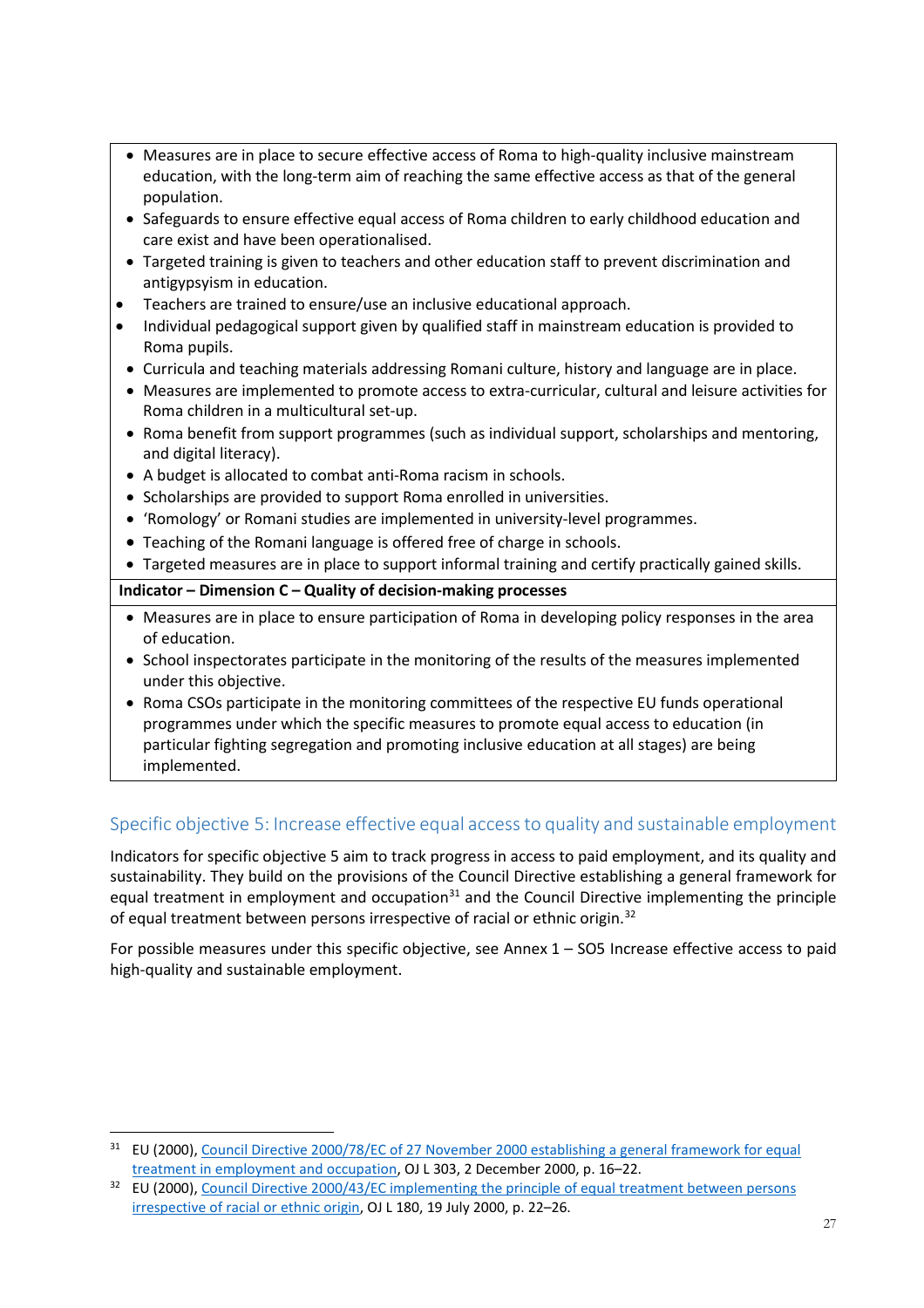| <b>Headline indicator</b>                                                                                                                                                                                                | <b>General population</b>        |
|--------------------------------------------------------------------------------------------------------------------------------------------------------------------------------------------------------------------------|----------------------------------|
| 10) Share of people aged 20-64 years who self-declared their main<br>activity status as 'paid work' (including full-time, part-time, ad-hoc<br>jobs, self-employment and occasional work or work in the past<br>4 weeks) | Eurostat [Ifsa ergan]<br>SDG 8.5 |
| 11) Share of young persons aged 15-29* years whose current main                                                                                                                                                          | Eurostat [edat lfse 20]          |
| activity is 'not in employment, education or training' (NEET)                                                                                                                                                            | SDG 8.6.1                        |
| 12) Gender employment gap: difference in the paid work rate between                                                                                                                                                      | Eurostat [Ifsa ergan]            |
| women and men aged 20-64 years                                                                                                                                                                                           | SDG 8.5                          |

*\*Current data based on FRA surveys cover only 16–29 years.*

| <b>Outcome indicators</b>                                                                                                                                                                                   |                           |  |
|-------------------------------------------------------------------------------------------------------------------------------------------------------------------------------------------------------------|---------------------------|--|
| <b>SECONDARY (optional)</b>                                                                                                                                                                                 |                           |  |
| Indicator                                                                                                                                                                                                   | <b>General population</b> |  |
| Share of people who felt discriminated against because of being Roma in the past<br>12 months, when at work, 16+                                                                                            | N.A./potentially FRS      |  |
| Share of people who felt discriminated against because of being Roma in the past<br>12 months, when looking for a job, 16+                                                                                  | N.A./potentially FRS      |  |
| Further indicators of quality of work to be developed: permanent contract,<br>qualified work, share of Roma working in public services, share of Roma in work<br>poverty, vocational education and training |                           |  |

### **Process indicators for specific objective 5: Increase effective equal access to quality and sustainable employment**

#### **Indicator – Dimension A – Institutional set-up**

- A mechanism to support quality employment of Roma is in place and is equipped with the necessary financial resources.
- Roma organisations participate as observers in labour unions and tripartite commissions.
- Mentoring and career development programmes to support Roma professionals' employment in public administration are in place.
- Mechanisms to facilitate employment of Roma as full-time staff of labour offices and other branches of administration facilitating access to employment are in place.
- Roma employment and youth mediators are positions that exist in the administrative structure of municipalities with a high share of Roma population.
- Schemes for supporting small business start-ups and entrepreneurial initiatives of Roma are in place.

#### **Indicator – Dimension B – Particular measures and actions**

- Targeted measures to support Roma entrepreneurship and self-employment, particularly for young people, are in place.
- Targeted measures to support the formalisation of existing informal employment are in place.
- Targeted measures to support Roma employment in public administration are in place.
- Public work schemes targeting localities with a high share of Roma population have explicit exit strategies with skills-building and qualification components.
- Programmes to support first work experience, job placement, apprenticeships and career development targeting Roma youth are implemented and resourced.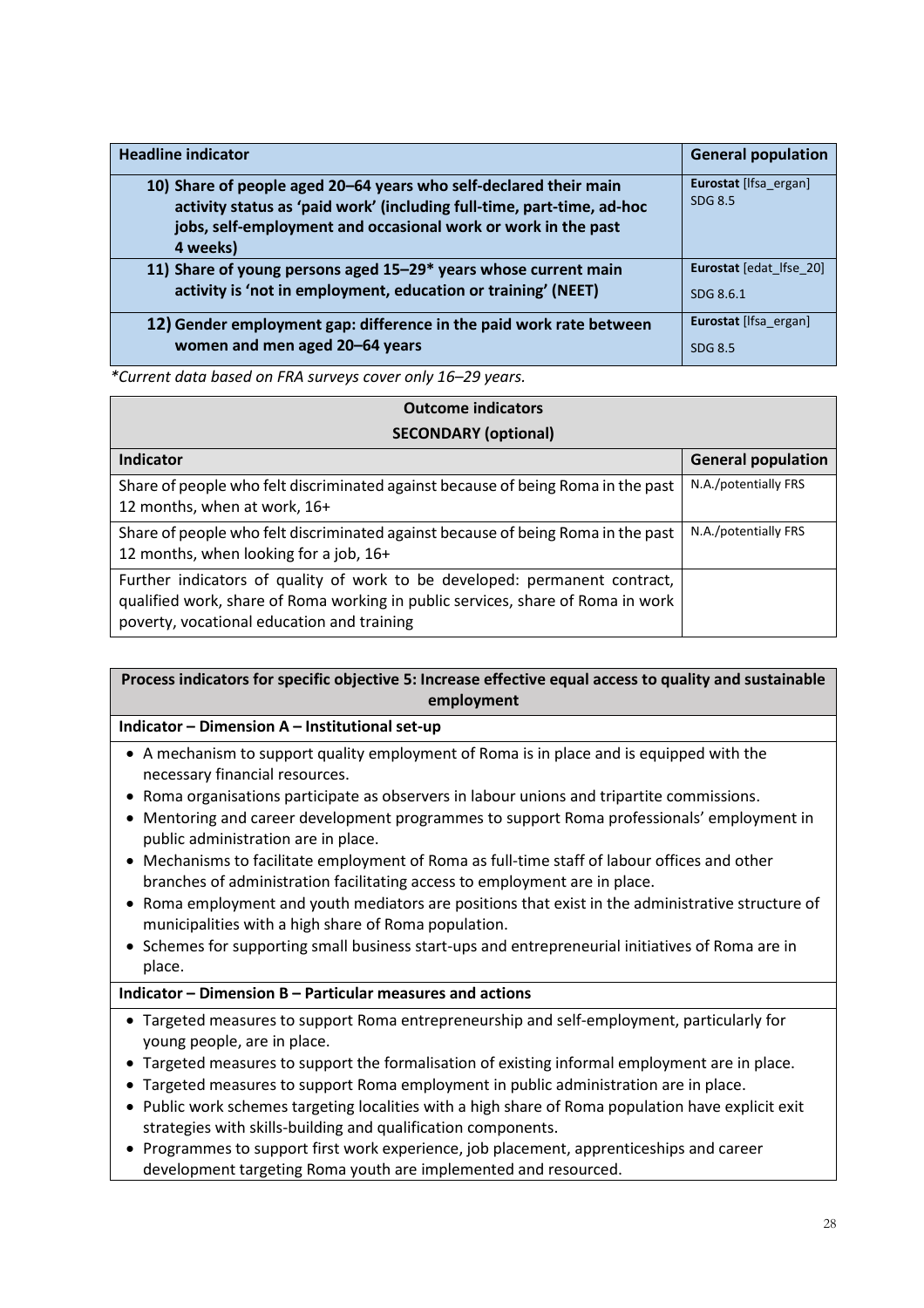- Programmes to support inclusive employers and encourage equal opportunities in the workplace are implemented.
- Awareness-raising campaigns and targeted training for employment services, unions and employers to tackle discrimination and antigypsyism in the labour market are implemented.
- Micro-loan schemes for small business with explicit targeting of Roma communities exist and operate.

#### **Indicator – Dimension C – Quality of decision-making processes**

- Measures are in place to ensure participation of Roma in developing policy responses in the area of employment.
- Roma CSOs participate in the monitoring committees of the respective EU funds operational programmes under which the specific measures to increase effective Roma participation in paid high-quality and sustainable employment are being implemented.
- Roma CSOs participate in the monitoring of the results of the measures implemented.
- Government institutions and administration (central and local) use, in their decision-making process in the area of employment, inputs from Roma civil society and in particular Roma entrepreneurs and successful Roma professionals.

### <span id="page-28-0"></span>Specific objective 6: Improve Roma health and effective equal access to quality healthcare and social services

Indicators for specific objective 6 aim to track improvements in Roma people's equitable access to healthcare and social services to address the gap noted in the EU Framework for National Roma Integration Strategies up to 2020. The indicators include an intersectional approach to health, particularly focusing on housing and access to clean water, especially as regards Roma children, women, those with disabilities and the elderly. They also refer to aspects of sexual and reproductive health.

For possible measures under this specific objective, see Annex 1 – SO6 Improve Roma health and increase effective access to high-quality healthcare and social services.

| <b>Headline indicator</b>                                                                             | <b>General population</b>                                     |
|-------------------------------------------------------------------------------------------------------|---------------------------------------------------------------|
| 13) Difference in life expectancy at birth (general population versus<br>Roma)                        | <b>Human Mortality</b><br>Database/Eurostat<br>[demo mlexpec] |
| 14) Share of people who have restricted access to healthcare and social<br>services - TO BE DEVELOPED | N.A./potentially FRS                                          |

| <b>Outcome indicators</b>                                                                                                              |                                                    |  |
|----------------------------------------------------------------------------------------------------------------------------------------|----------------------------------------------------|--|
| <b>SECONDARY (optional)</b>                                                                                                            |                                                    |  |
| Indicator                                                                                                                              | <b>General population</b>                          |  |
| Share of persons assessing their health in general as 'Very good' or 'Good',<br>respondents, 16+                                       | Eurostat [hlth silc 01]                            |  |
| Share of people with medical insurance coverage, 16+                                                                                   | OECD [ECHI 76]                                     |  |
| Share of people who felt discriminated against because of being Roma in the past<br>12 months, when accessing healthcare services, 16+ | N.A./potentially FRS                               |  |
| Further indicators to be developed:                                                                                                    | Eurostat                                           |  |
| share of Roma women who gave birth to their first child before the<br>$\bullet$<br>age of 18 years;                                    | [demo fordager]<br>SDG 3.7<br>Eurostat [SDG 03 60] |  |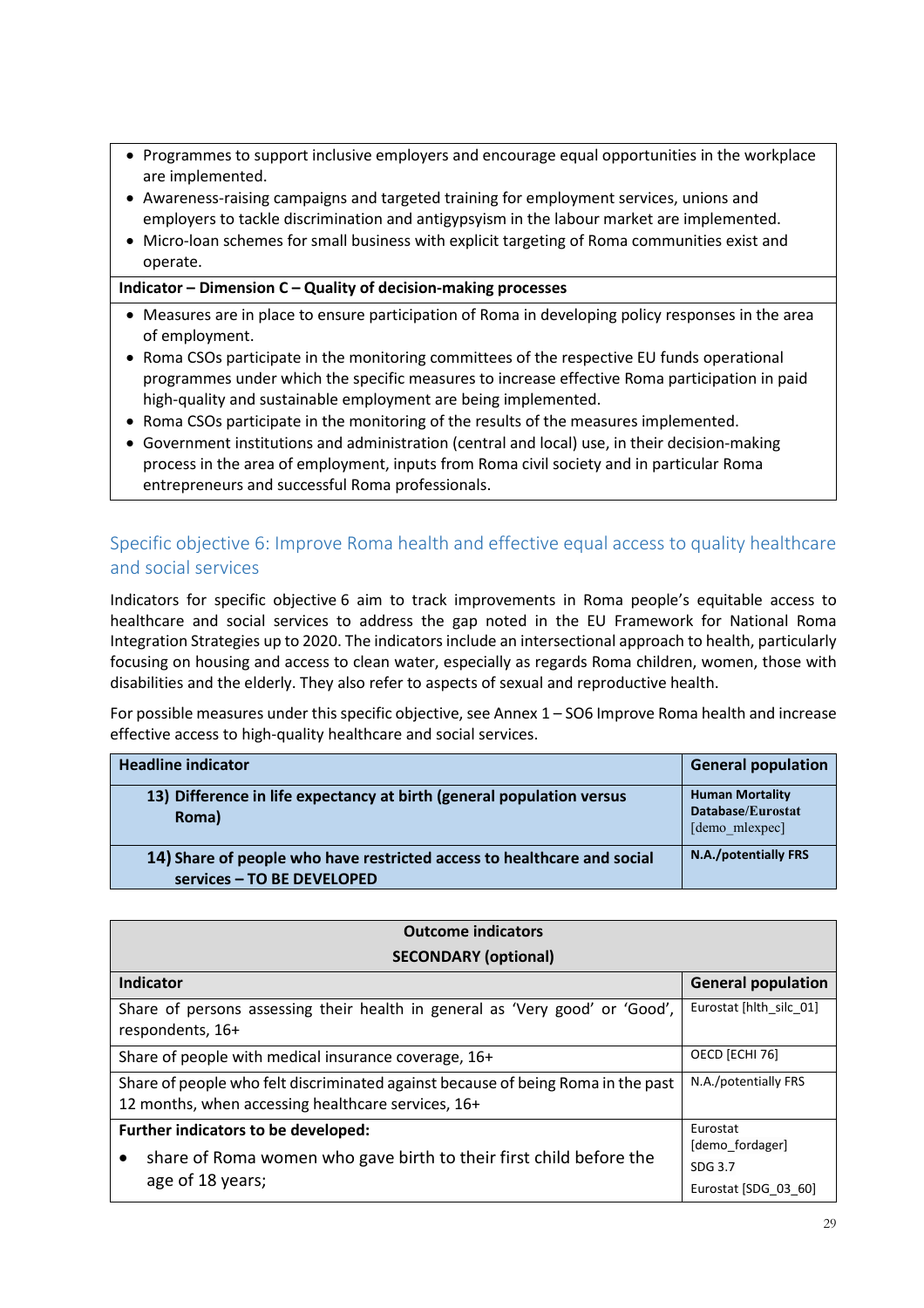|    | unmet medical need.                                                                                                      |  |
|----|--------------------------------------------------------------------------------------------------------------------------|--|
| ᄭᄭ | not applicable. EDC, EDA's Eundamental Dights Survey, SDGs, Sustainable Development Goals, OECD (ECHI), Organisation for |  |

N.A., not applicable. FRS, FRA's Fundamental Rights Survey. SDGs, Sustainable Development Goals, OECD (ECHI), Organisation for Economic Co-operation and Development [European Core Health Indicators 76

|           | Process indicators for specific objective 5: Improve Roma health and effective equal access to<br>quality healthcare and social services                                                                                                                                                            |  |  |
|-----------|-----------------------------------------------------------------------------------------------------------------------------------------------------------------------------------------------------------------------------------------------------------------------------------------------------|--|--|
|           | Indicator - Dimension A - Institutional set-up                                                                                                                                                                                                                                                      |  |  |
| $\bullet$ | The system of health mediation is institutionalised and integrated into the relevant structures of<br>health administration.                                                                                                                                                                        |  |  |
| $\bullet$ | A system of encouraging and supporting career development perspectives for health mediators<br>towards health professionals exists.                                                                                                                                                                 |  |  |
| ٠         | A system for the provision of preventive healthcare services that are available to Roma in ghettos<br>and segregated/remote settlements is in place.                                                                                                                                                |  |  |
| ٠         | Regional health inspectorates have the resources (financial and human) to ensure that national-<br>level vaccination and immunisation programmes for children and old people, as well as<br>preventive services (such as blood measurements and cancer screenings), also reach Roma<br>communities. |  |  |
|           | Indicator - Dimension B - Particular measures and actions                                                                                                                                                                                                                                           |  |  |
| $\bullet$ | Health awareness programmes customised to the specific health challenges that Roma face<br>(including healthy lifestyles and nutrition) are in place.                                                                                                                                               |  |  |
| $\bullet$ | The availability or set-up of health preventive programmes to reach out to risk groups, including<br>Roma, is addressed.                                                                                                                                                                            |  |  |
| ٠         | Awareness-raising campaigns to promote an understanding of the need for vaccinations are<br>implemented.                                                                                                                                                                                            |  |  |
| $\bullet$ | Vaccinations for children and old people (flu) are affordable and conducted.                                                                                                                                                                                                                        |  |  |
| $\bullet$ | Preventive health screenings of children in schools are regularly conducted, with follow-up<br>measures implemented for risk groups.                                                                                                                                                                |  |  |
| $\bullet$ | The set-up of a pre-natal care programme and the targeting of disadvantaged women are<br>implemented, and pre-natal services are provided on a regular basis.                                                                                                                                       |  |  |
| ٠         | Mother-child health monitoring schemes targeting children aged 0-3 years are in place with a<br>specific target of disadvantaged groups.                                                                                                                                                            |  |  |
| $\bullet$ | Targeted training for health staff to prevent discrimination and antigypsyism is implemented on a<br>regular basis.                                                                                                                                                                                 |  |  |
|           | Health-related awareness raising and campaigns targeting Roma communities are in place.                                                                                                                                                                                                             |  |  |
|           | Indicator - Dimension C - Quality of decision-making processes                                                                                                                                                                                                                                      |  |  |
| $\bullet$ | Measures are in place to ensure participation of Roma in developing policy responses in the area<br>of health.                                                                                                                                                                                      |  |  |
| ٠         | The specific measures to address challenges in the area of health are developed in partnership<br>with Roma CSOs.                                                                                                                                                                                   |  |  |
| ٠         | Roma CSOs participate in the monitoring committees of the respective EU funds operational<br>programmes, under which the specific measures to improve Roma access to healthcare services<br>are being implemented.                                                                                  |  |  |
| ٠         | Roma CSOs participate in the monitoring of the results of the measures implemented in the area<br>of health.                                                                                                                                                                                        |  |  |
| ٠         | Government institutions and administration (central and local) use, in their decision-making<br>process in the area of health, inputs from Roma civil society and in particular the networks of                                                                                                     |  |  |

Roma health mediators.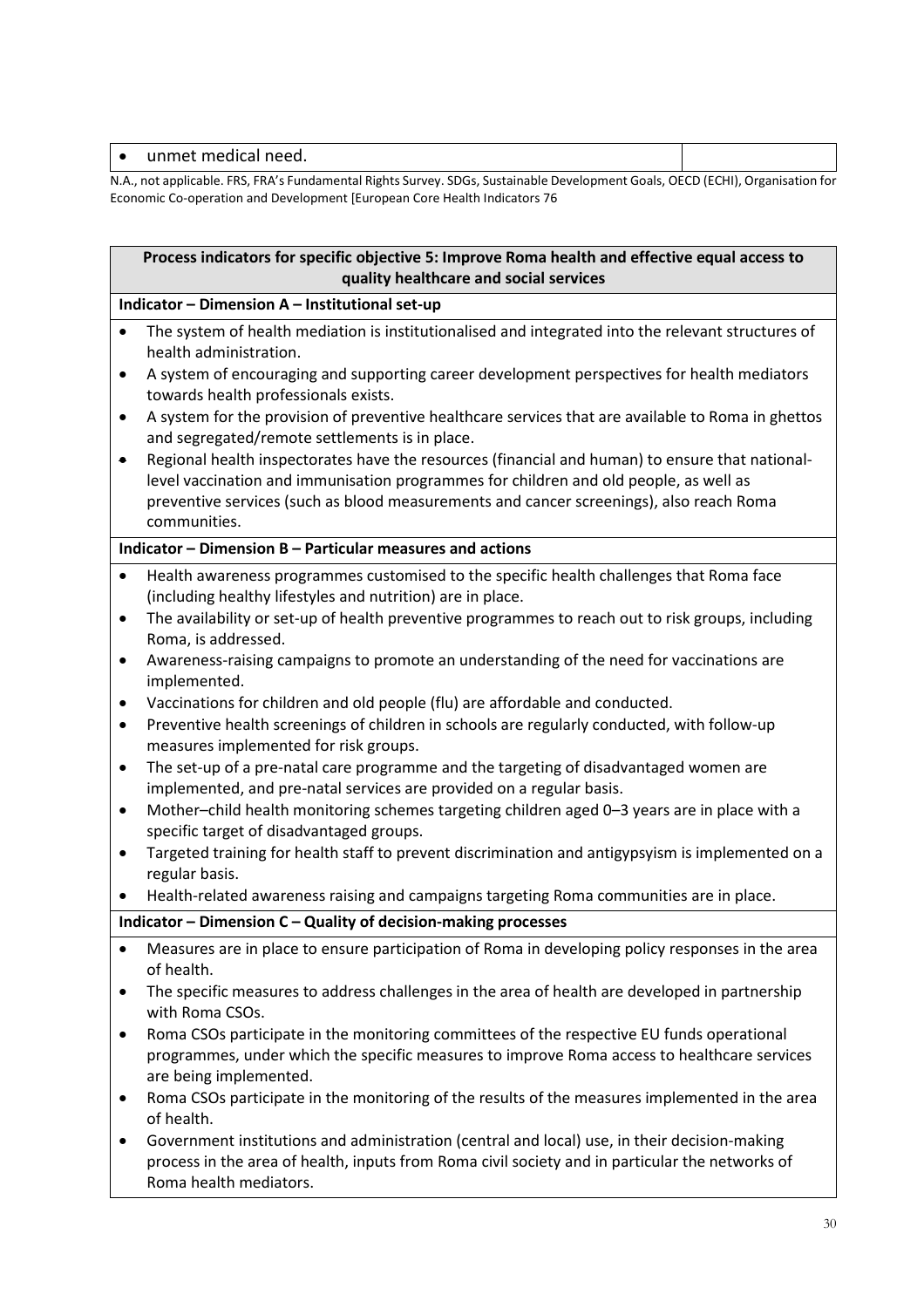### <span id="page-30-0"></span>Specific objective 7: Increase effective equal access to adequate desegregated housing and essential services<sup>[33](#page-30-1)</sup>

Indicators for specific objective 7 measure improvements in the availability and quality of housing and essential services, including the provision of clean tap water, adequate sanitation, waste collection, electricity, gas, public transport, financial services and digital communications (in line with principle 20 of the European Pillar of Social Rights). The indicators assess the gaps between Roma and non-Roma in access to housing, especially in areas in which existing Roma settlements cannot be legalised/improved.

For possible measures under this specific objective, see Annex  $1 -$  SO7 Increase effective access to adequate desegregated housing and essential services.

| <b>Headline indicator</b>                                                                                                                                                    | <b>General population</b> |
|------------------------------------------------------------------------------------------------------------------------------------------------------------------------------|---------------------------|
| 15) Share of people living in housing deprivation (in an apartment that is<br>too dark or has a leaking roof/damp walls and/or floors or no<br>bath/shower or indoor toilet) | Eurostat [tessi 291]      |
| 16) Share of people living in household that does not have the minimum                                                                                                       | Eurostat [ilc lvho05a]    |
| number of rooms, according to the Eurostat definition of                                                                                                                     | SDG 11 10/                |
| overcrowding                                                                                                                                                                 | SDG 1, SDG 11             |
| 17) Share of people living in households without tap water inside the                                                                                                        | Eurostat [ilc mdho05]     |
| dwelling (selected countries only)                                                                                                                                           | SDG 6.1.1                 |

| <b>Outcome indicators</b>    |
|------------------------------|
| $CFCONINANDV$ $[subinclude]$ |

| <b>SECONDARY (optional)</b>                                                         |                           |  |
|-------------------------------------------------------------------------------------|---------------------------|--|
| <b>Indicator</b>                                                                    | <b>General population</b> |  |
| Share of people living in households that do not have a toilet, shower or           | Eurostat [ilc_mdho05]     |  |
| bathroom inside the dwelling                                                        | SDG_06_10/SDG 6           |  |
| Share of people living in a dwelling with a leaking roof, damp walls, floors or     | Eurostat [SDG_01_60]      |  |
| foundation, or rot in window frames or floor                                        | SDG <sub>1</sub>          |  |
| Share of people living in a household that, in the past 12 months, has been forced  | N.A.                      |  |
| to leave the accommodation or halting site                                          |                           |  |
| Share of people who felt discriminated against because of being Roma in the past    | N.A./potentially FRS      |  |
| 5 years, when looking for housing, 16+                                              |                           |  |
| For further development:                                                            | N.A.                      |  |
| residential segregation;                                                            |                           |  |
| indicator(s) reflecting the regional aspects of the situation of Roma;<br>$\bullet$ |                           |  |
| access to basic services and infrastructure in the area (healthcare<br>٠            |                           |  |
| services, public transport, schools, childcare) because of distance,                |                           |  |
| costs, opening times and a lack of service;                                         |                           |  |
| share of people living in illegal or unregulated housing stock.                     |                           |  |

N.A., not applicable. FRS, FRA's Fundamental Rights Survey. SDGs, Sustainable Development Goals

<span id="page-30-1"></span><sup>&</sup>lt;sup>33</sup> Such as tap water, adequate sanitation, waste collection and management services, electricity, gas, access to transport, financial services and digital communications (in line with principle 20 of the European Pillar of Social Rights).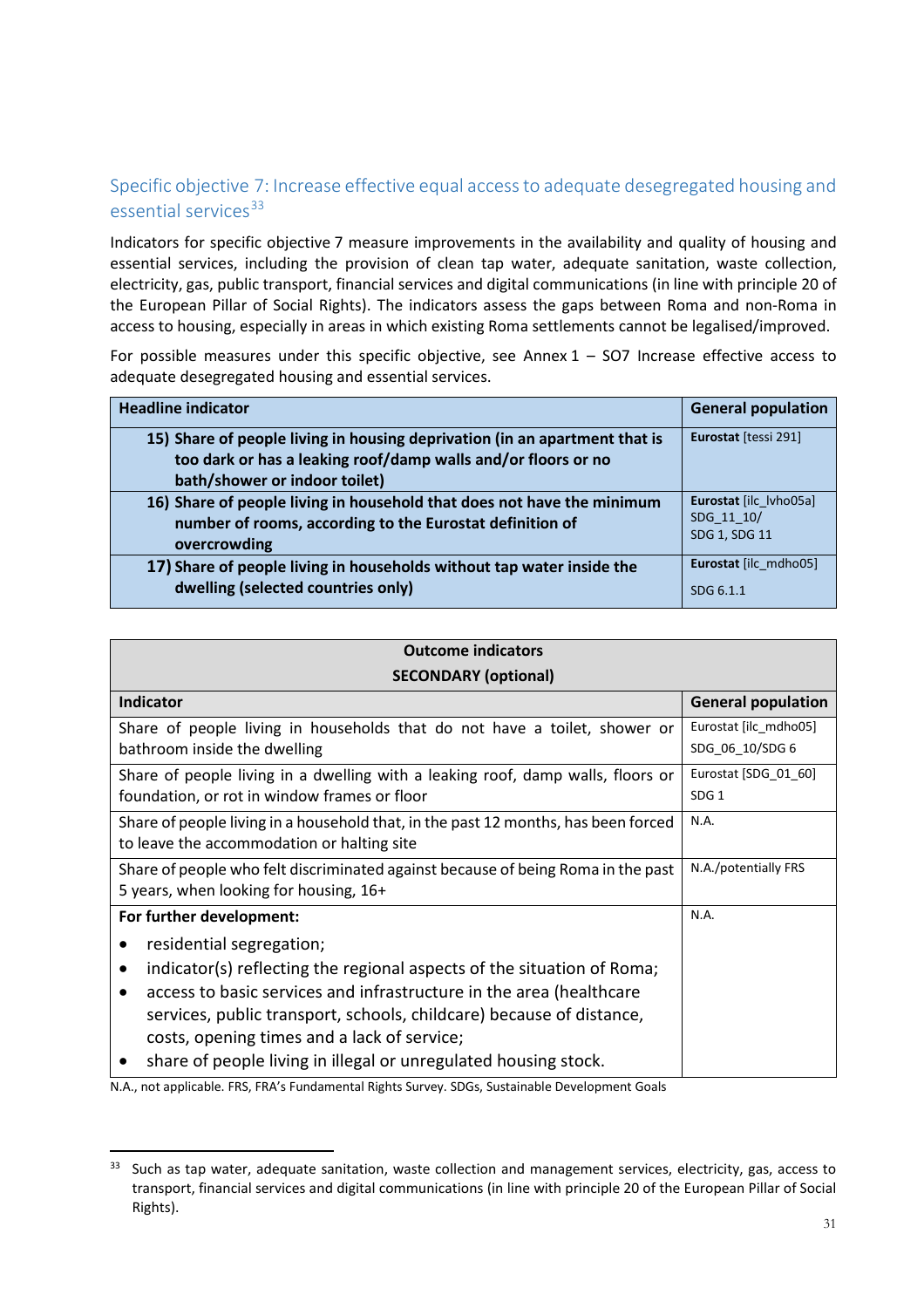### **Process indicators for specific objective 7: Increase effective equal access to adequate desegregated housing and essential services**

#### **Indicator – Dimension A – Institutional set-up**

- National Roma strategies or related sets of policy documents explicitly include measures to combat residential segregation.
- Clear guidelines regarding evictions are in place and are effectively implemented to protect against irregular evictions.
- Clear guidelines regarding evictions are in place and are effectively implemented to protect households with children.
- Existing loopholes in housing regulation preventing the legalisation of unregulated housing stock in Roma neighbourhoods are closed.
- Eligibility and assessment criteria for EU-funded projects implemented for infrastructure improvement in localities with a high share of Roma population provide additional points for companies employing – or operated by – Roma.
- A policy is in place to encourage and support community-level self-help local initiatives in the area of housing.
- An assessment of needs for halting sites and caravan pitches is conducted regularly.
- Mechanisms are in place to ensure that the right to safe water and sanitation is effectively enjoyed by Roma.

#### **Indicator – Dimension B – Particular measures and actions**

- Explicit safeguards and criteria for the inclusiveness of mainstream housing services and programmes are reflected in national Roma strategies.
- Targeted measures are in place to provide support to socially deprived areas, with a view to reducing segregation.
- Targeted measures with secured financial resources are in place to improve public infrastructure for disadvantaged settlements in regard to roads, water, sanitation, access to public services and sewage facilities.
- A 'housing first' programme is in place.
- Targeted training for staff in housing services and municipal offices is provided to tackle discrimination and antigypsyism in the area of housing.
- Mapping and monitoring disadvantaged settlements and camps are conducted on a regular basis.
- Monitoring on housing aspects (the number of local housing needs assessments) is conducted on a regular basis.

#### **Indicator – Dimension C – Quality of decision-making processes**

- Measures are in place to ensure participation of Roma in developing policy responses in the area of housing.
- The specific measures to address challenges in the area of housing are developed in partnership with Roma CSOs.
- Interventions in the area of housing targeting Roma (in particular desegregation) are developed and implemented with the participation of Roma community organisations.
- Roma CSOs participate in the monitoring committees of the respective EU funds operational programmes under which the specific measures to improve the housing situation, and in particular ensure desegregation, are being implemented.
- Roma CSOs participate in the monitoring of the results of the measures implemented in the area of housing and, in particular, desegregation.
- Government institutions and administration (central and local) use, in their decision-making process in the area of housing, inputs from Roma civil society and in particular the networks of Roma health and education mediators.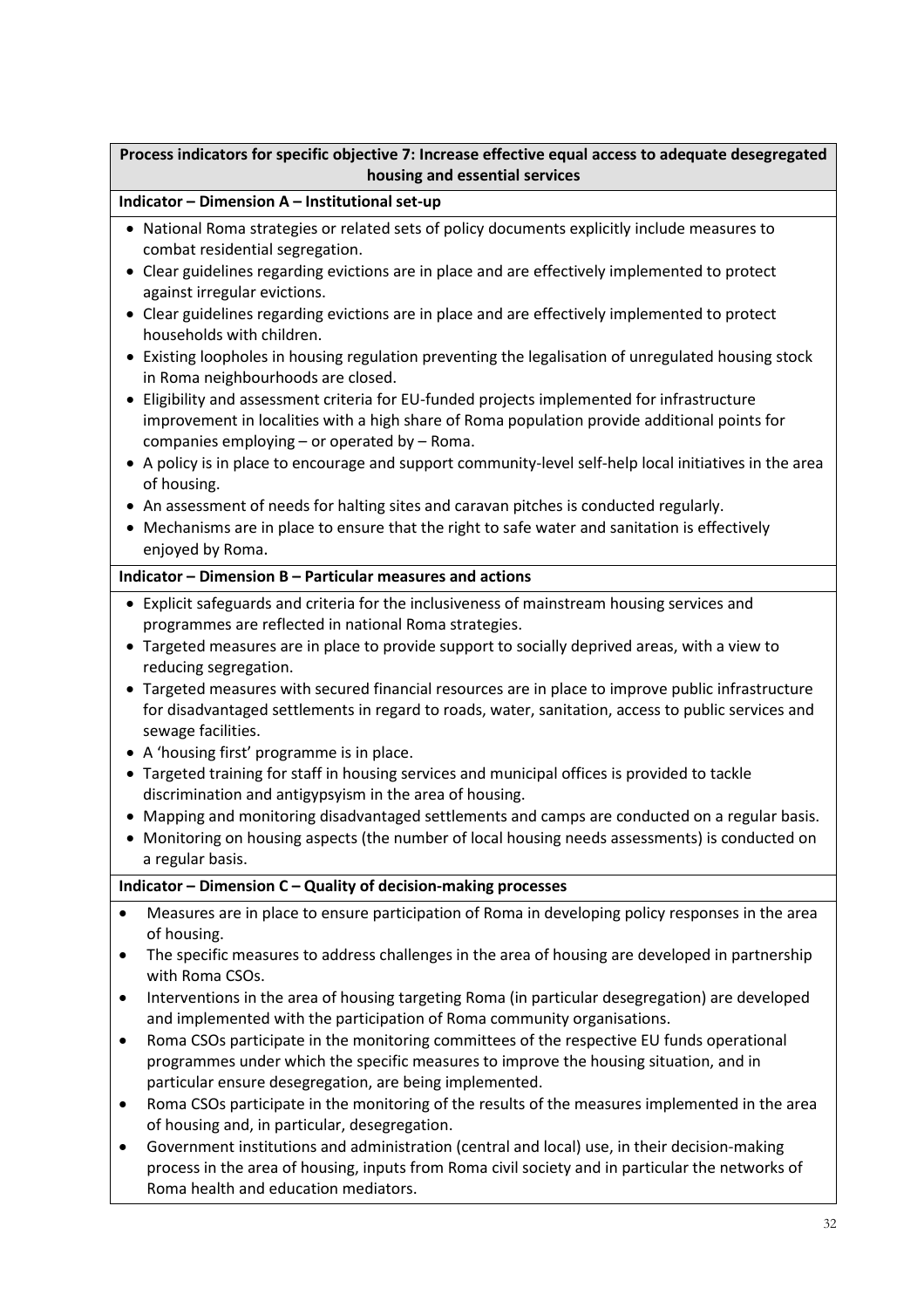### <span id="page-32-0"></span>*Operational objective 7-a: Fighting environmental deprivation and promoting environmental justice*

The indicators for operational objective 7-a track progress in addressing environmental deprivation in housing. They measure challenges related to the asymmetrical exposure of Roma to environmental hazards due to living on polluted land and/or being employed in environmentally hazardous occupations.

Measures under this objective are closely linked to housing and infrastructure improvements as a means of addressing housing-related environmental hazards, as well as employment (in the context of decent work) and the health impacts of environmentally hazardous living conditions. The ultimate goal of interventions under this operational objective is to secure a safe and environmentally sustainable environment. The indicators for this operational objective will further help to measure improvement in these areas as well as adding additional context to the measures under specific objectives 2, 5 and 6. Indicators under this objective still require development.

For possible measures under this specific objective, see Annex  $1 - SO7a$  Fighting environmental deprivation and promoting environmental justice.

| <b>Outcome indicators</b>                                                                                                                                                                                                                                                                                                                                                                                                                                                                                                                                                                                                                                                                                                                                                                                                         |                           |
|-----------------------------------------------------------------------------------------------------------------------------------------------------------------------------------------------------------------------------------------------------------------------------------------------------------------------------------------------------------------------------------------------------------------------------------------------------------------------------------------------------------------------------------------------------------------------------------------------------------------------------------------------------------------------------------------------------------------------------------------------------------------------------------------------------------------------------------|---------------------------|
| <b>SECONDARY (optional)</b>                                                                                                                                                                                                                                                                                                                                                                                                                                                                                                                                                                                                                                                                                                                                                                                                       |                           |
| <b>Indicator</b>                                                                                                                                                                                                                                                                                                                                                                                                                                                                                                                                                                                                                                                                                                                                                                                                                  | <b>General population</b> |
| Share of Roma living in households with the following problems in their<br>accommodation: pollution, grime or other environmental problems in the local<br>area, such as smoke, dust, unpleasant smells or polluted water                                                                                                                                                                                                                                                                                                                                                                                                                                                                                                                                                                                                         | Eurostat [ilc mddw02]     |
| Further indicators to be developed in regard to exposure to environmentally<br>hazardous living conditions that pose a risk to health, such as:                                                                                                                                                                                                                                                                                                                                                                                                                                                                                                                                                                                                                                                                                   |                           |
| living in areas prone to natural disasters (by type of disaster $-$ river<br>flooding, flash floods, landslides, etc.);<br>living in environmentally hazardous areas (by type - landfills or dump<br>sites, abandoned industrial sites, mines, etc.);<br>exposure to hazardous factors (by type - living in polluted areas, relying<br>on untreated and contaminated water sources, exposed to toxic<br>emissions, exposed to electro-magnetic radiation, etc.);<br>working in hazardous occupations, including work on wastelands or<br>٠<br>waste collection work, and with no adequate protection;<br>living in areas with a lack of infrastructure such as safe drinking water,<br>waste water treatment, paved roads and waste collection;<br>share of households relying on burning solid waste to heat their<br>dwellings. |                           |
|                                                                                                                                                                                                                                                                                                                                                                                                                                                                                                                                                                                                                                                                                                                                                                                                                                   |                           |

### **Process indicators for operational objective 7-a: Fighting environmental deprivation and promoting environmental justice Indicator – Dimension A – Institutional set-up**

• National Roma strategies or related sets of policy documents explicitly include measures to combat environmental deprivation and promote environmental justice.

• Implementation guidelines secure priority access to social housing for Roma living in environmentally hazardous areas.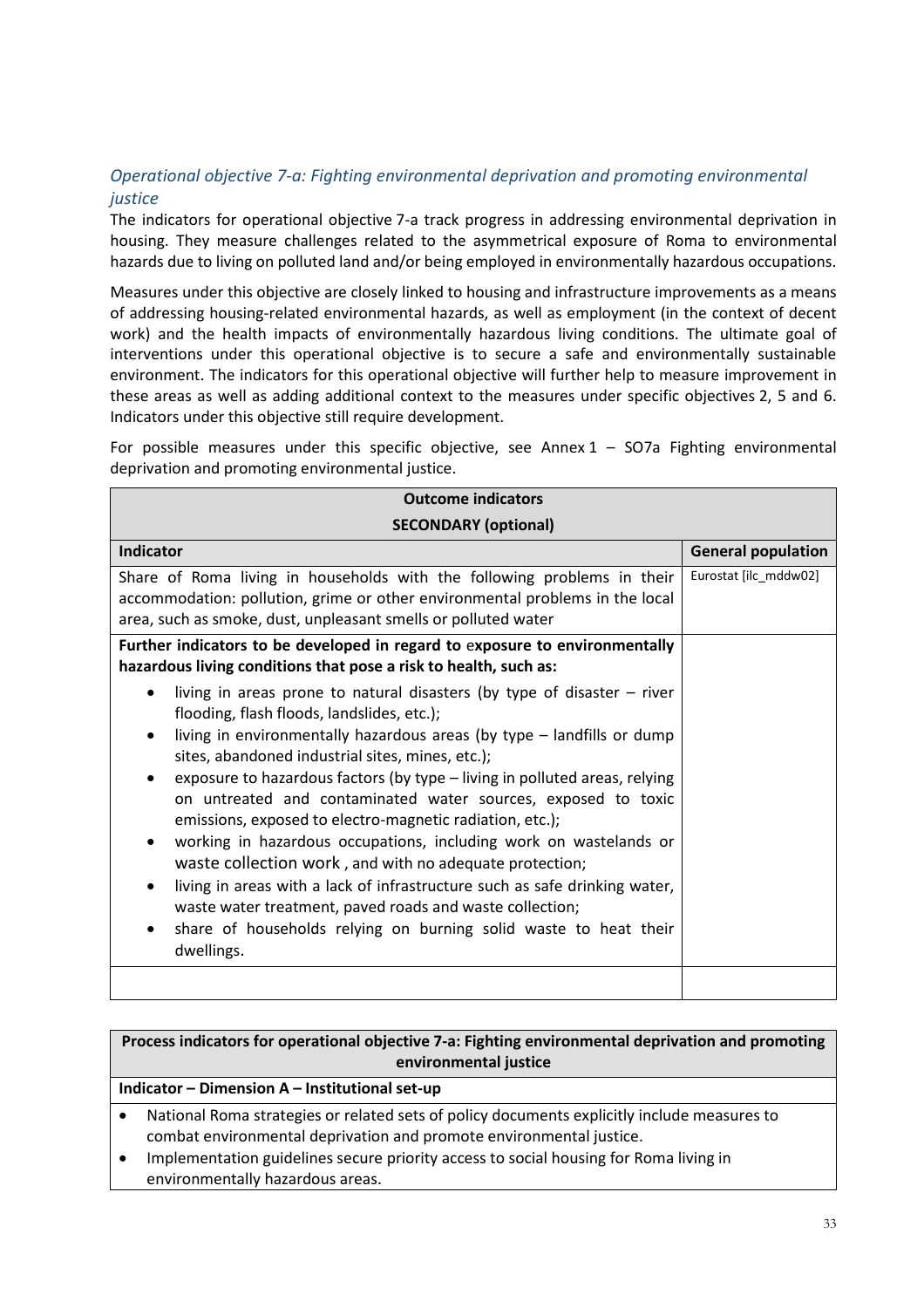- Standards for housing safety and the prevention of living in hazardous conditions are strictly enforced.
- An environmental assessment of new building sites and halting sites is in place.
- Effective mechanisms are in place to ensure the enforcement of environmentally relevant provisions of labour legislation.

#### **Indicator – Dimension B – Particular measures and actions**

- Targeted measures with secured financial resources are in place to resettle Roma families living in environmentally hazardous areas.
- An impact assessment of housing policies and housing provisions targeting Roma in regard to environmental factors is in place.
- The environmental impact of policies and environmental risks for Roma are addressed in the national Roma strategies.

#### **Indicator – Dimension C – Quality of decision-making processes**

- The specific measures to address environmental challenges in the areas where Roma live (in particular in segregated Roma communities) are developed in partnership with Roma CSOs and Roma residents from the localities concerned.
- Interventions in the area of a safe and sustainable environment targeting Roma (in particular in segregated Roma communities) are developed and implemented with the participation of Roma community organisations.
- Roma CSOs participate in the monitoring committees of the respective EU funds operational programmes under which the specific measures to improve the environmental situation in the areas in which Roma live (in particular in marginalised Roma communities) are being implemented.
- Roma CSOs participate in the monitoring of the results of the measures implemented to improve the environmental situation in the areas in which Roma live (in particular in segregated Roma communities).
- Government institutions and administration (central and local) use, in their decision-making process in the area of health, inputs from Roma civil society and in particular the networks of Roma health mediators.

# <span id="page-33-0"></span>Annex 1: Typology of measures reported by Member States 2018

### <span id="page-33-1"></span>SO1a Fighting discrimination, harassment, hate crime and hate speech against Roma

#### **Types of measures** *(based on 2018 reporting)*

Campaigns, conferences and awareness raising to combat intolerance and discrimination

Recognising the Romani language

Research on Roma culture and history and antigypsyism, and embedding of these topics in the university context

Building institutions' capacity to address discrimination

Developing the capacity of Roma organisations

Strengthening human rights monitoring mechanisms

Developing strategies and policy frameworks

Affordable legal advice and support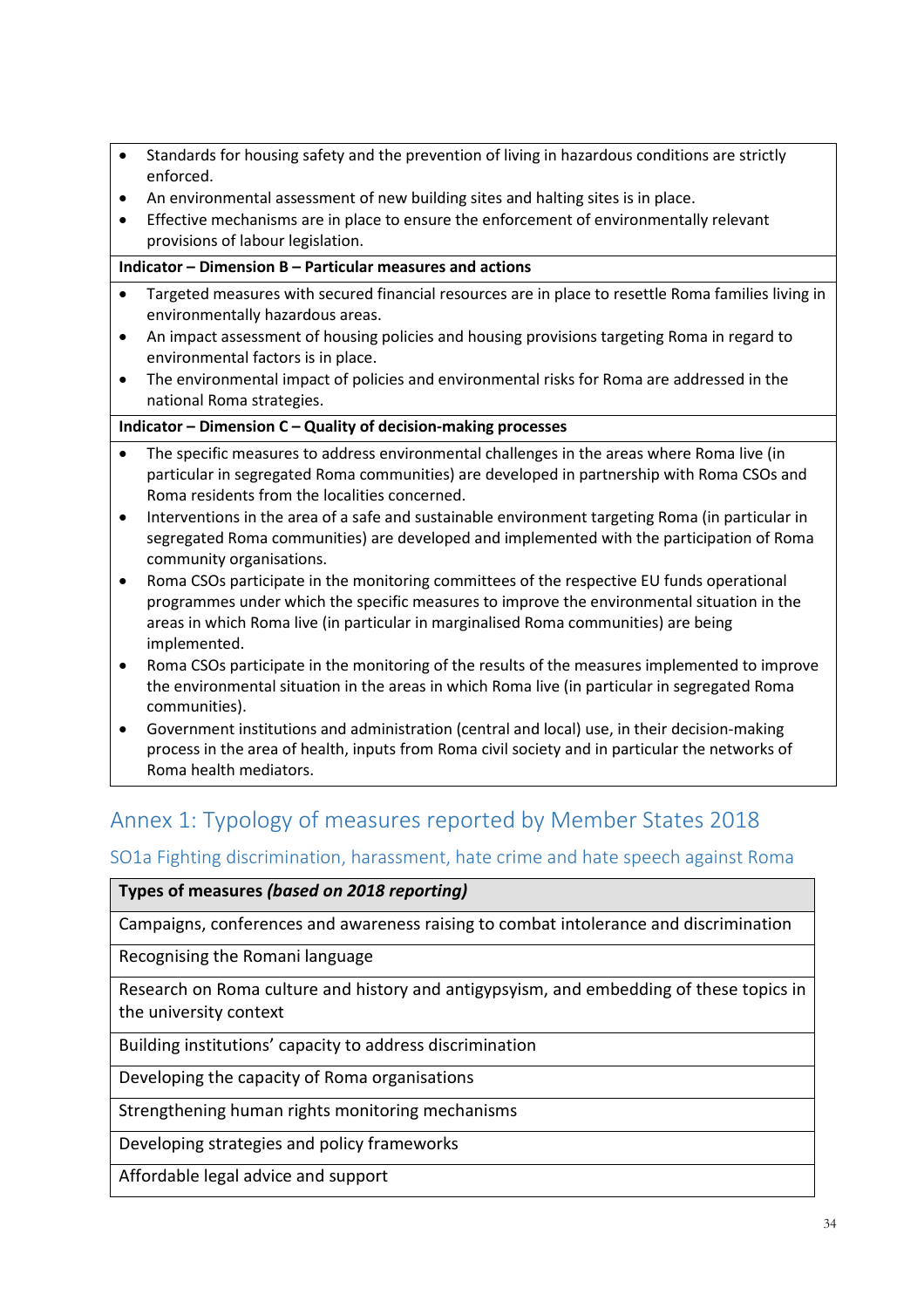Enhancing the role and participation of women

Desegregation and social inclusion initiatives at local level

Anti-discrimination and awareness-raising initiatives

Support for access to justice, rights awareness

Provision of legal advice and support for victims of (multiple types of) discrimination

ADD AS NEEDED

### <span id="page-34-0"></span>SO1b Promoting awareness of Roma history, culture, recognition and reconciliation

**Types of measures** *(based on 2018 reporting)*

Promoting Roma culture, history and language

Developing the capacity of Roma organisations

Promoting and supporting Roma art initiatives

Developing strategies and policy frameworks

Media coverage of Roma on art, culture, history

Encouraging visibility of positive role models

ADD AS NEEDED

### <span id="page-34-1"></span>SO2 Reduce poverty and social exclusion

**Types of measures** *(based on 2018 reporting)*

Social assistance, material support for vulnerable families

Food and nutrition programmes for children in schools

Inclusive support in schools for vulnerable children in regard to learning support, leisure and social activities, and care

Skills development and labour market integration

Improving access to social services (healthcare, education)

Capacity development of public institutions to address vulnerability

General social inclusion and labour market integration

Addressing housing deprivation

Specific support for children to allow parents to engage in employment

Local-level community development initiatives

Measures facilitating the transition from education to employment

Anti-discrimination and awareness-raising initiatives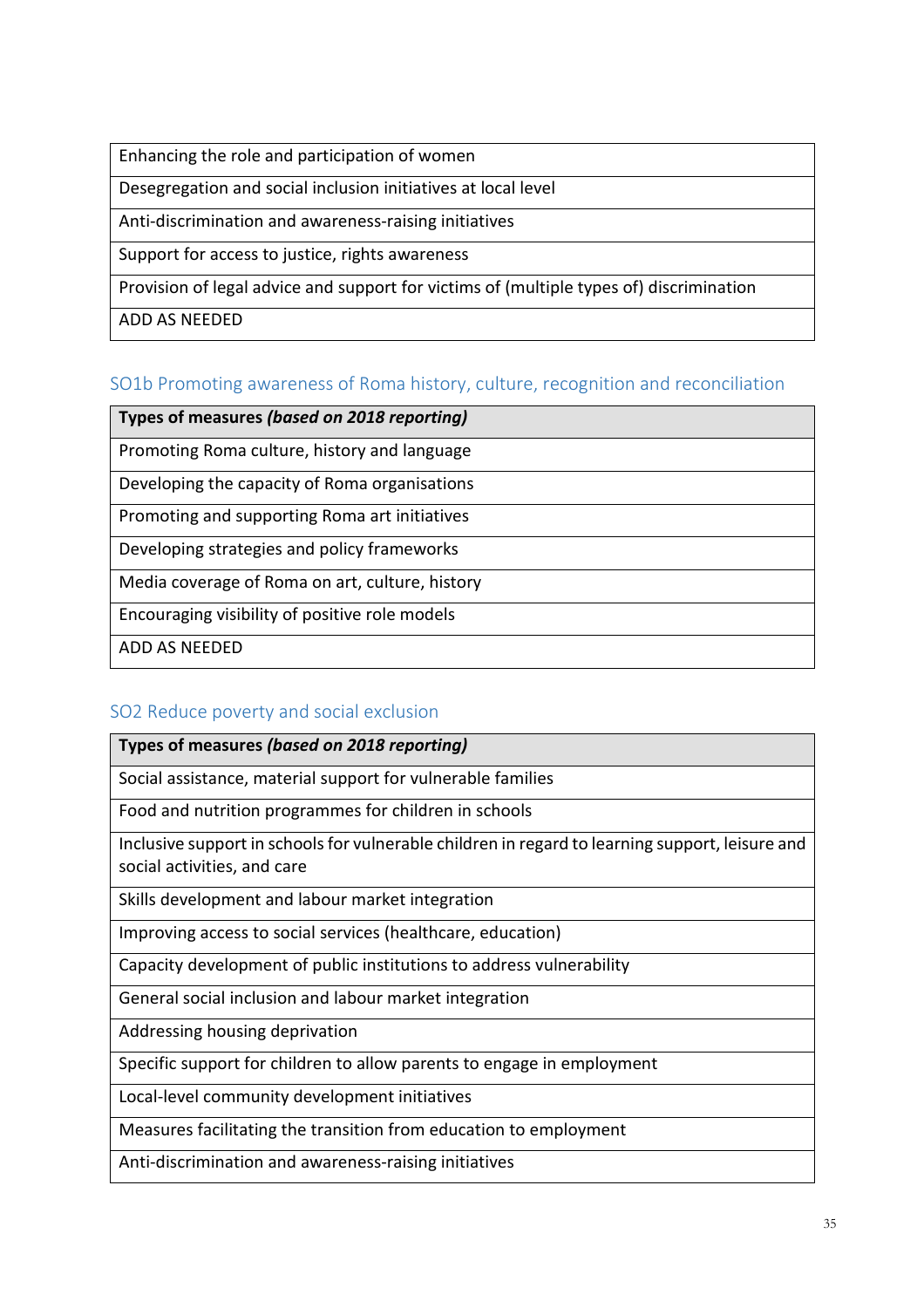### ADD AS NEEDED

### <span id="page-35-0"></span>SO3 Promote participation through empowerment, cooperation and trust

**Types of measures** *(based on 2018 reporting)*

Encourage participatory approaches and mechanisms in formulating policies

Local-level community development initiatives designed, implemented and monitored by local communities

Encouraging and creating conditions for Roma to be interested in – and see the merit of – full participation in political life

Fighting against vote buying and electoral manipulation

Providing opportunities for economic independence through skills development and labour market integration

Developing capacity of public institutions to address vulnerability

Building capacity of (Roma) civil society and other stakeholders to speak on behalf of and effectively defend the interests of Roma

Building capacities of and empowering Roma women

Involving (Roma and pro-Roma) civil society and other stakeholders in policy development and implementation

Strengthening civil monitoring mechanisms on Roma equality and inclusion

Addressing housing deprivation

Specific support for children to allow parents to engage in employment

Local-level community development initiatives

Measures facilitating the transition from education to employment to secure economic independence and empowerment of youth

Ensuring a type of coordination mechanism for the involvement of Roma in the policy process, from design through implementation to monitoring

ADD AS NEEDED

#### <span id="page-35-1"></span>SO4 Increase effective equal access to quality inclusive mainstream education

### **Types of measures** *(based on 2018 reporting)*

Developing strategies and monitoring frameworks to fine-tune policies and improve enrolment

Capital investment in educational infrastructure

Measures to secure pre-school enrolment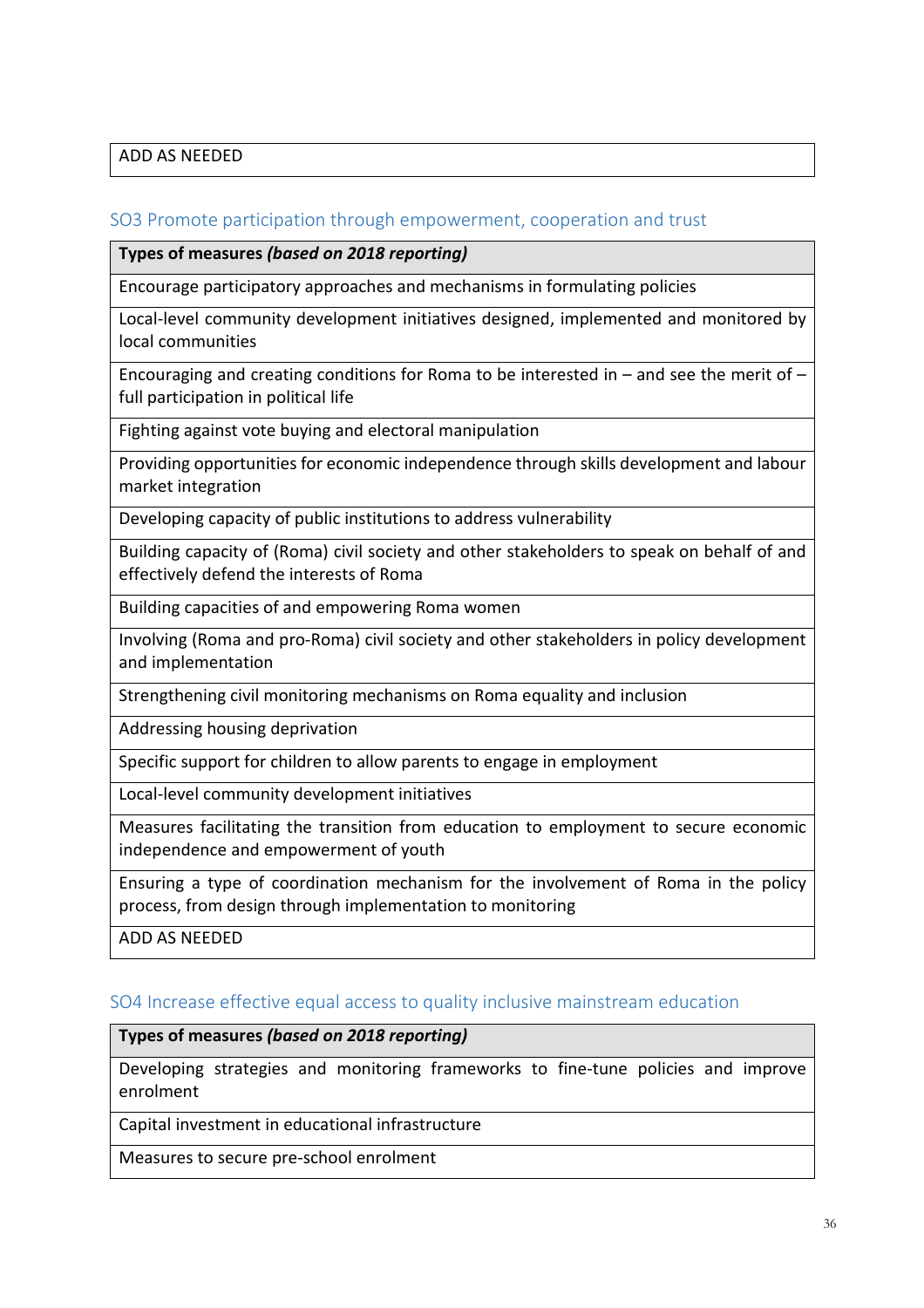Measures to prevent dropout, and encourage Roma youth to complete secondary education and continue to tertiary education

Tuition, financial or other support to compensate for material social disadvantage

Capacity development of teachers, mediators and public institutions

Large-scale integrated social inclusion interventions contributing to two or more specific objectives

Promoting research on Romani culture, history and language

Anti-discrimination and awareness-raising initiatives

Desegregation and reducing the number of children enrolled in 'special schools'

ADD AS NEEDED

### <span id="page-36-0"></span>SO5 Increase effective equal access to quality and sustainable employment

**Types of measures** *(based on 2018 reporting)*

Employment subsidisation and other forms of employment-related cost sharing

Career development support, mentoring and coaching that particularly target young people

Vocational training programmes, professional qualifications and catch-up education

Mentoring schemes to support young professionals

Local-level community development initiatives

Support for small business start-ups and social entrepreneurship

Awareness raising and training to reduce discrimination

On-the-job training and apprenticeships with employers

Active labour market policy measures

Using data and monitoring to fine-tune policies and improve the employment of young and long-term unemployed people

ADD AS NEEDED

### <span id="page-36-1"></span>SO6 Improve Roma health and effective equal access to quality healthcare and social services

**Types of measures** *(based on 2018 reporting)*

Improving the supply side of health provision infrastructure (staff, facilities)

Health awareness and information campaigns targeting Roma communities

General social inclusion actions to improve health and sanitation infrastructure at local level

Provision of preventive services (screening, early diagnostic, immunisation)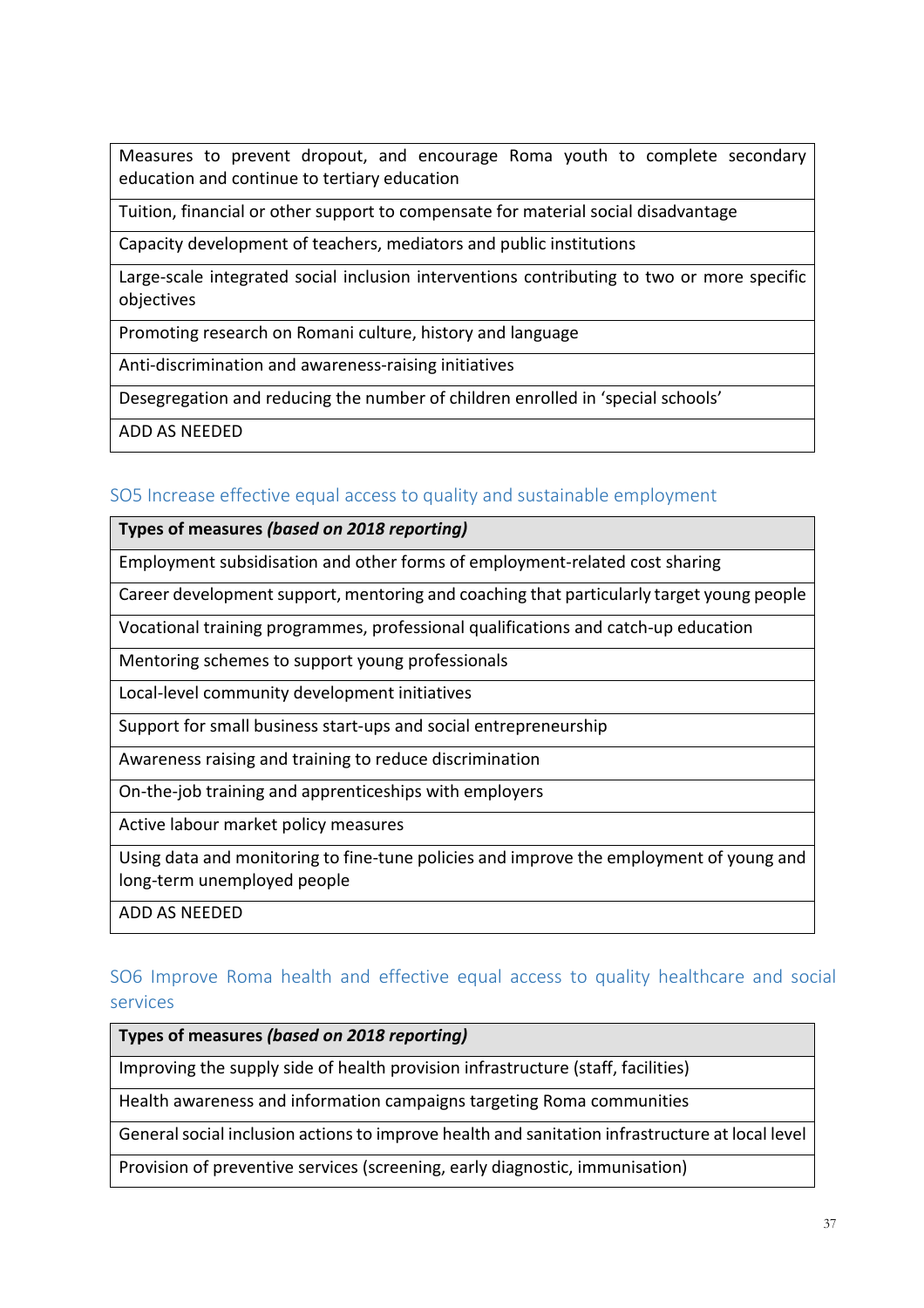Pre-natal care

Specific health programmes for women in disadvantaged localities and risk groups, such as cost-free midwives, nurses and sex education

Inclusion in health insurance systems

Anti-discrimination measures, intercultural mediation, awareness-raising campaigns targeting health practitioners

Research, data collection and monitoring of health challenges faced by Roma

Developing strategies and policy documents

ADD AS NEEDED

### <span id="page-37-0"></span>SO7 Increase effective equal access to adequate desegregated housing and essential services

**Types of measures** *(based on 2018 reporting)*

Provision and maintenance of municipal and social housing (including maintenance and repair)

Investments in physical infrastructure in Roma settlements (water, sanitation, electricity, roads)

Legislative measures, construction permits, informal housing legalisation

Monitoring and evaluation of living conditions, barriers and discriminatory factors in access to housing

Removal of slums and shanty towns

Social support and infrastructure for homeless persons

Integrated territorial measures for desegregation

Traveller mobile home pitches, maintenance of caravan sites

Community mobilisation, working groups with local authorities

Meetings, discussions, awareness-raising campaigns

ADD AS NEEDED

### <span id="page-37-1"></span>SO7a Fighting environmental deprivation and promoting environmental justice

### **Types of measures** *(based on 2018 reporting)*

Resettling populations living in environmentally unsafe areas prone to natural disasters (river flooding, flash floods, landslides, etc.) to safe locations

Resettling populations living in environmentally hazardous areas (landfills or dump sites, abandoned industrial sites, mines, etc.) to safe locations